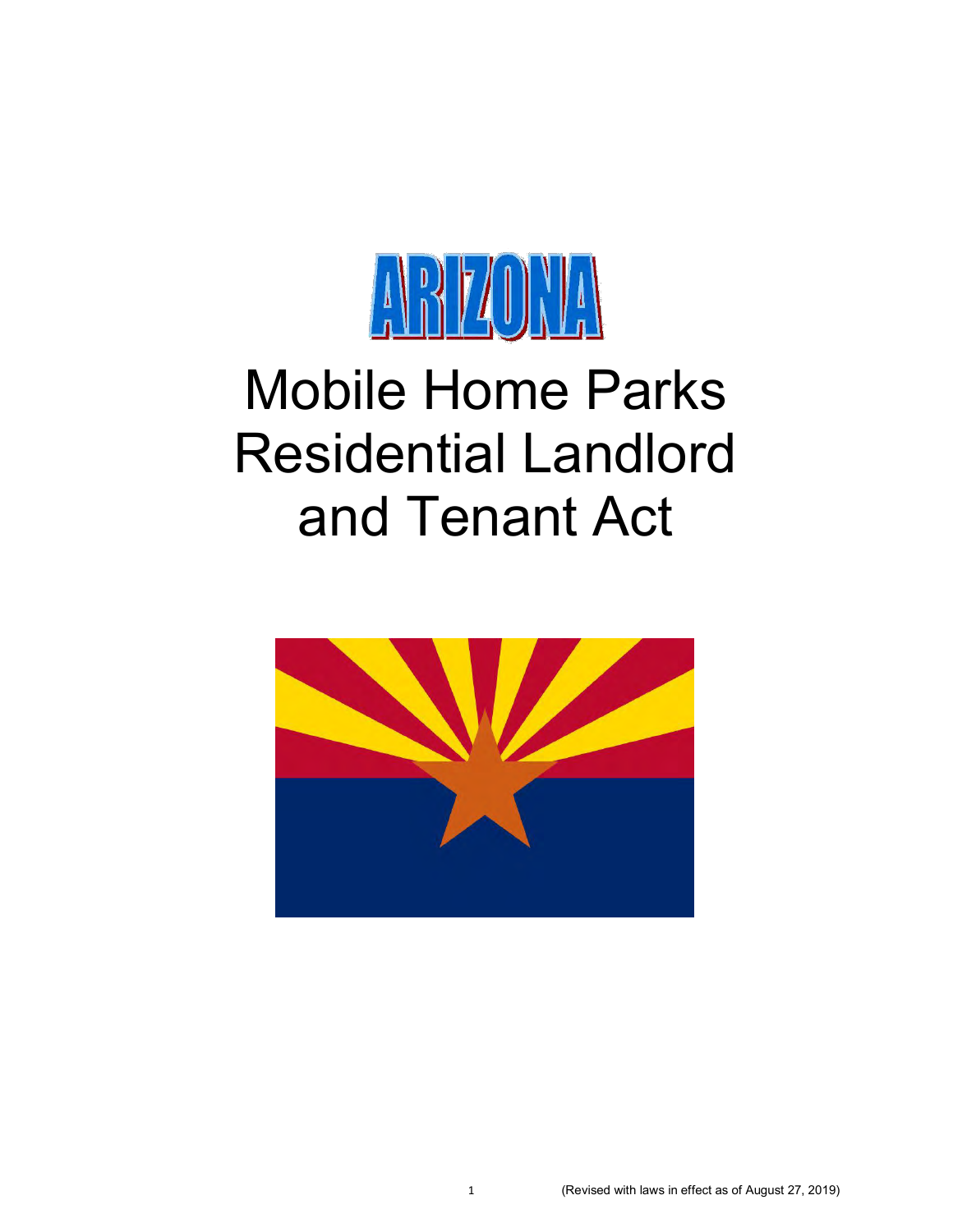# Updated with laws in effect as of August 27, 2019 Arizona Mobile Home Parks Residential Landlord and Tenant Act

| THE CO, OF INFILIATITY TO A REPORT IN THE FOLLOT CALLS INCREDIBLE LATINIUM AND TURNILLY |  |
|-----------------------------------------------------------------------------------------|--|
|                                                                                         |  |
|                                                                                         |  |
|                                                                                         |  |
|                                                                                         |  |
|                                                                                         |  |
|                                                                                         |  |
| TITLE 33, CHAPTER 17 - Residential Rental Property                                      |  |
| TITLE 41, CHAPTER 37 – Department of Housing                                            |  |
|                                                                                         |  |
|                                                                                         |  |
| Article 5. Mobile Home Parks Administrative Hearings39                                  |  |
|                                                                                         |  |
|                                                                                         |  |

TITLE 33, CHAPTER 11 – Arizona Mobile Home Parks Residential Landlord and Tenant Act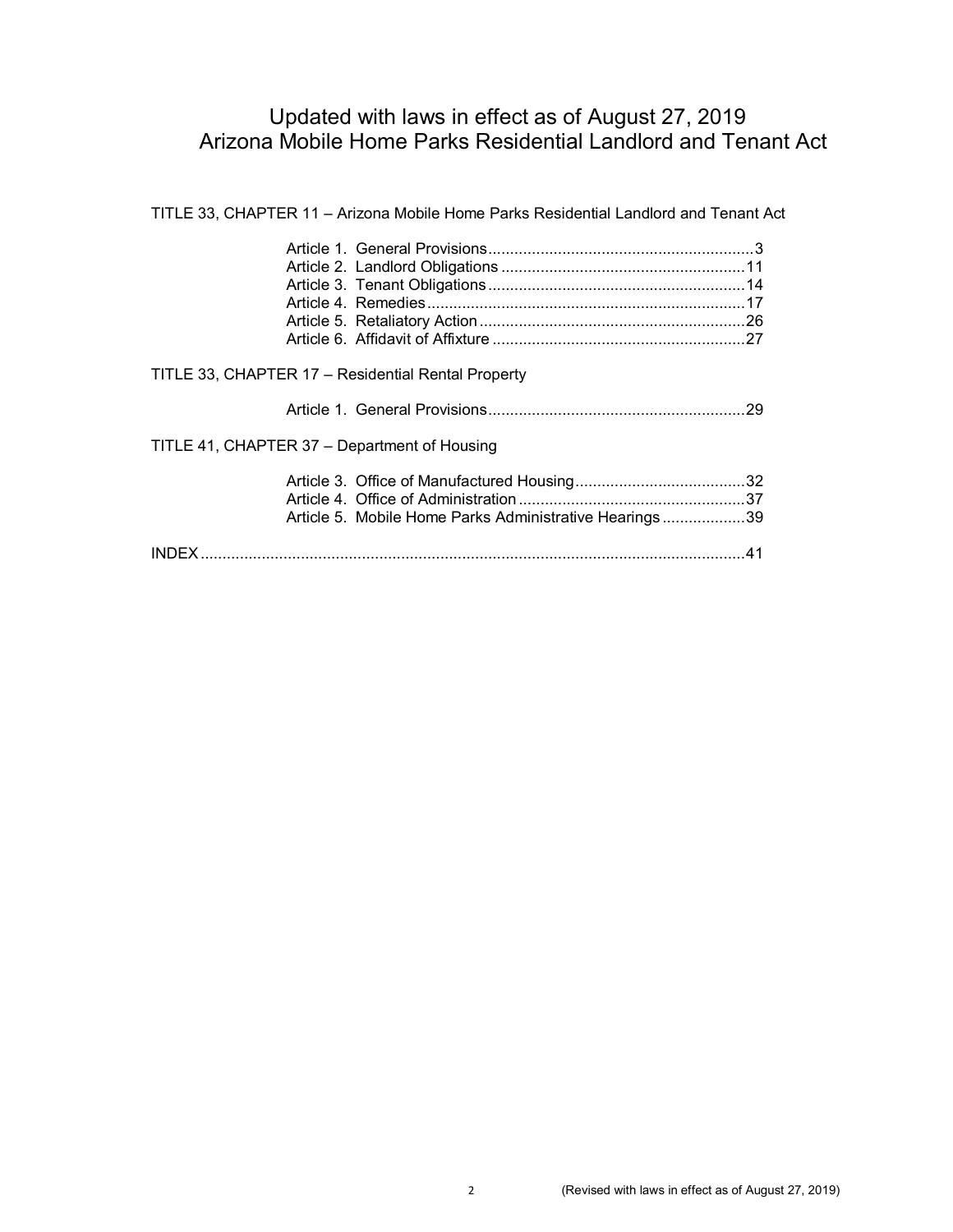# ARIZONA REVISED STATUTES

## TITLE 33. PROPERTY

## CHAPTER 11. ARIZONA MOBILE HOME PARKS RESIDENTIAL LANDLORD AND TENANT ACT

## ARTICLE 1. GENERAL PROVISIONS

| $§ 33 - 1401$   | <b>Short Title</b>                                                             |
|-----------------|--------------------------------------------------------------------------------|
| $\S$ 33-1402    | Purposes                                                                       |
| $\S$ 33-1403    | Supplementary principles of law applicable                                     |
| $$33-1404$      | Administration of remedies; enforcement; notice and pleading requirements      |
| $$33-1405$      | Settlement of disputed claim or right                                          |
| $$33-1406$      | Territorial application                                                        |
| $§ 33-1407$     | Exclusions from application of chapter                                         |
| $$33-1408$      | Jurisdiction and service of process; recovery of attorney fees; treble damages |
| $\S$ 33-1409    | General definitions                                                            |
| $§ 33 - 1410$   | Obligation of good faith                                                       |
| $$33-1411$      | Unconscionability                                                              |
| $§$ 33-1412     | <b>Notice</b>                                                                  |
| $$33-1413$      | Terms and conditions of rental agreement                                       |
| $\S$ 33-1413.01 | Utility charges; waste, garbage, and rubbish removal charges                   |
| $\S$ 33-1413.02 | Guest fee                                                                      |
| $\S$ 33-1413.03 | Care givers; treatment plan                                                    |
| $§ 33 - 1414$   | Prohibited provisions in rental agreements; late payment penalty               |
| $\S$ 33-1415    | Separation of rents and obligations to maintain property forbidden             |
| $§ 33 - 1416$   | Preemption by state; regulation of rents; exception                            |
| $§ 33 - 1417$   | Rebates and referrals prohibited; mobile homes and manufactured homes; damages |
| $\S$ 33-1418    | Incorporated tenants' park purchase association                                |
| $§ 33 - 1419$   | Inheritance of mobile home; requirements                                       |
|                 |                                                                                |

#### **33-1401. Short title**

This chapter shall be known and may be cited as the Arizona mobile home parks residential landlord and tenant act.

## **33-1402. Purposes**

Underlying purposes and policies of this chapter are:

**1.** To simplify, clarify and establish the law governing the rental of mobile home spaces and rights and obligations of landlord and tenant.

**2.** To encourage landlord and tenant to maintain and improve the quality of mobile home housing.

## **33-1403. Supplementary principles of law applicable**

Unless displaced by the provisions of this chapter, the principles of law and equity, including the law relating to capacity to contract, mutuality of obligations, principal and agent, real property, public health, safety and fire prevention, estoppel, fraud, misrepresentation, duress, coercion, mistake, bankruptcy or other validating or invalidating cause supplement its provisions.

#### **33-1404. Administration of remedies; enforcement**

**A.** The remedies provided by this chapter shall be so administered that the aggrieved party may recover appropriate damages. The aggrieved party has a duty to mitigate damages.

**B.** Any right or obligation declared by this chapter is enforceable by action unless the provision declaring it specifies a different and limited effect.

**C. T**his chapter does not affect any rights under chapter 8, article 1 of this title.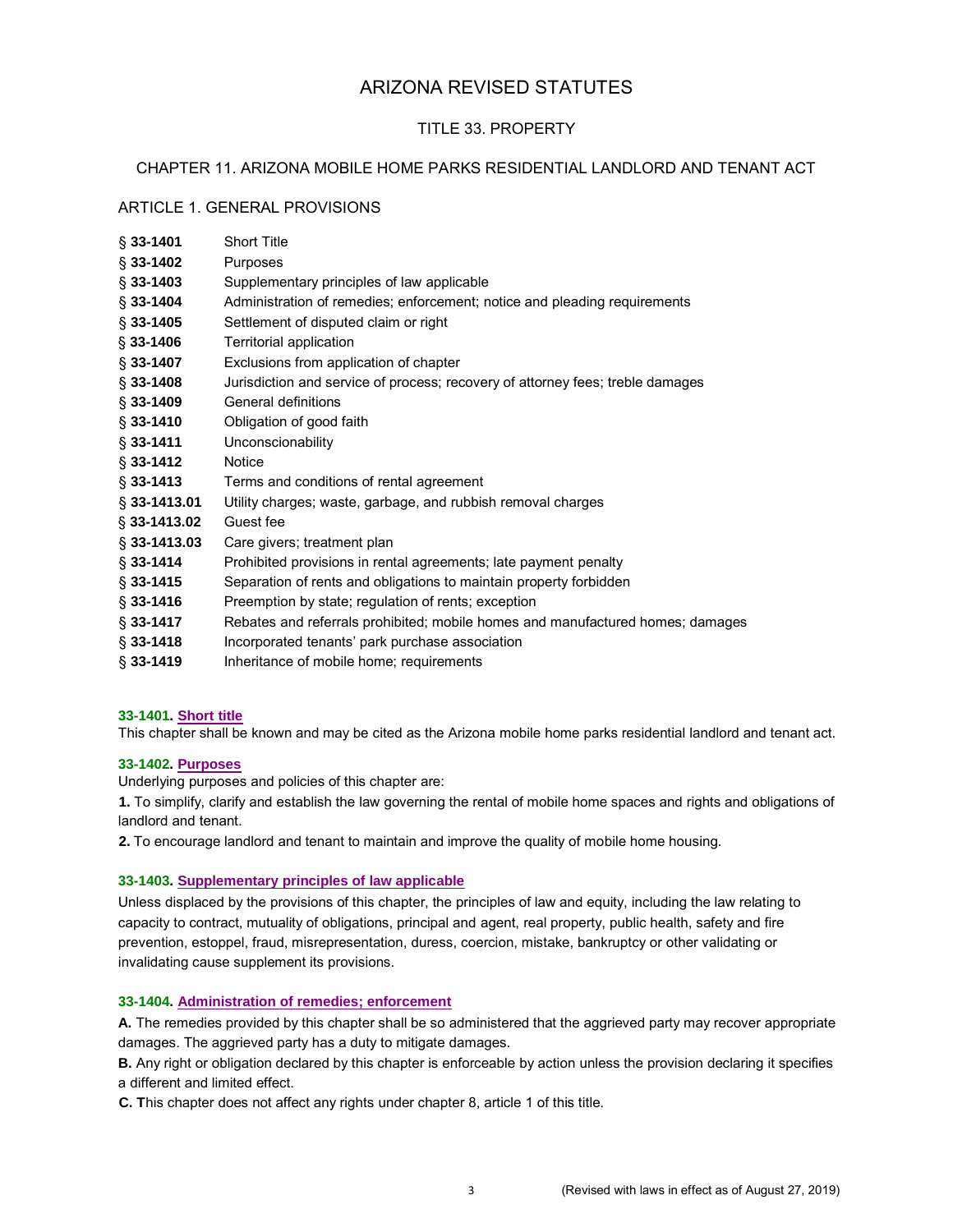**D.** Notwithstanding any other law, an agency of this state and an individual court may not adopt or enforce a rule or policy that requires a mandatory or technical form for providing notice or for pleadings in an action for forcible entry or forcible or special detainer. The form of any notice or pleading that meets statutory requirements for contents and formatting of a notice or pleading is sufficient to provide notice and to pursue and action for forcible entry or forcible or special detainer.

#### **33-1405. Settlement of disputed claim or right**

A claim or right arising under this chapter or on a rental agreement, if disputed in good faith, may be settled by agreement.

#### **33-1406. Territorial application**

This chapter applies to, regulates and determines rights, obligations and remedies under a rental agreement, wherever made, for a mobile home space in a mobile home park located within this state.

#### **33-1407. Exclusions from application of chapter**

**A.** This chapter does not apply to an occupancy in or operation of public housing as authorized, provided or conducted under or pursuant to title 36, chapter 12, or under or pursuant to any federal law or regulation which might conflict therewith.

**B.** This chapter does not apply to a mobile home and mobile home space if both are owned by the same person, to recreational vehicles or, except for sections 33-1476.01, 33-1476.02 and 33-1476.03, to travel trailers or to the rental of a mobile home space that is not located in a mobile home park.

**C.** This chapter does not apply to a mobile home that has not been occupied for residential purposes by one or more persons in its current location with the approval of the landlord since being titled to the mobile home's present owner unless the present owner proves by clear and convincing evidence that the mobile home owner acquired the mobile home for residential purposes but was prohibited from using the mobile home due to circumstances beyond the mobile home owner's control. This subsection includes a mobile home owned by a broker or dealer as defined in section 41-4001.

#### **33-1408. Jurisdiction and service of process; recovery of attorney fees; treble damages**

**A.** The appropriate court of this state may exercise jurisdiction over any landlord or tenant with respect to any conduct in this state governed by this chapter or with respect to any claim arising from a transaction subject to this chapter. In addition to any other method provided by rule or by statute, personal jurisdiction over a landlord may be acquired in a civil action or proceeding instituted in the appropriate court by the service of process in the manner provided by this section.

**B.** If a landlord is not a resident of this state or is a legal entity not authorized to do business in this state and engages in any conduct in this state governed by this chapter, or engages in a transaction subject to this chapter, the landlord shall designate an agent upon whom service of process may be made in this state. The agent shall be a resident of this state or a legal entity authorized to do business in this state. The designation shall be in writing and filed with the secretary of state. If no designation is made and filed or if process cannot be served in this state upon the designated agent, process may be served upon the secretary of state, but the plaintiff or petitioner shall forthwith mail a copy of this process and pleading by certified mail to the defendant or respondent at his last reasonably ascertained address. If there is no last reasonably ascertainable address and if the defendant or respondent has not complied with section 33-1432, subsections A and B, service upon the secretary of state shall be sufficient service of process without the mailing of copies to the defendant or respondent. Service of process shall be deemed complete and the time shall begin to run for the purposes of this section at the time of service upon the secretary of state. The defendant shall appear and answer within thirty days after completion thereof in the manner and under the same penalty as if he had been personally served with the summons. An affidavit of compliance with this section shall be filed with the clerk of the court on or before the return day of the process, if any, or within any further time the court allows. Where applicable, the affidavit shall contain a statement that the defendant or respondent has not complied with section 33-1432, subsections A and B or the affiant could not ascertain compliance by inquiry directed to the secretary of state.

**C.** In any contested action arising out of an agreement entered into pursuant to this chapter or for violation of any provisions of this chapter, the court may award the successful party reasonable attorney's fees. The award of reasonable attorney's fees shall be made to mitigate the burden of the expense of litigation to establish a just claim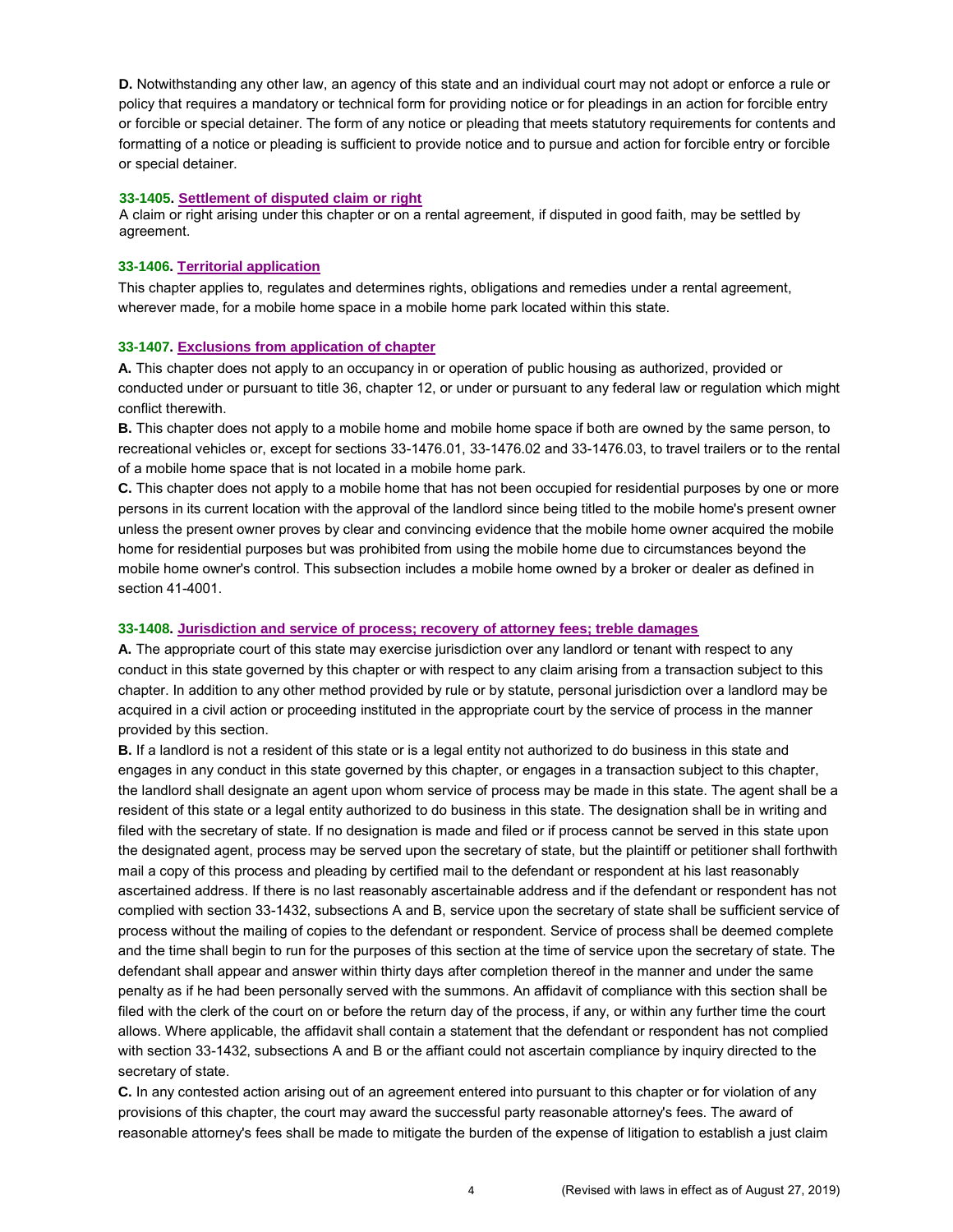or a just defense. The award need not equal or relate to the attorney's fees actually paid or contracted and may not exceed the amount paid or agreed to be paid. Reasonable attorney's fees shall be awarded by the court upon clear and convincing evidence that the claim or defense constitutes harassment, is groundless and is not made in good faith. In making such award, the court may consider such evidence as it deems appropriate and shall receive such evidence during trial on the merits of the cause, or separately, regarding the amount of such fees as it deems in the best interest of the parties.

**D.** Treble damages may be awarded by the court in any contested action arising under this chapter upon clear and convincing evidence that the claim or defense constitutes harassment, is groundless and is not made in good faith. In making such award, the court may consider such evidence as it deems appropriate and shall receive this evidence during trial on the merits of the case, or separately. If the action is brought in justice court and a party intends to request treble damages, the party shall file with the justice court a pleading stating that treble damages are sought and that the justice court may lawfully award treble damages within the court's jurisdiction of civil actions. In the absence of such pleading, the justice of the peace may not award treble damages. If an opposing party files a verified pleading alleging that with treble damages the amount involved is potentially in excess of the justice court's jurisdiction of civil actions, the provisions of section 22-201, subsection G shall apply.

#### **33-1409. General definitions**

Subject to additional definitions which are contained in subsequent articles of this chapter and which apply to those specific articles, and unless the context otherwise requires, in this chapter:

**1.** "Action" includes recoupment, counterclaim, setoff, suit in equity and any other proceeding in which rights are determined, including an action for possession.

**2.** "Anniversary date" means an annual date applying to all tenants stated in the rental agreement on which the landlord may adjust the amount of rent.

**3.** "Appurtenances" means awnings, sheds, porches and other attachments to the mobile home.

**4.** "Building and housing codes" includes any law, ordinance or governmental regulation concerning fitness for habitation, or the construction, maintenance, operation, occupancy, use or appearance of any premises, dwelling unit or mobile home space.

**5.** "Change in use" means either of the following:

**(a)** A change in the use of land from the rental of mobile home spaces in a mobile home park to some other use.

**(b)** The redevelopment of the mobile home park.

**6.** "Compatible" means a mobile home which is in a similar condition as the majority of the other mobile homes in the mobile home park, as determined by the maintenance, condition and overall appearance of the mobile home.

**7.** "Director" means the director of the department of housing.

**8.** "Dwelling unit" excludes real property used to accommodate a mobile home.

**9.** "Educational program" means a class, workshop or educational convention that primarily instructs attendees on issues dealing with the operation of a mobile home park and that is sponsored by a nonprofit organization whose sole or primary purpose is the advocacy and promotion of the rental mobile home parks industry.

**10.** "Fund" means the mobile home relocation fund.

**11.** "Good faith" means honesty in fact in the conduct or transaction concerned.

**12.** "Guest" means a nonresident, over and above the occupancy limit set for the resident's space under the terms of the rental agreement or by park rules, of a mobile home park who stays at the home of a person with constructive possession of the home with the consent of the resident for one or more nights and not more than thirty days in any twelve month period.

**13.** "Landlord" means the owner, lessor, sublessor or operator, or any combination thereof, of a mobile home park and it also means a manager of the premises who fails to disclose as required by section 33-1432.

**14.** "Mobile home":

**(a)** Means either of the following:

**(i)** A residential structure manufactured on or before June 15, 1976, that is transportable in one or more sections, eight feet or more in body width, over thirty feet in body length with the hitch, built on an integral chassis, designed to be used as a dwelling when connected to the required utilities and not originally sold as a travel trailer or recreational vehicle and which includes the plumbing, heating, air conditioning and electrical systems in the structure.

**(ii)** A manufactured home built after June 15, 1976, originally bearing an appropriate insignia of approval issued by the United States department of housing and urban development.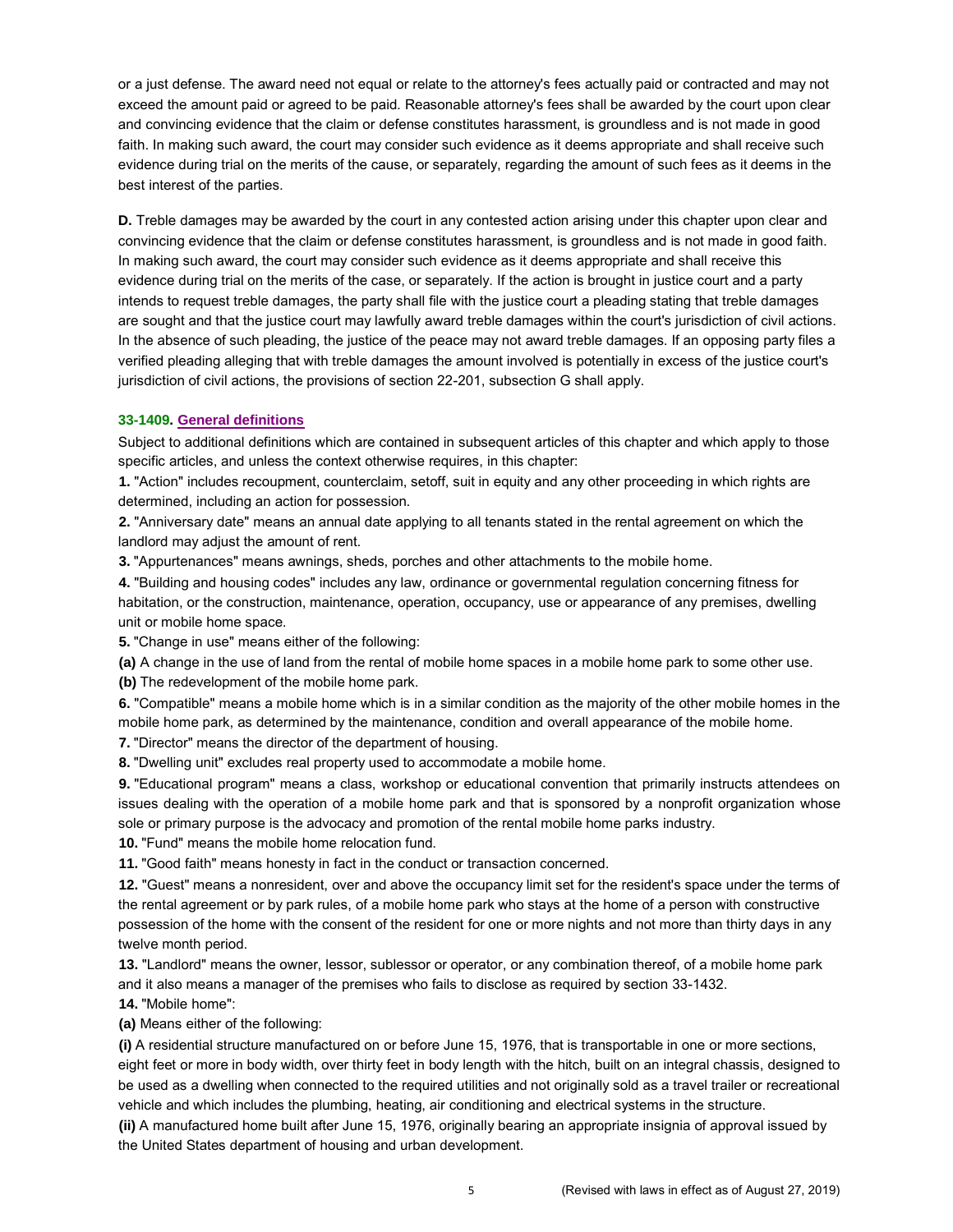**(b)** Does not include either of the following:

**(i)** A recreational vehicle such as a motor home, camping trailer, van, fifth wheel trailer or other type of recreational vehicle.

**(ii)** A structure known as a park model trailer that is a structure built on a single chassis, mounted on wheels and designed to be connected to the utilities necessary for the operation of installed fixtures and appliances and that has a gross interior area of not less than three hundred twenty square feet and not more than four hundred square feet when prepared for occupancy.

**15.** "Mobile home park" means any parcel of land that contains four or more mobile home spaces.

**16.** "Mobile home space" means a parcel of land for rent which has been designed to accommodate a mobile home and provide the required sewer and utility connections.

**17.** "Moving expenses" means the cost incurred by the tenant whose mobile home is moved for taking down, transporting and setting up the mobile home with the identical, or substantially similar, improvements as were attached to the tenant's mobile home on the mobile home space from which it was removed but does not include the cost of landscaping or the cost of utility lines, trenching or utility connections located in excess of twenty-five feet from the point of hookup on the mobile home.

**18.** "Organization" includes a corporation, limited liability company, government, governmental subdivision or agency, business trust, estate, trust, partnership or association, two or more persons having a joint or common interest and any other legal or commercial entity which is a landlord, owner, manager or designated agent pursuant to section 33-1432.

**19.** "Owner" means one or more persons, jointly or severally, in whom is vested all or part of the legal title to property or all or part of the beneficial ownership and a right to present use and enjoyment of the premises. The term includes a mortgagee in possession.

**20.**"Park manager" means the person who is primarily responsible for the day-to-day operation of a mobile home park.

**21.** "Person" includes a company, partnership or firm as well as a natural person.

**22.** "Premises" means the mobile home park and its existing facilities and appurtenances, including furniture and utilities where applicable, and grounds, areas and existing facilities held out for the use of tenants generally or whose use is promised to the tenant.

**23.** "Prospective tenant" means a person who desires to become a tenant.

**24.** "Redevelopment of the mobile home park" means that the spaces being redeveloped shall remain vacant for at least one hundred eighty days after the effective date of all change in use notices that are given to the tenants and either of the following applies:

**(a)** A minimum of twenty-five per cent of the spaces in the park, in groups of at least five contiguous spaces, are being changed into an upgraded mobile home park.

**(b)** A minimum of twenty-five of the total number of spaces in the park, in groups of at least five contiguous spaces, are being changed into an upgraded mobile home park.

**25.**"Rent" means payments to be made to the landlord or designated agent in full consideration for the rented premises.

**26.** "Rental agreement" means leases or agreements and valid rules adopted under section 33-1452 embodying the terms and conditions concerning the use and occupancy of a mobile home space and premises, and includes month-to-month tenancies that arise out of the expiration of a written rental agreement pursuant to section 33-1413.

**27.** "Resident" means a person entitled under a rental agreement to occupy a mobile home space to the exclusion of others and does not include a person rendering necessary live-in care under section 33-1413.03.

**28.** "Security" or "security deposit" means any refundable money or property given to assure payment or performance under a rental agreement.

**29.** "Tenant" means a person signing a rental agreement or otherwise agreeing with a landlord for the occupancy of a mobile home space.

**30.** "Visitor" means a nonresident of a mobile home park who stays at the home of a resident with the consent of the resident but does not stay overnight.

## **33-1410. Obligation of good faith**

Every duty under this chapter and every act which must be performed as a condition precedent to the exercise of a right or remedy under this chapter imposes an obligation of good faith in its performance or enforcement.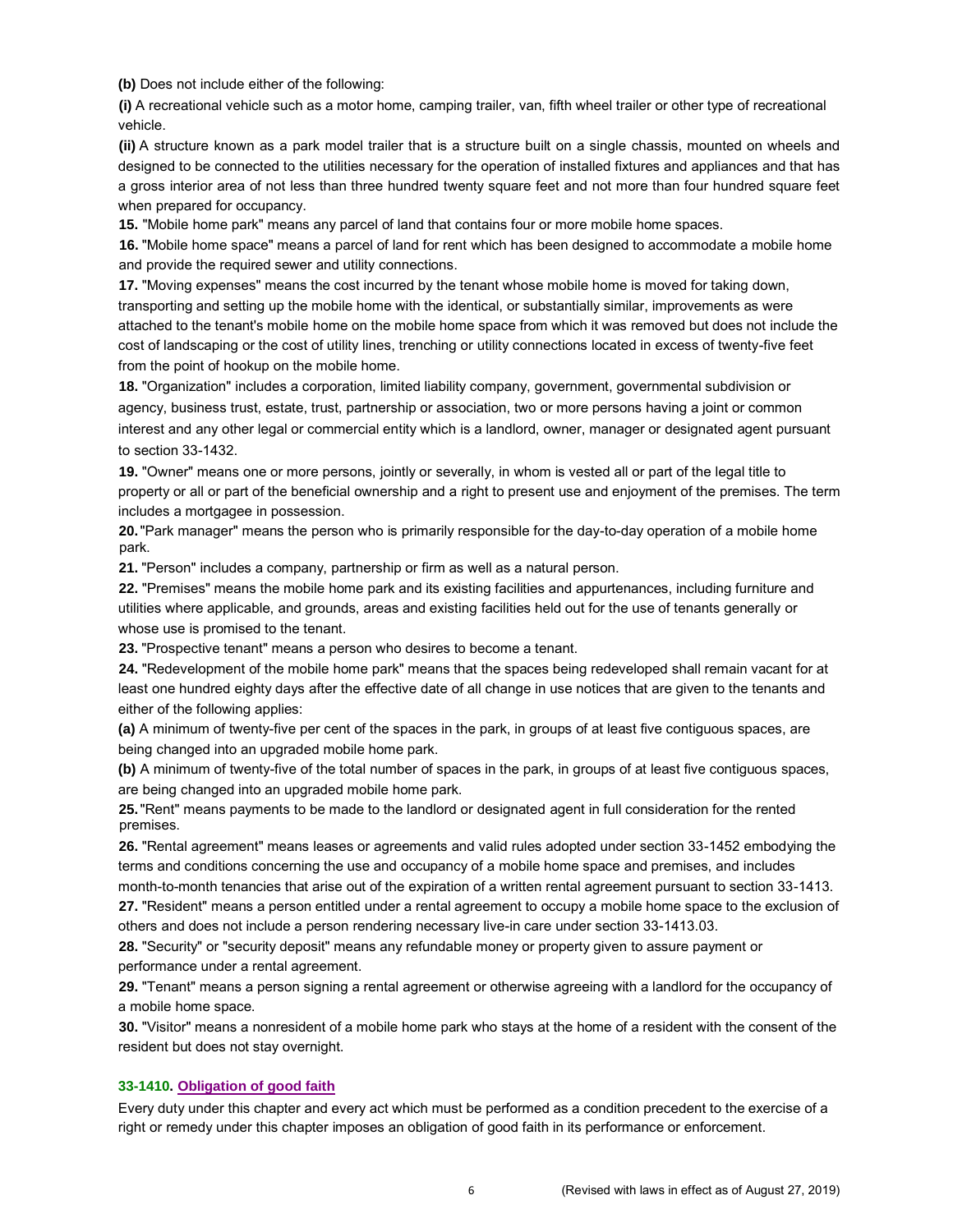#### **33-1411. Unconscionability**

**A.** If the hearing officer or court, as a matter of law, finds:

**1.** That a rental agreement or any provision thereof was unconscionable when made, the hearing officer or court may refuse to enforce the agreement, enforce the remainder of the agreement without the unconscionable provision, or limit the application of any unconscionable provision to avoid an unconscionable result.

**2.** That a settlement in which a party waives or agrees to forego a claim or right under this chapter or under a rental agreement was unconscionable at the time it was made, the hearing officer or court may refuse to enforce the settlement, enforce the remainder of the settlement without the unconscionable provision, or limit the application of any unconscionable provision to avoid any unconscionable result.

**B.** If unconscionability is put into issue by a party or by the hearing officer or court upon his or its own motion the parties shall be afforded a reasonable opportunity to present evidence as to the setting, purpose and effect of the rental agreement or settlement to aid the hearing officer or court in making the determination.

#### **33-1412. Notice**

**A.** A person has notice of a fact if he has actual knowledge of it, has received a notice or notification of it or from all the facts and circumstances known to him at the time in question he has reason to know that it exists. A person "knows" or "has knowledge" of a fact if he has actual knowledge of it.

**B.** A person "notifies" or "gives" a notice or notification to another by taking steps reasonably calculated to inform the other in ordinary course whether or not the other actually comes to know of it. A person "receives" a notice or notification when it comes to his attention, or in the case of the landlord, it is delivered in hand or mailed by registered or certified mail to the place of business of the landlord through which the rental agreement was made or at any place held out by him as the place for receipt of the communication or delivered to any individual who is designated as an agent by section 33-1432 or, in the case of the tenant, it is delivered in hand to the tenant or mailed by registered or certified mail to him at the place held out by him as the place for receipt of the communication or, in the absence of such designation, to his last known place of residence other than the landlord's mobile home or space, if known. If notice is mailed by registered or certified mail, the tenant or landlord is deemed to have received such notice on the date the notice is actually received by him or five days after the date the notice is mailed, whichever occurs first.

**C.** "Notice" knowledge or a notice or notification received by an organization is effective for a particular transaction from the time it is brought to the attention of the individual conducting the transaction and in any event from the time it would have been brought to his attention if the organization had exercised reasonable diligence, but such knowledge shall be subject to proof.

#### **33-1413. Terms and conditions of rental agreement**

**A.** At the beginning of the tenancy, a signed, written rental agreement must be executed by the landlord or designated agent and a tenant. The rental agreement shall be executed in good faith by both parties and shall not provide for the waiver of any rights given to either party by other provisions of this chapter. The rental agreement shall be for a specific period and shall include:

**1.** The amount of the rent.

**2.** The amount of any security deposit.

**B.** If the landlord and tenant agree to the term of the rental agreement, the rental agreement may be for any term. If the landlord and tenant disagree on the term of the rental agreement, the rental agreement shall be for twelve months. The initial term of a rental agreement may be for less than twelve months if the reason is to ensure conformity with a standard anniversary date. Any written rental agreement shall have all blank spaces completed, and executed copies of the written rental agreement shall be furnished to all parties within ten days of execution.

**C.** The rental agreement may include conditions not prohibited by this chapter or other rule of law governing the rights and obligations of the parties.

**D.** The landlord shall attach to the rental agreement a statement signed by the prospective tenant acknowledging receipt of:

**1.** The disclosures required in section 33-1432.

**2.** A current copy of this chapter as prescribed in section 33-1432.

**3.** A current copy of the rules or regulations adopted pursuant to section 33-1452.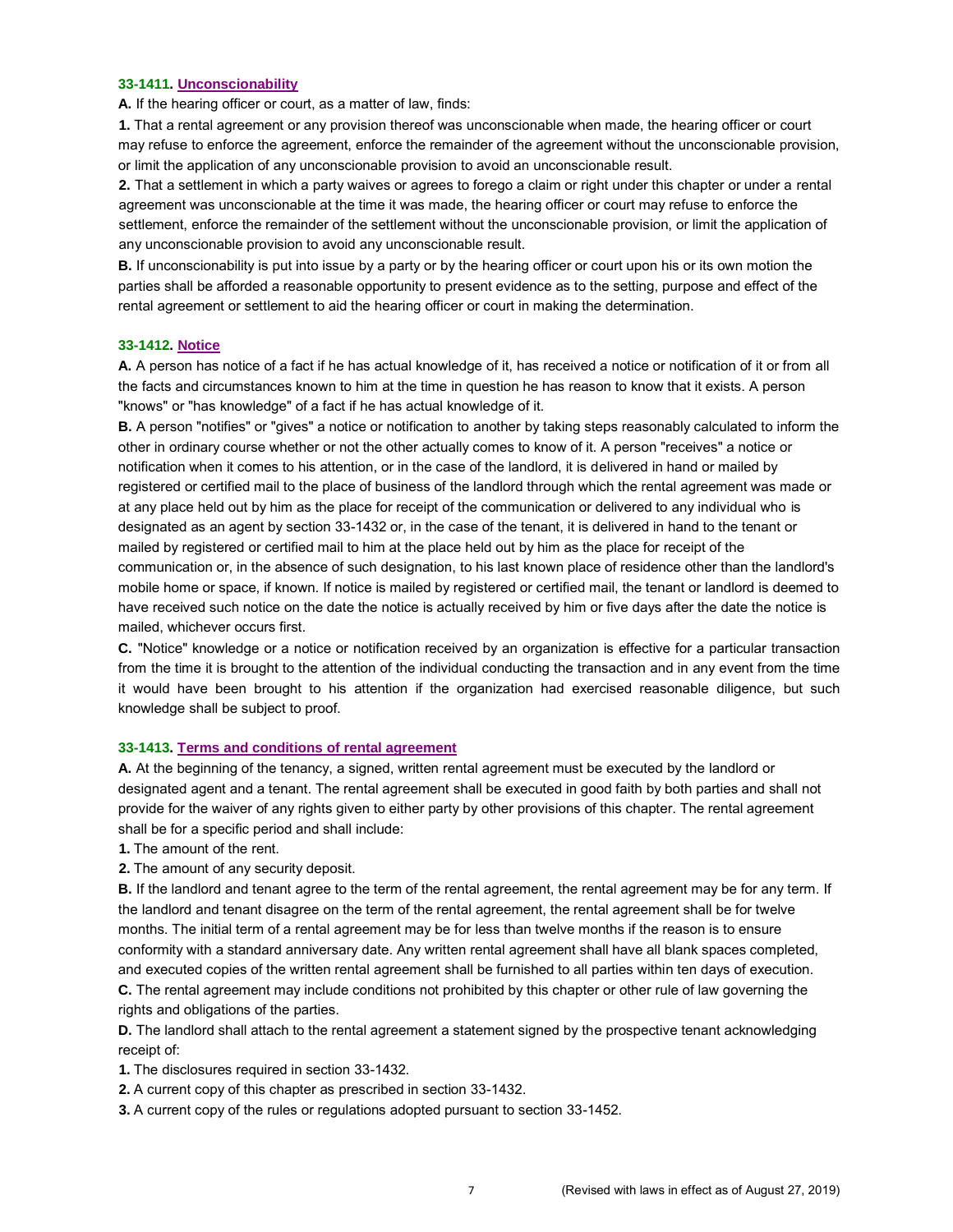**E.** Rent shall be payable without demand or notice at the time and place agreed upon by the parties. Periodic rent is payable at the beginning of any term of one month or less, and thereafter, unless otherwise agreed, in equal monthly installments at the beginning of each month. Unless otherwise agreed, rent shall be uniformly apportionable from day to day.

**F.** A landlord shall not prohibit a tenant who is a member of the armed forces of the United States from terminating a rental agreement with less than two weeks' notice to the landlord if he receives reassignment orders which do not allow such prior notification.

**G.** Notwithstanding any provision of this article to the contrary, upon the expiration or renewal of any rental agreement, the landlord may increase or decrease the total rent or change payment arrangements. The landlord shall notify the tenant in writing by first class or certified mail or by personal delivery at least ninety days prior to the expiration or renewal of any rental agreement of any such increase or change. Nothing in this subsection requires a landlord to provide cause for any change in rent if the landlord complies with notice requirements.

**H.** On expiration of a written rental agreement for a specified term or written renewal of a rental agreement, tenancy is on a month-to-month basis unless the landlord, its designated agent or the tenant requests a new written rental agreement. If the landlord and tenant agree to the term of the rental agreement, the rental agreement may be for any term. If the landlord and tenant disagree on the term of the rental agreement, the rental agreement shall be for twelve months.

**I.** In addition to any other rental provisions, the landlord is entitled to a rental increase effective at the expiration or renewal of any rental agreement or effective immediately if so provided in a written rental agreement to compensate the landlord for actual costs of insurance, taxes and rate increases for utilities, which shall be substantiated by the landlord in writing to the tenant.

**J.** As a condition of tenancy the rental agreement may require the prospective tenant to make improvements to the mobile home, including all appurtenances owned by the tenant, and to preserve or upgrade the quality of the mobile home park even if the prospective tenant is purchasing a home already located in the mobile home park. The improvements shall not exceed the requirements of the rules or regulations of the mobile home park.

**K.** Notwithstanding subsections A, B and H of this section, the tenant may demand in writing and the landlord shall offer a long-term initial or renewal rental agreement that complies with all of the following:

**1.** The long-term initial or renewal rental agreement shall be in writing and shall be for a term of four years. A longterm rental agreement may be for a term of less than four years if the reason is to ensure conformity with a standard park anniversary date.

**2.** All rents and other fees due during the term of the long-term rental agreement shall be clearly identified in the agreement.

**3.** The tenant has ten days from the date of receipt of the long-term rental agreement to accept or reject the agreement. If an agreement is not signed and returned to the landlord within the ten day period, the tenant is deemed to have rejected the agreement. On rejection of the agreement, subsections A, B and H of this section apply.

**L.** The rental agreement may contain conditions regarding the removal of a mobile home from the mobile home park and the restoration of a mobile home space by a tenant or a tenant's successor in interest after removal of the mobile home. The conditions shall not include any provisions regarding environmental liability or environmental remediation, and any environmental liability or environmental remediation requirements shall be governed as otherwise provided by law.

#### **33-1413.01. Utility charges; waste, garbage and rubbish removal charges**

**A.** If a landlord charges separately for gas, water or electricity there shall be a separate meter for every user. For each billing period the cost of the charges for the period shall be separately stated, along with the opening and the closing meter readings and the dates of the meter readings. Each bill shall show the computation of the charge generally in accordance with the serving utility company billing format for individual service supplied through a single service meter.

**B.** If the landlord separately charges for utilities, the landlord shall not charge more than the prevailing basic service single family residential rate charged by the serving utility or provider.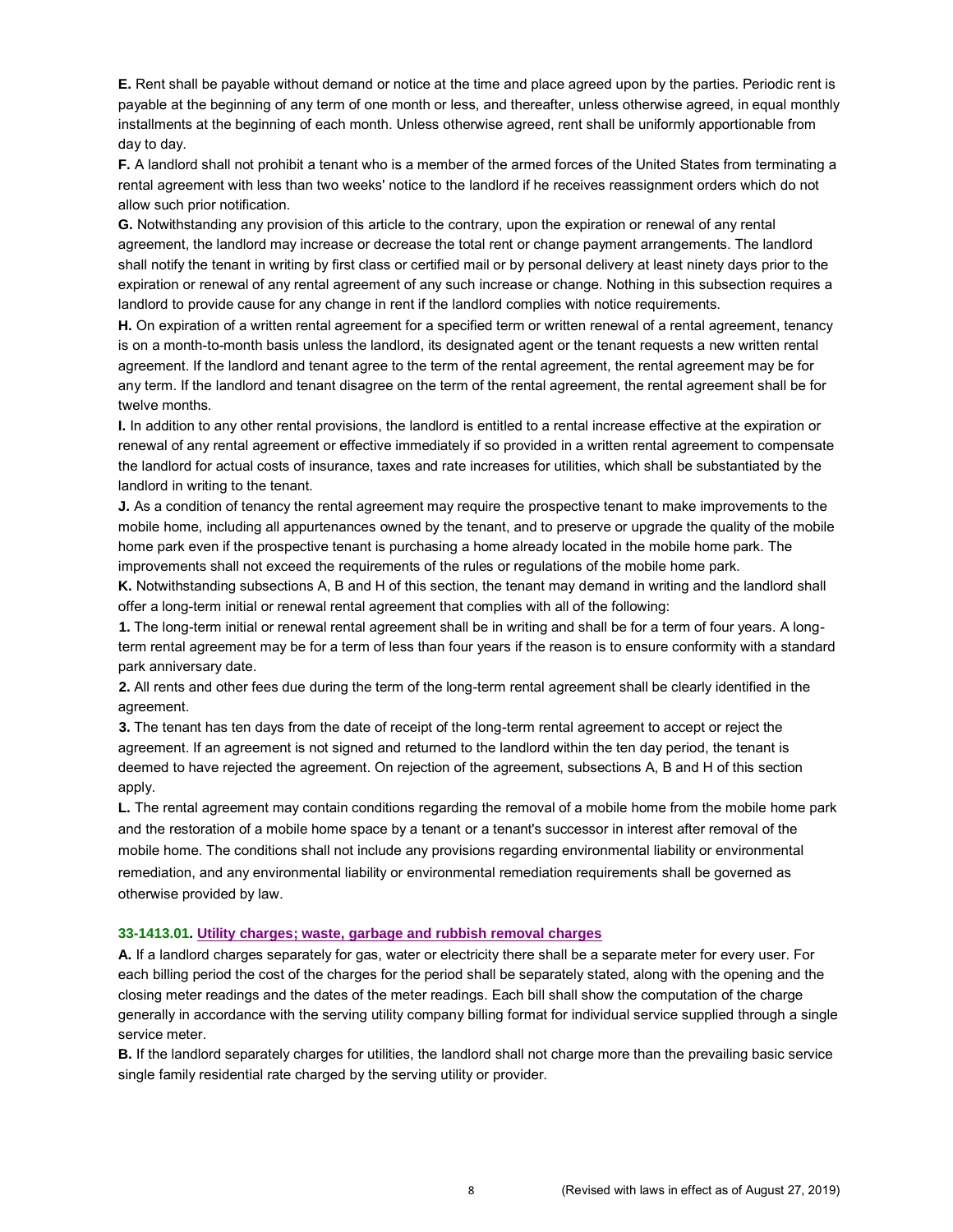**C.** For the purpose of regulating mobile home parks as public or consecutive water systems, the state shall not adopt rules pursuant to title 49, chapter 2, article 9, that are more stringent than authorized by the federal government. Submetering solely to determine the charges for individual water use by park tenants for the purpose of water conservation, without other evidence indicating a transaction subject to regulation under title 49, chapter 2, article 9, shall not be used as a basis for treating any mobile home park as a public or consecutive water system. **D.** A landlord may charge separately for removal of waste, garbage, rubbish, refuse and trash and for sewer services. Any charges for removal or sewer services may not exceed the prevailing single family residential charge, fee or rate for these services levied by the political subdivision or provider.

#### **33-1413.02. Guest fee**

The rental agreement may provide that the landlord may charge a guest fee.

#### **33-1413.03. Care givers; treatment plan**

A resident may have one person at least eighteen years of age occupy the resident's mobile home on a temporary basis to provide necessary live-in health care to the resident pursuant to a written treatment plan prepared by the resident's physician. The landlord may require the resident to provide a written renewal of the physician's treatment plan every six months. The landlord shall not charge a fee for the person rendering care. The person rendering care has no rights of tenancy, and any agreement between the resident and person rendering care in no way modifies any term or condition of the rental agreement between the landlord and tenant. The person rendering care shall comply with the rules and regulations of the mobile home park.

#### **33-1414. Prohibited provisions in rental agreements; late payment penalty**

**A.** A rental agreement shall not provide that the tenant agrees to:

**1.** Waive or to forgo rights or remedies under this chapter.

**2.** Pay the landlord's attorney fees, except an agreement in writing may provide that attorney fees may be awarded to the prevailing party in the event of court action.

**3.** The exculpation or limitation of any liability of the landlord arising under law or to indemnify the landlord for that liability or the costs connected therewith.

**4.** Permit the landlord to charge a penalty fee for late payment of rent unless a tenant is allowed a minimum of five days beyond the date the rent is due in which to remit payment.

**5.** Permit the landlord to charge a fee for a guest who does not stay for more than a total of fourteen days in any calendar month.

**6.** Waive or limit the tenant's right to summon or any other person's right to summon a peace officer or other emergency assistance in response to an emergency.

**7.** Payment of monetary penalties or otherwise penalizes the tenant for the tenant summoning or for any other person summoning a peace officer or other emergency assistance in response to an emergency.

**8.** Place any additional person's name on the title to the mobile home as a condition of tenancy or residency for that additional person or pay a fee or other form of penalty for failing to place an additional person's name on the title to the mobile home

**B.** A provision that is prohibited by subsection A of this section and that is included in a rental agreement is unenforceable. If a landlord deliberately uses a rental agreement containing provisions known to be prohibited, the tenant may recover actual damages sustained and the rental agreement is voidable by the tenant.

**C.** A landlord may charge a penalty fee of not to exceed five dollars per day from the due date of the rent for late payment of rent if the payment is not remitted by the sixth day from the due date.

**D.** This section does not limit the landlord's right to evict a tenant pursuant to section 33-1476.

#### **33-1415. Separation of rents and obligations to maintain property forbidden**

A rental agreement, assignment, conveyance, trust deed or security instrument may not permit the receipt of rent, unless the landlord has agreed to comply with section 33-1434, subsection A.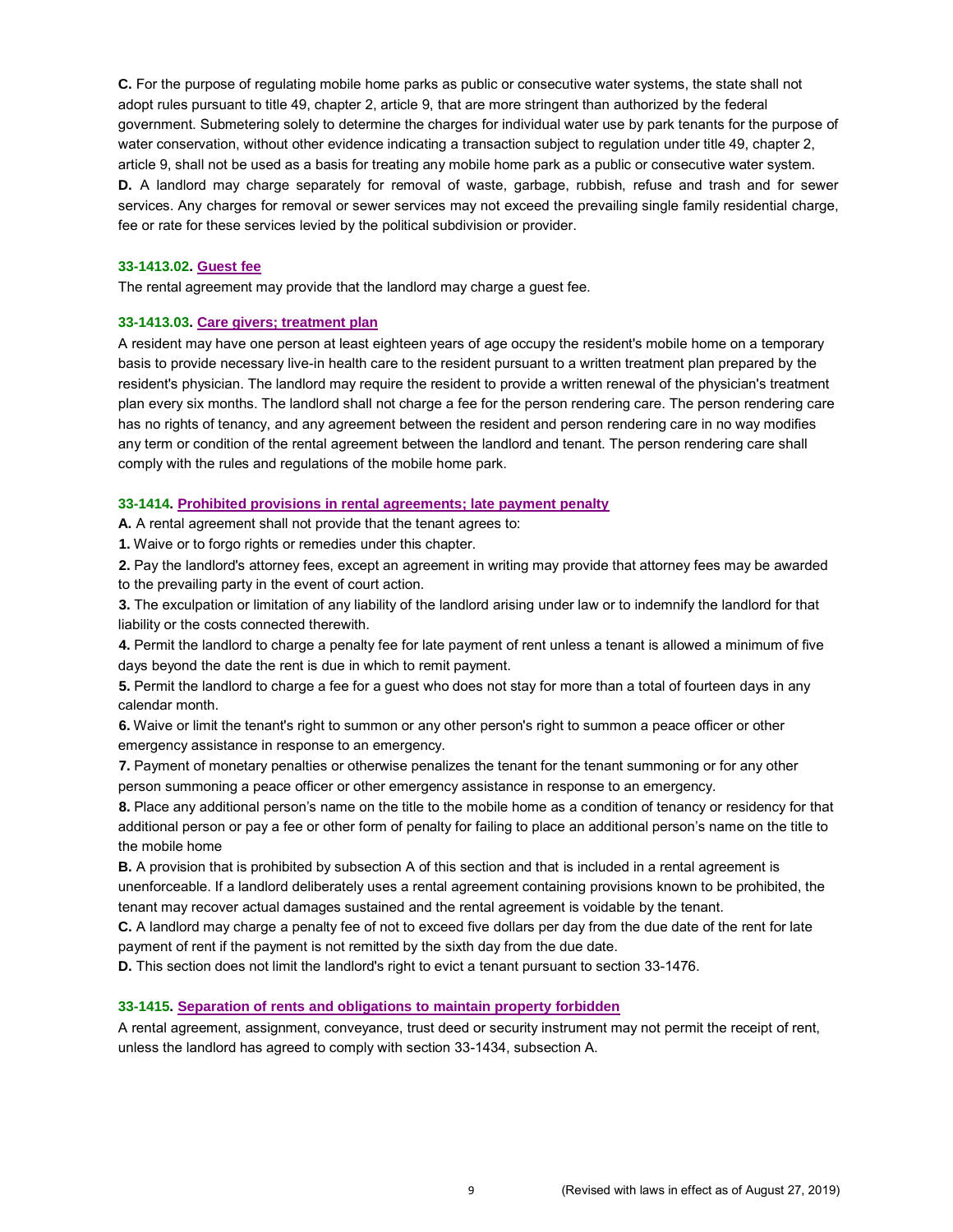#### **33-1416. Preemption by state; regulation of rents; exception**

**A.** Notwithstanding any other provision of law, the state legislature determines that the imposition of rent control on mobile home spaces by counties, cities, including charter cities, and towns is of statewide concern. Therefore, the power to control rents on mobile home spaces is preempted by the state. Counties, cities, including charter cities, or towns do not have the power to control rents.

**B.** Subsection A does not apply to mobile home spaces which are owned, financed, insured or subsidized by any state agency, or by any county, city, including a charter city, or town.

#### **33-1417. Rebates and referrals prohibited; mobile homes and manufactured homes; damages**

**A.** A landlord shall not offer, solicit, pay, receive or require from another landlord or from a person who is licensed pursuant to title 41, chapter 37, article 4 any form of compensation or benefit in connection with the purchase, sale, rental, location or removal of a mobile or manufactured home to or from a mobile home park or mobile home space. **B.** A person who is licensed pursuant to title 41, chapter 37, article 4 shall not offer, solicit, pay, receive or require from another person who is licensed pursuant to title 41, chapter 37, article 4 or from a landlord any form of compensation or benefit in connection with the purchase, sale, rental, location or removal of a mobile or manufactured home to or from a mobile home park or mobile home space.

**C.** This section does not apply to any of the following:

**1.** Compensation paid by a licensed dealer or broker to a licensed salesperson for activities within the scope of employment.

**2.** Money or other benefits paid directly to a tenant or prospective tenant by a landlord when fully disclosed to the tenant in writing.

**3.** Payments or other benefits provided between a landlord and a licensed dealer or broker with an ongoing business relationship if those payments or benefits received total less than one hundred dollars in a calendar year.

**4.** Payments made by a landlord to a licensed dealer or broker as a commission in connection with the sale of a mobile or manufactured home or recreational vehicle owned by the landlord.

**D.** A person who violates this section is liable for three times the amount of money damages suffered by the person harmed.

#### **33-1418. Incorporated tenants' park purchase association**

**A.** An incorporated tenants' park purchase association may be formed for the purpose of giving written notification to the owner of a mobile home park of the association's interest in purchasing the park.

**B.** This section does not confer a right of first refusal to an association formed under subsection A. A mobile home park sale shall not be restricted in any way to affect the marketability of title.

#### **33-1419. Inheritance of mobile home; requirements**

For any person who inherits a mobile home by will, trust or any other testamentary conveyance, all of the following apply:

**1.** The person may do either of the following:

**(a)** Reside in the mobile home on the premises only if the person meets the requirements prescribed for other tenants in the mobile home park, including compliance with age requirements, background checks and signing the mobile home park's standard rental documentation.

**(b)** Sell the mobile home in accordance with the provisions of this article and the deceased tenant's rental agreement.

**2.** The person shall pay any amount past due to the landlord from the deceased tenant.

**3.** The landlord shall apply all of the deceased tenant's prepaid amounts or credits, including security deposits, for the benefit of the person inheriting the mobile home.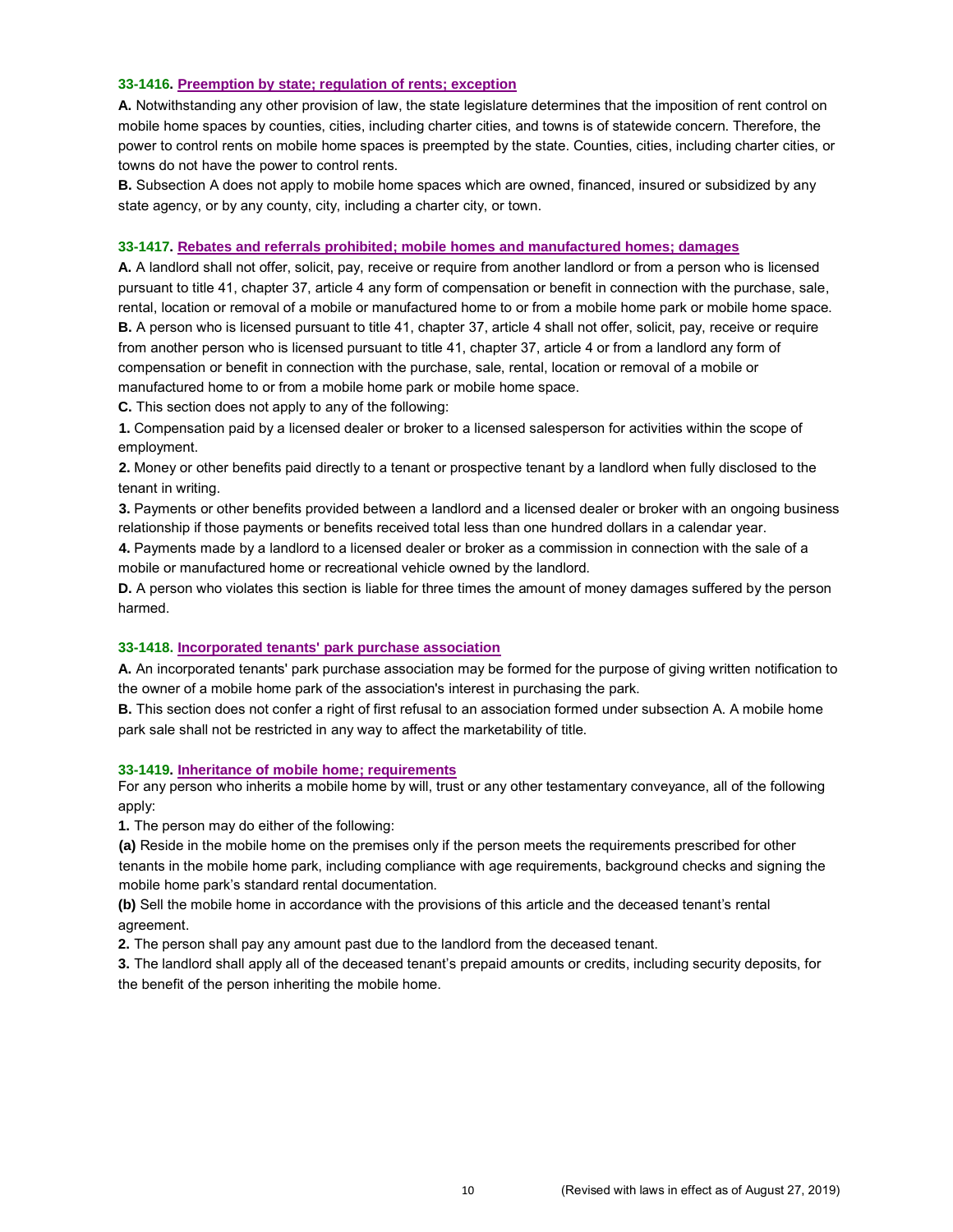## ARTICLE 2. LANDLORD OBLIGATIONS

| $§$ 33-1431   | Security deposits                                                                          |
|---------------|--------------------------------------------------------------------------------------------|
| $\S$ 33-1432  | Disclosure of written rental agreement; booklet                                            |
| $\S$ 33-1433  | Landlord to deliver possession of mobile home space                                        |
| $§ 33 - 1434$ | Landlord to maintain fit premises                                                          |
| $$33-1435$    | Limitation of liability                                                                    |
| $$33-1436$    | Statement of policy; amendment; contents; new statements                                   |
| $§ 33 - 1437$ | Education requirements for park managers; complaint; administrative hearing; civil penalty |
| $$33-1438$    | Transfer of records; sale of park                                                          |

## **33-1431. Security deposits**

**A.** A landlord shall not demand or receive as security, however denominated, prepaid rent in an amount or value in excess of two months' rent. This subsection does not prohibit a tenant from voluntarily paying more than two months' rent in advance.

**B.** The landlord shall pay not less than five per cent annual interest on any damage, security, cleaning or landscaping deposit required by a landlord of a tenant. The landlord shall either pay the interest annually or compound the interest annually.

**C.** Upon termination of the tenancy, any security deposit, less any accrued rent and damages, if applicable, shall be returned to the tenant within fourteen days. The security deposit may be applied to the payment of accrued rent and the amount of damages which the landlord has suffered by reason of the tenant's noncompliance with section 33- 1451 if it is itemized by the landlord in a written notice delivered to the tenant together with the amount due within fourteen days of termination of the tenancy and delivery of possession by the tenant.

**D.** If the landlord fails to comply with subsections B and C of this section the tenant may recover the property and money due the tenant together with damages in an amount equal to twice the amount wrongfully withheld.

**E.** This section does not preclude the landlord or tenant from recovering other damages to which he may be entitled under this chapter.

**F.** The holder of the landlord's interest in the premises at the time of the termination of the tenancy is bound by this section.

**G.** The amount of any security deposit shall not be changed after the tenant executes the initial rental agreement.

## **33-1432. Disclosure of written rental agreement**

**A.** The landlord or any person authorized to enter into a rental agreement on the landlord's behalf shall disclose to the tenant in writing before entering into the rental agreement each of the following:

**1.** The name and address of the person authorized to manage the premises.

**2.** The name and address of the owner of the premises.

**3.** If applicable, the name and address of a person authorized to act for and on behalf of the owner for the purpose of service of process and for the purpose of receiving and receipting for notices and demands.

**4.** For a prospective tenant on an initial rental agreement, a written statement that shows the rent increases for the three full calendar years immediately preceding the prospective initial rental agreement date. This information shall be for basic space rental only and does not apply to other fees such as late charges, guest fees and utility charges. The landlord may disclose the rent history with calculations that fairly describe the rent history and that are made in any manner that reasonably informs the prospective tenant of the history of basic space rent in the mobile home park during that period. The disclosure calculation may be made in January of each year by adding the dollar amounts or percentage amounts for aggregate rental increases that became effective in the prior calendar year for every space in the park and dividing that number by the total number of occupied revenue spaces for which rent was or could have been increased. This average amount of rental increase or average percentage of rental increase shall be posted at the rental office for three years. Disclosure calculations made pursuant to this section shall be made to the best of the landlord's ability.

**B.** The information required to be furnished by this section shall be kept current and refurnished to the tenant on the tenant's request except that any successor landlord shall not be required to provide average rent disclosures relating to previous landlords.

**C.** When there is a new owner or operator this section extends to and is enforceable against any successor landlord, owner or manager.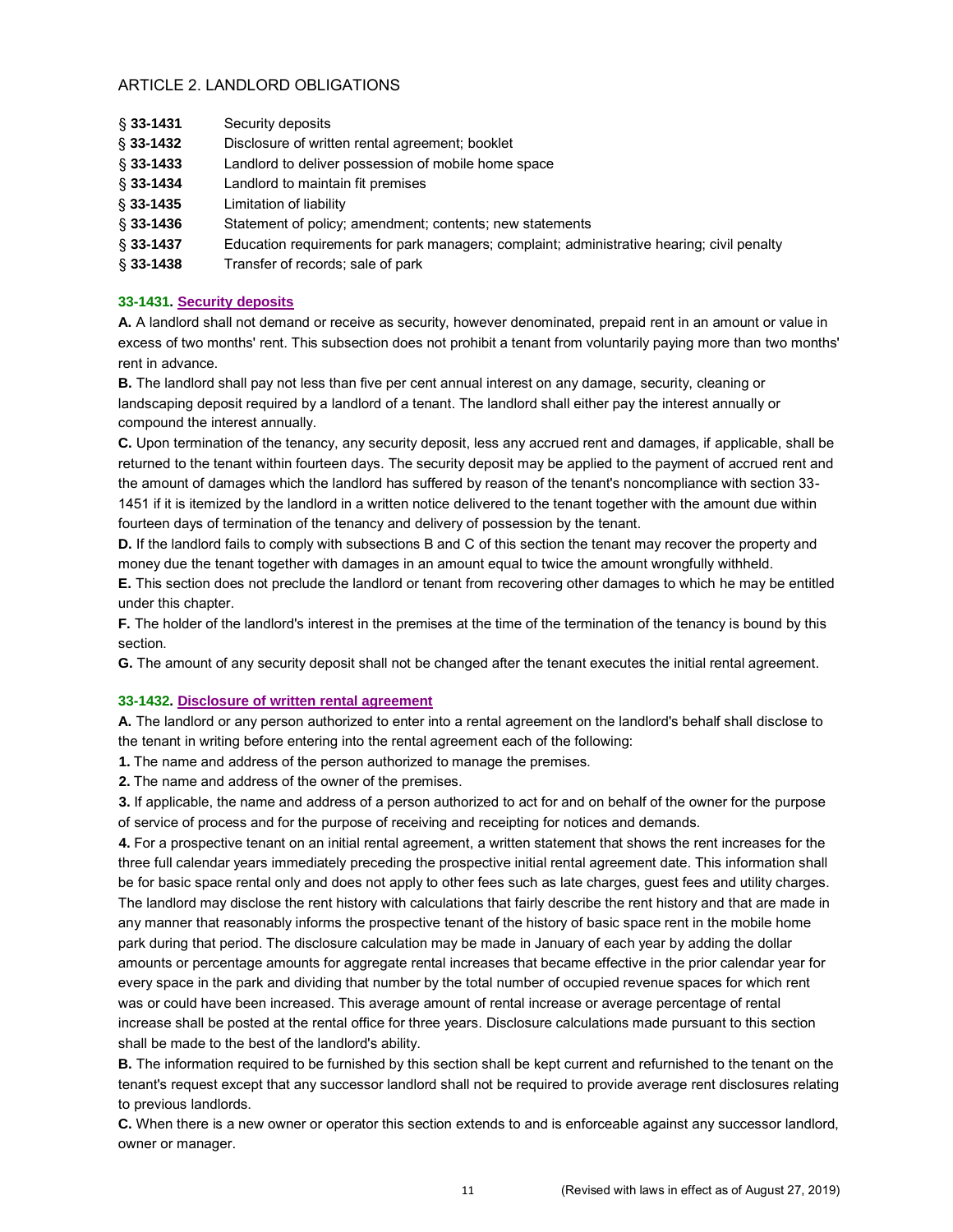**D.** A person who fails to comply with subsection A, paragraph 1, 2 or 3 or subsection B becomes an agent of each person who is a landlord for the following purposes:

**1.** Service of process and receiving and receipting for notices and demands.

**2.** Performing the obligations of the landlord under this chapter and under the rental agreement and expending or making available for the purpose all rent collected from the premises.

**E.** The landlord or any person authorized to enter into a rental agreement on the landlord's behalf shall post in a conspicuous place a copy of the current utility rates unless the tenant is charged directly by the utility company. **F.** Each tenant shall be notified, in writing, of any rent increase at least ninety days prior to the increase by first class or certified mail or by personal delivery. The mobile home parks hearing officer has jurisdiction to determine whether notices have been served properly and in a timely manner.

**G.** Before entering into a rental agreement, the landlord or any person authorized to enter into the rental agreement shall provide to the prospective tenant a concise written summary of the Arizona mobile home parks residential landlord and tenant act that is approved by the director annually by November 1 and that includes any legislative changes made in the preceding year. The director shall post the approved summary on the Arizona department of housing's website. The landlord shall provide the summary to the tenant at no cost to the tenant. The summary shall include information regarding where a complete copy of the act may be obtained or reviewed, including listing the secretary of state's website. This subsection does not apply to renewal of rental agreements. The secretary of state shall post the act on the secretary of state's website.

**H.** The landlord shall make available to all tenants a concise written summary of the Arizona mobile home parks residential landlord and tenant act that is approved by the director annually by November 1 and that includes any legislative changes made in the preceding year. The summary shall include information regarding where a complete copy of the act may be obtained or reviewed, including listing the Arizona department of housing's website. The director shall post the approved summary on the Arizona department of housing's website. The landlord shall provide the summary at no cost to the tenants.

#### **33-1433. Landlord to deliver possession of mobile home space**

At the commencement of the term the landlord shall deliver possession of the premises to the tenant in compliance with the rental agreement and section 33-1434. The landlord may bring an action for possession against any person wrongfully in possession and may recover the damages provided in section 33-1483.

#### **33-1434. Landlord to maintain fit premises**

**A.** The landlord shall:

**1.** Comply with the requirements of all applicable city, county and state codes materially affecting health and safety.

**2.** Make all repairs and do whatever is necessary to put and keep the premises in a fit and habitable condition.

**3.** Keep all common areas of the premises in a clean and safe condition.

**4.** Maintain in good and safe working order and condition all swimming pool, shower, bathhouse, electrical, plumbing and sanitary facilities, including the recreational hall or meeting facilities supplied or required to be supplied or maintained by the landlord.

**5.** Provide for removal of garbage, rubbish, and other waste incidental to the occupancy of the mobile home space. **6.** Furnish outlets for electric, water and sewer services. The landlord shall also furnish a prospective tenant with information concerning the type, size and power rating of all electrical, water and sewer connections.

**7.** Provide a statement of proposed interruption of utility service to the tenants within a reasonable time frame except in the case of an interruption caused by an emergency. An emergency does not include any failure or refusal on the part of the landlord to fulfill the landlord's duties and obligations as specified in this section. A statement of proposed interruption of utility service may be provided by posting an announcement of the period of the interruption in a conspicuous place within the mobile home park or by individual delivery to each tenant.

**B.** A mobile home park landlord shall not impose any conditions of rental or occupancy that restrict the mobile home owner in the mobile home owner's choice of a seller of fuel, furnishings, goods, services or mobile homes connected with the rental or occupancy of a mobile home space unless such condition is necessary to protect the health, safety, aesthetic value or welfare of mobile home residents in the park. However, the landlord may impose reasonable conditions relating to central gas, oil, electricity, or water meter systems in the park.

**C.** For new tenants who are moving into a mobile home park, any rental agreements that are executed or adopted after December 31, 2016 shall specifically disclose in writing any requirement that the tenant maintain one or more existing trees located on the mobile home space.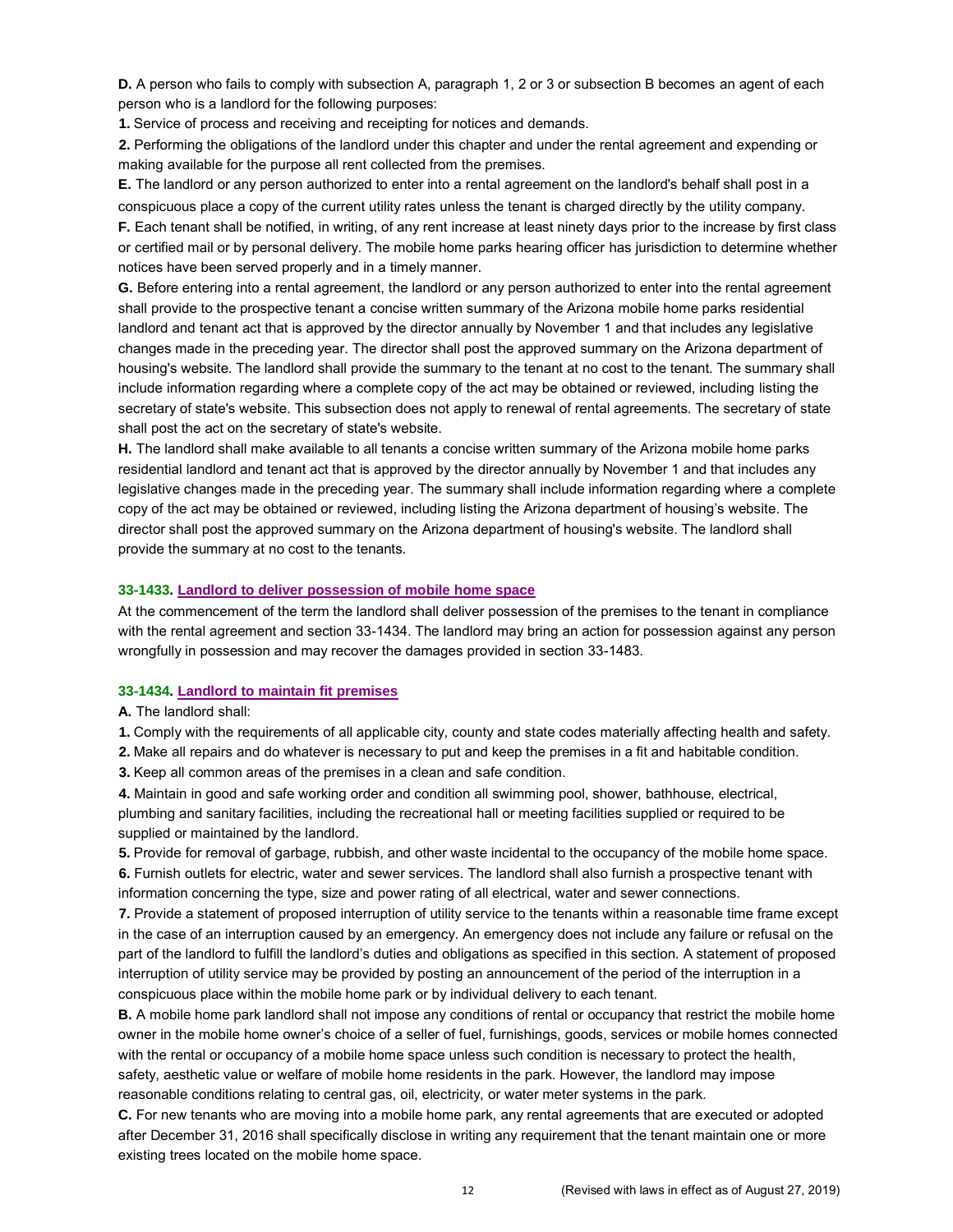**D.** Any change regarding the tenant's obligation to maintain any one or more trees located on the mobile home space constitutes a substantial modification of the rental agreement pursuant to section 33-1452.

## **33-1435. Limitation of liability**

**A.** Unless otherwise agreed, a landlord who conveys premises that include a mobile home space subject to a rental agreement in a good faith sale to a bona fide purchaser is relieved of liability under the rental agreement and this chapter as to events occurring subsequent to written notice to the tenant of the conveyance. He remains liable to the tenant for any right of possession, property and money to which the tenant is entitled under section 33-1431. **B.** Unless otherwise agreed, a manager of premises that include a mobile home space is relieved of liability under the rental agreement and this chapter as to events occurring after written notice to the tenant of the termination of his management, except such notice shall not terminate any agreement or legal liability.

## **33-1436. Statement of policy; amendment; contents; new statements**

**A.** Before execution of the rental agreement the landlord or any person authorized to enter into the rental agreement shall provide the tenant with the statements of policy of the mobile home park and the date of expiration of each statement. The landlord or any successor in interest shall not delete or amend any statement of policy while it is in force.

**B.** The statements of policy shall be attached to the rental agreement and shall include a statement of the following:

- **1.** The classification of the mobile home park as a family community or a housing community for older persons.
- **2.** The period of time before any change in use is expected.
- **3.** Any method of determining rent changes.

**4.** The right of first refusal on the sale of the mobile home park if any is given to the tenants and under what conditions the right may be exercised.

**5.** The size and other specifications of mobile homes allowed in the mobile home park including whether the mobile home must be new or used and whether it must be set at ground level or above ground level.

**6.** The improvements required as a condition of tenancy. If consistent with the rental agreement, the statement of policy may require improvements that the tenant will be required to furnish, install and maintain to the mobile home space being rented and that constitute permanent improvements that cannot be removed at the expiration of the rental agreement including the estimated cost of each permanent improvement. Any change in a statement of policy regarding permanent improvements does not apply to an existing tenant or to any renewal of a rental agreement by an existing tenant.

**7.** That insuring the mobile home is the tenant's responsibility including fire department response insurance in unincorporated areas.

**C.** At least sixty days before the expiration of a statement of policy, the landlord shall notify all of the tenants of any new statement of policy.

**D.** Beginning on January 1, 2000, a landlord may have only one set of statements of policy in effect at any period of time and that set of statements of policy applies to all tenants. A landlord with more than one set of statements of policy in effect on January 1, 2000 shall provide to all tenants by February 1, 2000 a copy of the set with the longest expiration date and that set of statements of policy applies to all tenants at that park.

## **33-1437. Education requirements for park managers; complaint; administrative hearing; civil penalty**

**A.** Within six months after employment as a park manager, a park manager shall complete at least six hours of educational programs and shall complete at least six additional hours of educational programs every two years. **B.** A park manager shall post proof of completion of and compliance with the educational program requirements prescribed by this section in a conspicuous place at the mobile home park.

**C.** A tenant may file a complaint with the director if, on request from the tenant, the tenant's park manager cannot produce proof of completion of the requirements prescribed in this section. The director shall issue a show cause order to the landlord directing the landlord to provide proof that the requirements of subsection A have been satisfied. If the landlord fails to produce satisfactory evidence of compliance or fails to respond within thirty days after service by certified mail of the show cause order, the director shall impose a five hundred dollar civil penalty, with an additional five hundred dollar per month civil penalty to accrue each full calendar month beginning with the second month following service of the notice of imposition of civil penalty. All civil penalties shall be exonerated if, within six months after service of the notice of imposition of civil penalty, the landlord furnishes satisfactory evidence of compliance. Otherwise, the matter shall be referred to the attorney general for enforcement and collection of the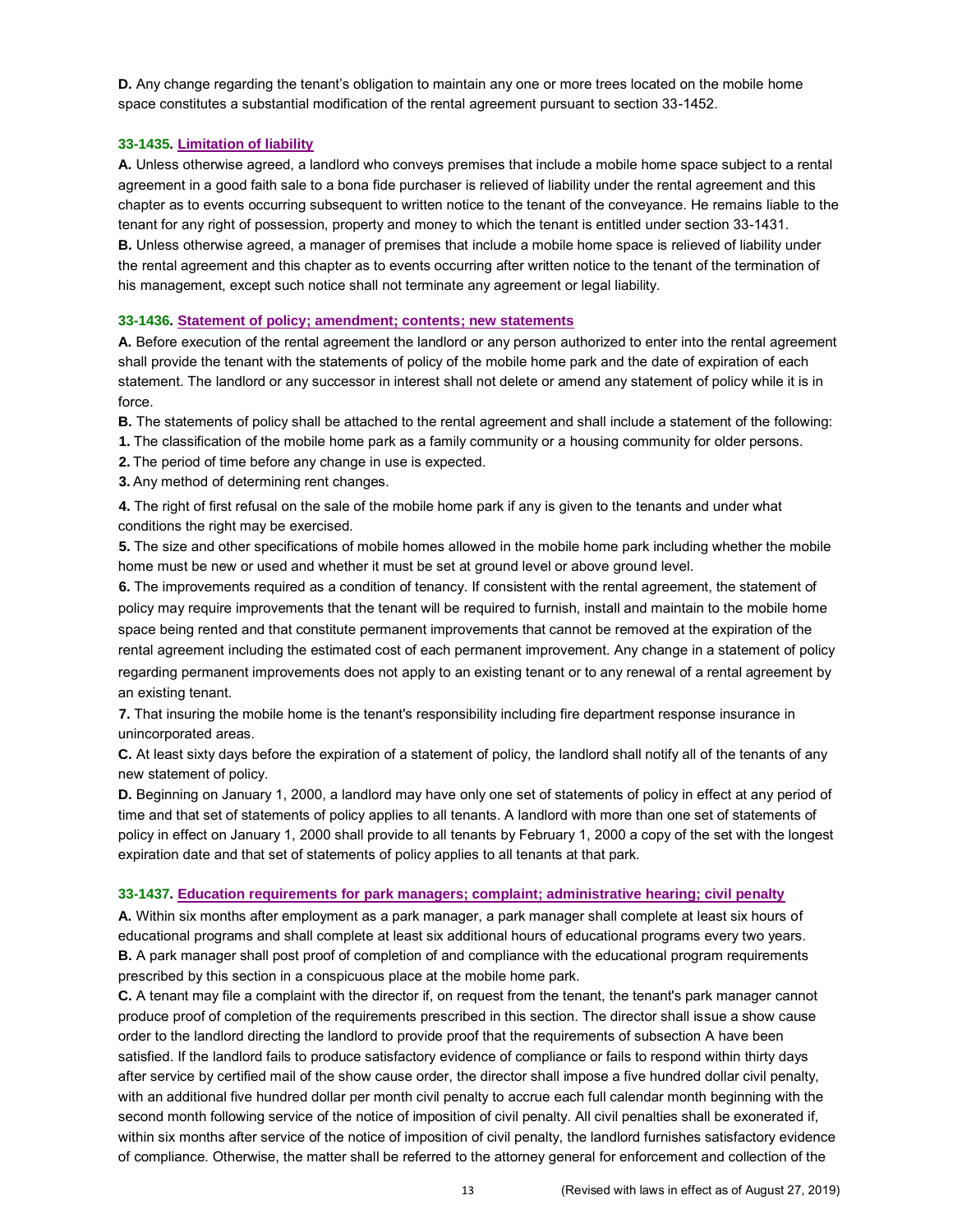civil penalties and a ten per cent surcharge on the total amount of the civil penalties collected. All civil penalties shall be deposited in the state general fund and the ten per cent surcharge shall be deposited in the mobile home relocation fund.

#### **33-1438. Transfer of records; sale of park**

On the sale or other transfer of a mobile home park, the landlord shall deliver to the buyer or other transferee all available plans, drawings and records pertaining to the location of all underground facilities in the parks, all plans, drawings, surveys and plats of the park, all records pertaining to tenant security deposits and complete files for each tenant of the park at closing containing rental agreements and all other documents and disclosures required by this chapter that are in the possession of the landlord. A landlord who fails to deliver reasonably accurate and maintained installation records of active, inactive and abandoned underground facilities installed after December 31, 2006 is liable for all damages proximately caused by the failure, including all expenses incurred by successor landlords to create the installation records.

## ARTICLE 3. TENANT OBLIGATIONS

| $§ 33 - 1451$ | Tenant to maintain mobile home space; notice of vacating; clearance for removal; criminal violation |
|---------------|-----------------------------------------------------------------------------------------------------|
| § 33-1452     | Rules and regulations                                                                               |
| $$33-1453$    | Access                                                                                              |
| $§ 33 - 1454$ | Tenant to occupy as a dwelling unit; authority to sublet                                            |

#### **33-1451. Tenant to maintain mobile home space; notice of vacating; clearance for removal**

**A.** A tenant of a mobile home space shall exercise diligence to maintain that part of the premises that the tenant has rented in as good condition as when the tenant took possession and shall:

**1.** Comply with all obligations primarily imposed upon tenants by applicable provisions of city, county and state codes materially affecting health and safety.

**2.** Keep that part of the premises that the tenant occupies and uses as clean and safe as the condition of the premises permits.

**3.** Dispose from the tenant's mobile home space all rubbish, garbage and other waste in a clean and safe manner as prescribed by park rules.

**4.** Not deliberately or negligently destroy, deface, damage, impair or remove any part of the premises or knowingly permit any person to do so.

**5.** Conduct himself and require other persons on the premises with his consent to conduct themselves in a manner that will not disturb his neighbors' peaceful enjoyment of the premises.

**6.** Inform the landlord or manager of the mobile home park at least thirty days before the expiration of the rental agreement that the agreement will not be renewed by the tenant and that the premises will be vacated. If timely notice is not given prior to moving from the mobile home space, the tenant is responsible for rent equal to an amount consistent with the applicable notice period.

**B.** A tenant shall not remove a mobile home from a mobile home space unless the tenant has received from the landlord a clearance for removal showing that all monies due the landlord as of the date of removal have been paid or that the landlord and tenant have otherwise agreed to the removal. The landlord shall not interfere with the removal of a mobile home for any reason other than nonpayment of monies due as of the date of removal even if the term of the rental agreement has not expired.

**C.** A person shall not enter a mobile home park and begin work on the removal of a mobile home from a mobile home park without first satisfying the requirements for a clearance for removal as prescribed in section 33-1485.01. A person who has not satisfied the requirements for a clearance for removal as prescribed in section 33-1485.01 and who refuses to leave and remove their removal equipment from the mobile home park on request from the landlord commits criminal trespass in the third degree pursuant to section 13-1502. This subsection does not apply if the landlord refuses to provide the clearance for removal if the requirements in section 33-1485.01 are satisfied.

#### **33-1452. Rules and regulations**

**A.** A landlord shall adopt written rules or regulations, however described, concerning the tenant's use and occupancy of the premises. Such rules or regulations are enforceable against the tenant only if: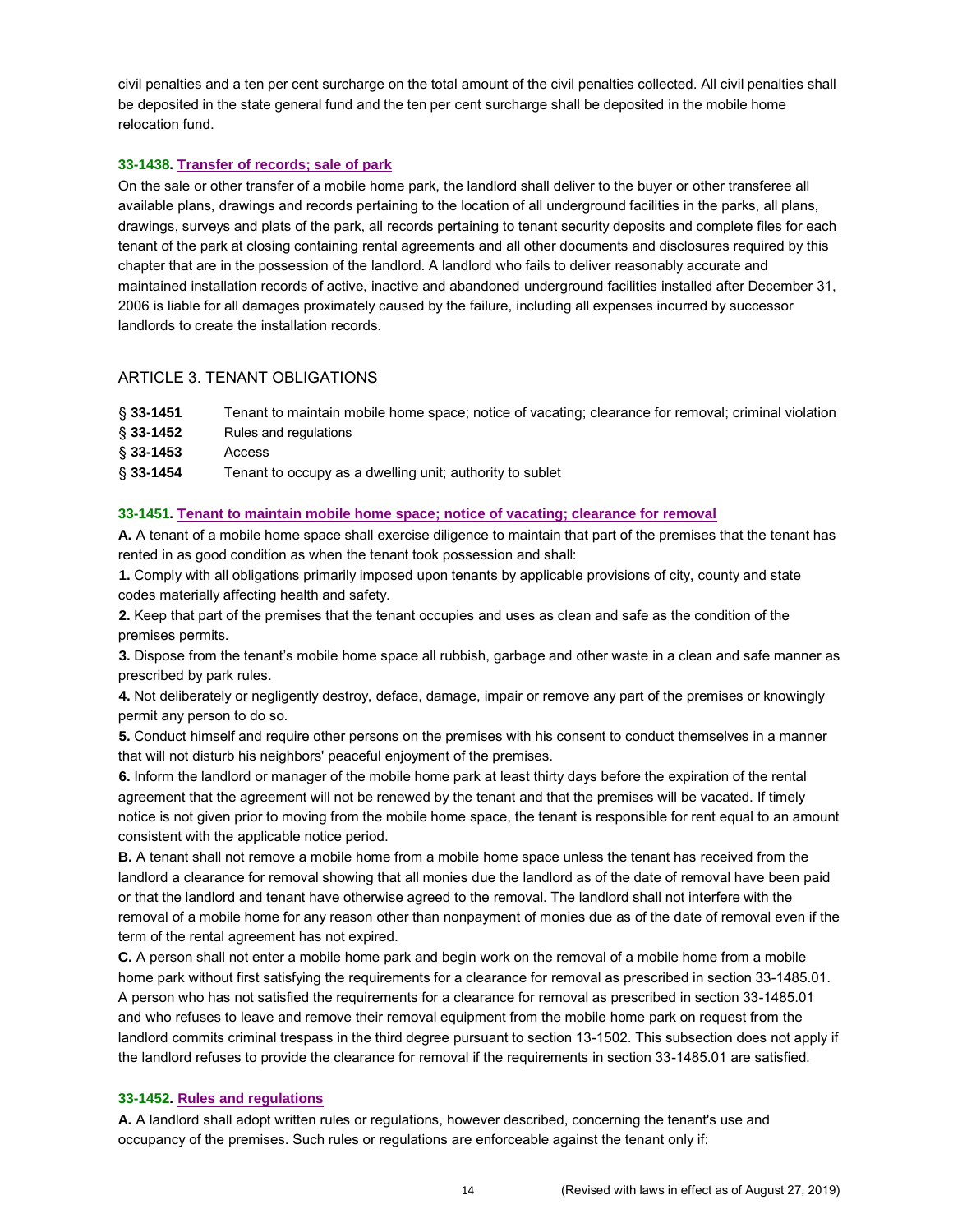**1.** Their purpose is to promote the convenience, safety or welfare of the tenants on the premises, preserve the landlord's property from abusive use, preserve or upgrade the quality of the mobile home park or make a fair distribution of services and facilities held out for the tenants generally.

**2.** They are reasonably related to the purpose for which adopted.

**3.** They apply to all tenants on the premises in a fair manner.

**4.** They are sufficiently explicit in prohibition, direction or limitation of the tenant's conduct to fairly inform the tenant of what must or must not be done to comply.

**5.** They are not for the purpose of evading the obligations of the landlord.

**6.** The prospective tenant has a copy of the current rules and regulations before the prospective tenant enters into the rental agreement.

**B.** Beginning May 31, 2016, a new rule adopted after the execution of the tenant's initial rental agreement that imposes a reoccurring financial obligation on a tenant is not enforceable against the tenant.

**C.** A new tenant who brings a mobile home into a mobile home park or who purchases an existing mobile home in a mobile home park shall comply with all current statements of policy and rules or regulations, including those pertaining to the size, condition and appearance of the mobile home, and exterior materials with which the mobile home has been constructed.

**D.** A new tenant who purchases an existing mobile home in a mobile home park shall comply with all current statements of policy and rules and regulations, including those pertaining to the size, condition and appearance of the mobile home and exterior materials with which the mobile home has been constructed, except that the landlord shall not require the replacement of the siding and skirting on a mobile home unless the replacement siding and skirting will significantly change or improve the appearance of the mobile home.

**E.** If any mobile home park owner adds, changes, deletes or amends any rule, notice in writing of all such additions, changes, deletions or amendments shall be furnished to all mobile home tenants thirty days before they become effective by first class or certified mail. Any rule or condition of occupancy that is unfair and deceptive or that does not conform to the requirements of this chapter shall be unenforceable. A rule or regulation adopted after the tenant enters into the rental agreement is enforceable against the tenant only if it does not work a substantial modification of the rental agreement.

**F.** A person who owns or operates a mobile home park shall not:

**1.** Deny rental unless the mobile home does not meet the requirements of the rules and regulations of the landlord and the statements of policy prescribed pursuant to section 33-1436 or the park resident or prospective resident cannot conform to park rules and regulations.

**2.** Require any person as a precondition to renting, leasing or otherwise occupying a space for a mobile home in a mobile home park to pay an entrance or exit fee of any kind unless for services actually rendered or pursuant to a written agreement.

**3.** Deny any resident of a mobile home park the right to sell the resident's mobile home at a price of the resident's own choosing during the term of the tenant's rental agreement, but the landlord may reserve the right to approve the purchaser of such mobile home as a tenant but such permission may not be unreasonably withheld, except that the landlord may require, notwithstanding paragraph 6 of this subsection, in order to preserve or upgrade the quality of the mobile home park, that any mobile home not in compliance with the landlord's current rules and regulations and statements of policy, in a rundown condition or in disrepair be removed from the park within sixty days. Within ten days of a written request by the seller or prospective purchaser, a landlord shall notify the seller and the prospective purchaser in writing of any reasons for withholding approval of a purchaser pursuant to this paragraph. The notice to the prospective purchaser shall identify the reasons for disapproval with reasonable specificity. The notice to the seller shall identify the reasons in summary fashion consistent with applicable federal and state consumer protection laws and shall inform the seller that the seller should consult with the prospective purchaser for more specific details.

**4.** Exact a commission or fee with respect to the price realized by the tenant selling the mobile home, unless the park owner or operator has acted as agent for the mobile home owner pursuant to a written agreement.

**5.** Require a tenant or prospective tenant to use any specific sales agency, manufacturer, retailer or broker. **6.** Notwithstanding section 33-1436, subsection C, require an existing tenant to furnish permanent improvements that cannot be removed without damage thereto or to the mobile home space by a tenant at the expiration of the rental agreement. If the landlord includes any requirements for permanent improvements in the rules or statements of policy, these requirements shall not apply to any mobile home already existing in the mobile home park.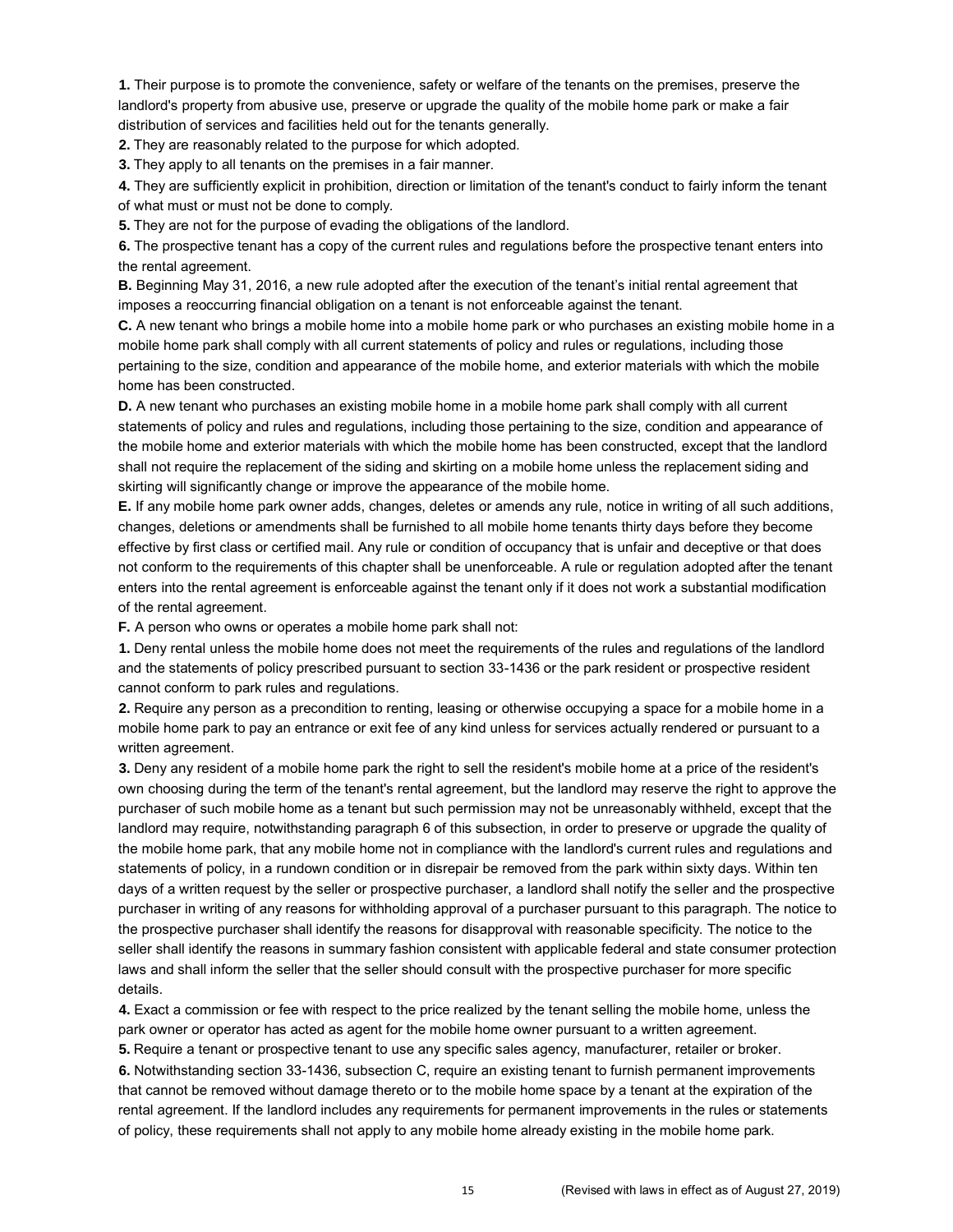**7.** Prohibit a tenant from advertising the sale or exchange of the tenant's mobile home, including the display of a "for sale" or "open house" sign on the dwelling or in the window of the mobile home stating the name, address and telephone number of the owner or agent of the mobile home. The sign may be no larger than twelve inches wide and eighteen inches long. In addition to the display of a sign in the window, the tenants may display the signs on a central posting board in the park that is reasonably accessible to the public seven days a week during daylight hours.

**8.** Require a tenant to place any additional person's name on the title to the mobile home as a condition of tenancy or residency for that additional person or pay a fee or other form of penalty for failing to place an additional person's name on the title to the mobile home.

**G.** The landlord or manager of a mobile home park shall include, in rules and regulations, an emergency number to be called when the park is left unattended, regardless of the size of the park.

**H.** The landlord shall not prohibit or adopt a rule that prohibits tenants or a tenant association from meeting with permission of the tenant in the tenant's mobile home, assembling at common facilities or areas within the park or meeting with or without invited visiting speakers in the mobile home park to discuss issues relating to mobile home living and affairs including the forming of a tenant association. Such meetings shall be allowed in common facilities if such meetings are held during normal operating hours of the common facility and when the facility is not otherwise in use. The tenant or tenant association shall be allowed to post notice of a meeting on a bulletin board in the mobile home park used for similar notice and shall be allowed to include notice of a meeting in a park newsletter. Meeting notices and meetings prescribed in this subsection shall not constitute a solicitation. For the purposes of this subsection, "common facilities" means a recreation hall, clubhouse, community center and any outdoor common area meeting location that is utilized by the tenants.

**I.** Any improvements made by a tenant such as plants, vines, edgings, gravel, stone or other additions made for the benefit of the tenancy may be removed by the tenant, or by agreement of both parties the landlord may retain the improvements by paying the tenant for their actual cost.

**J.** If a tenant dies, any surviving joint tenant or cotenant continues as tenant with the same rights, privileges and liabilities as if the surviving tenant were the original tenant, with the additional right to terminate the rental agreement by giving sixty days' written notice to the landlord within sixty days after the death of the tenant.

**K.** If a tenant who was sole owner of the mobile home dies during the term of the rental agreement, the tenant's heirs or legal representative have the right to cancel the lease by giving thirty days' written notice to the landlord with the same rights, privileges and liabilities of the original tenant.

**L.** This section does not prohibit a landlord from requiring removal of a mobile home from the mobile home park within sixty days after the sale by a tenant if the mobile home does not meet the current requirements of the rules and regulations and statements of policy, including those pertaining to the size, condition and appearance of the mobile home, and exterior materials with which the mobile home has been constructed.

**M.** On the sale of a mobile home that was manufactured after June 15, 1976 to a tenant who is otherwise qualified for tenancy, a landlord shall not require removal of that mobile home from the mobile home park solely because of the age of the mobile home. A landlord may require the removal of a mobile home on the sale of the mobile home solely because of the age of the mobile home if the mobile home was manufactured on or before June 15, 1976. This subsection shall not be construed to preclude a landlord from prohibiting a mobile home from being moved into a mobile home park solely because of the age of the mobile home without regard to its date of manufacture.

#### **33-1453. Access**

**A.** The landlord has no right of access to a mobile home owned by a tenant.

B. The landlord and tenant may mutually agree, in writing, to give the landlord access.

#### **33-1454. Tenant to occupy as a dwelling unit; authority to sublet**

**A.** Unless otherwise agreed, the tenant shall occupy the tenant's mobile home only as a dwelling unit and may sublet, upon written agreement with the park management.

**B.** If a landlord adopts a policy of permitting subleasing, the landlord shall not unreasonably withhold approval of subleases and subtenants. A landlord may adopt a policy that prohibits subleasing, but that policy is not effective against any subleasing that had been approved by the landlord and that was in effect at the time the subleasing prohibition was adopted.

**C.** This section shall not be construed to require any landlord to permit subleasing of spaces.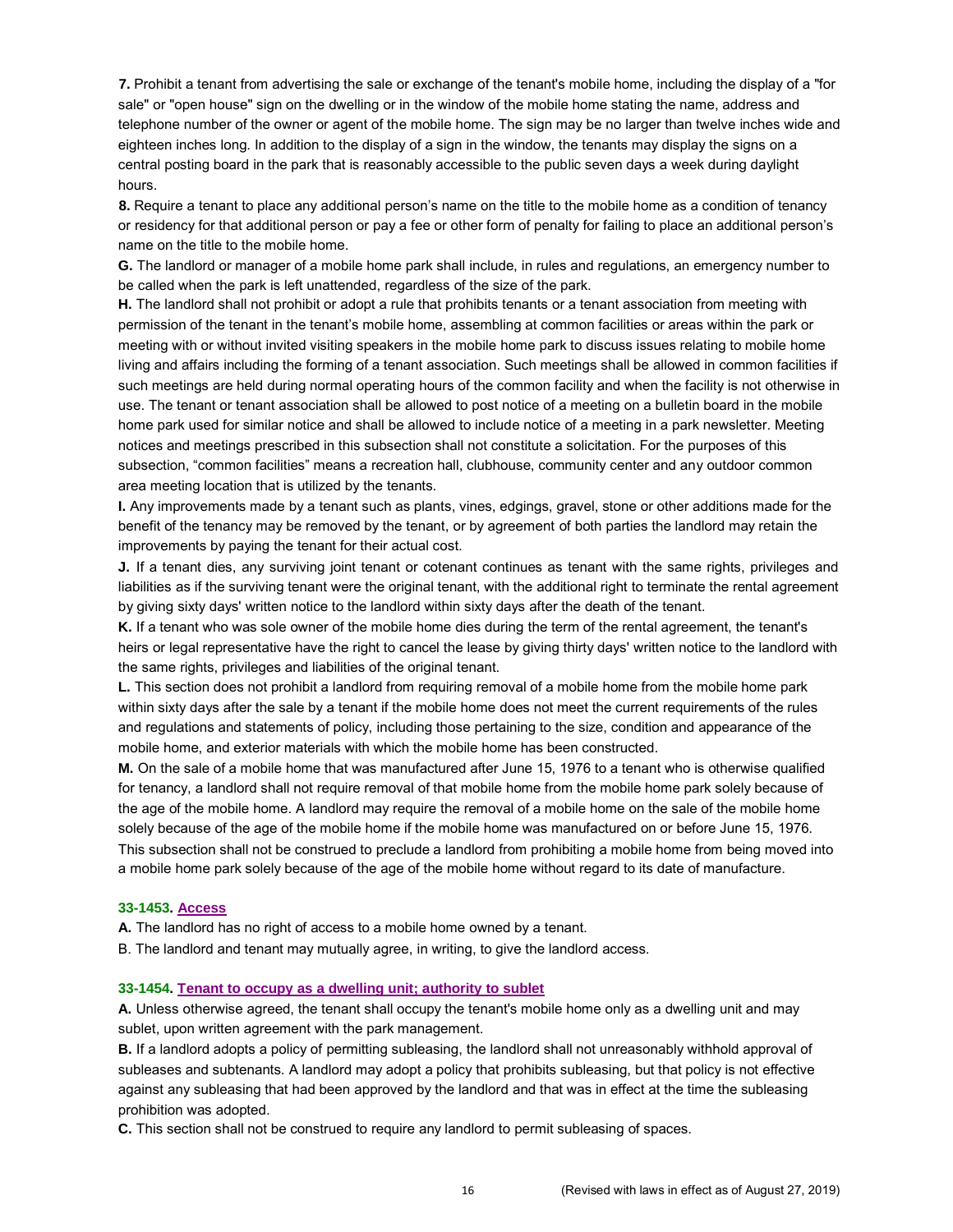## ARTICLE 4. REMEDIES

| $$33-1471$      | Noncompliance by the landlord                                                                  |  |
|-----------------|------------------------------------------------------------------------------------------------|--|
| $§ 33 - 1472$   | Failure to deliver possession                                                                  |  |
| $\S$ 33-1473    | Self-help for minor defects                                                                    |  |
| $§ 33 - 1474$   | Wrongful failure to supply essential services                                                  |  |
| $\S$ 33-1475    | Tenant's remedies for landlord's unlawful ouster, exclusion or diminution of services          |  |
| $§ 33 - 1476$   | Termination or nonrenewal of rental agreement by landlord; noncompliance with rental agreement |  |
|                 | by tenant; failure to pay rent                                                                 |  |
| $\S$ 33-1476.01 | Change in use; notices; compensation for moving expenses; payments by the landlord             |  |
| $\S$ 33-1476.02 | Mobile home relocation fund; investment of monies                                              |  |
| $\S$ 33-1476.03 | Assessments for mobile home relocation fund; waiver                                            |  |
| $\S$ 33-1476.04 | Relocations due to rent increase; mobile home relocation fund; applicability                   |  |
| $\S$ 33-1476.05 | Relocations due to change in age restricted community use; payment from mobile home relocation |  |
|                 | fund; applicability                                                                            |  |
| $§ 33 - 1477$   | Failure to maintain by tenant                                                                  |  |
| $\S$ 33-1478    | Remedies for abandonment; required registration                                                |  |
| $§ 33 - 1480$   | Landlord liens; distraint for rent abolished                                                   |  |
| $\S$ 33-1481    | Remedy after termination                                                                       |  |
| $\S$ 33-1482    | Recovery of possession limited                                                                 |  |
| $\S$ 33-1483    | Periodic tenancy; holdover remedies                                                            |  |
| $\S$ 33-1484    | Landlord and tenant remedies for abuse of access                                               |  |
| $\S$ 33-1485    | Special detainer actions; service; trial postponement                                          |  |
| $\S$ 33-1485.01 | Removal of mobile home from mobile home park; violation; joint and several liability           |  |

## **33-1471. Noncompliance by the landlord**

**A.** Except as provided in this chapter, if there is a material noncompliance by the landlord with the rental agreement, the rules and regulations or statements of policy, the tenant may deliver a written notice to the landlord specifying the acts and omissions constituting the breach and that the rental agreement will terminate upon a date not less than thirty days after receipt of the notice if the breach is not remedied in fourteen days. If there is a noncompliance by the landlord with section 33-1434 materially affecting health and safety, the tenant may deliver a written notice to the landlord specifying the acts and omissions constituting the breach and that the rental agreement will terminate upon a date not less than twenty days after receipt of the notice if the breach is not remedied in ten days. The rental agreement shall terminate and the mobile home space shall be vacated as provided in the notice subject to the following:

**1.** If the breach is remediable by repairs or the payment of damages or otherwise and the landlord adequately remedies the breach prior to the date specified in the notice, the rental agreement will not terminate.

**2.** The tenant may not terminate for a condition caused by the deliberate or negligent act or omission of the tenant, a member of his family or other person on the premises with his consent.

**B.** Except as provided in this chapter, the tenant may recover damages, and obtain injunctive relief for any noncompliance by the landlord with the rental agreement or section 33-1434.

**C.** The remedy provided in subsection B of this section is in addition to any right of the tenant arising under subsection A of this section.

**D.** If the rental agreement is terminated, the landlord shall return all deposits less reasonable damages.

## **33-1472. Failure to deliver possession**

**A.** If the landlord fails to deliver physical possession of the mobile home space to the tenant as provided in section 33-1433, rent abates until possession is delivered and the tenant may do either of the following:

**1.** Upon at least five days' written notice to the landlord terminate the rental agreement and upon termination the landlord shall return all deposits.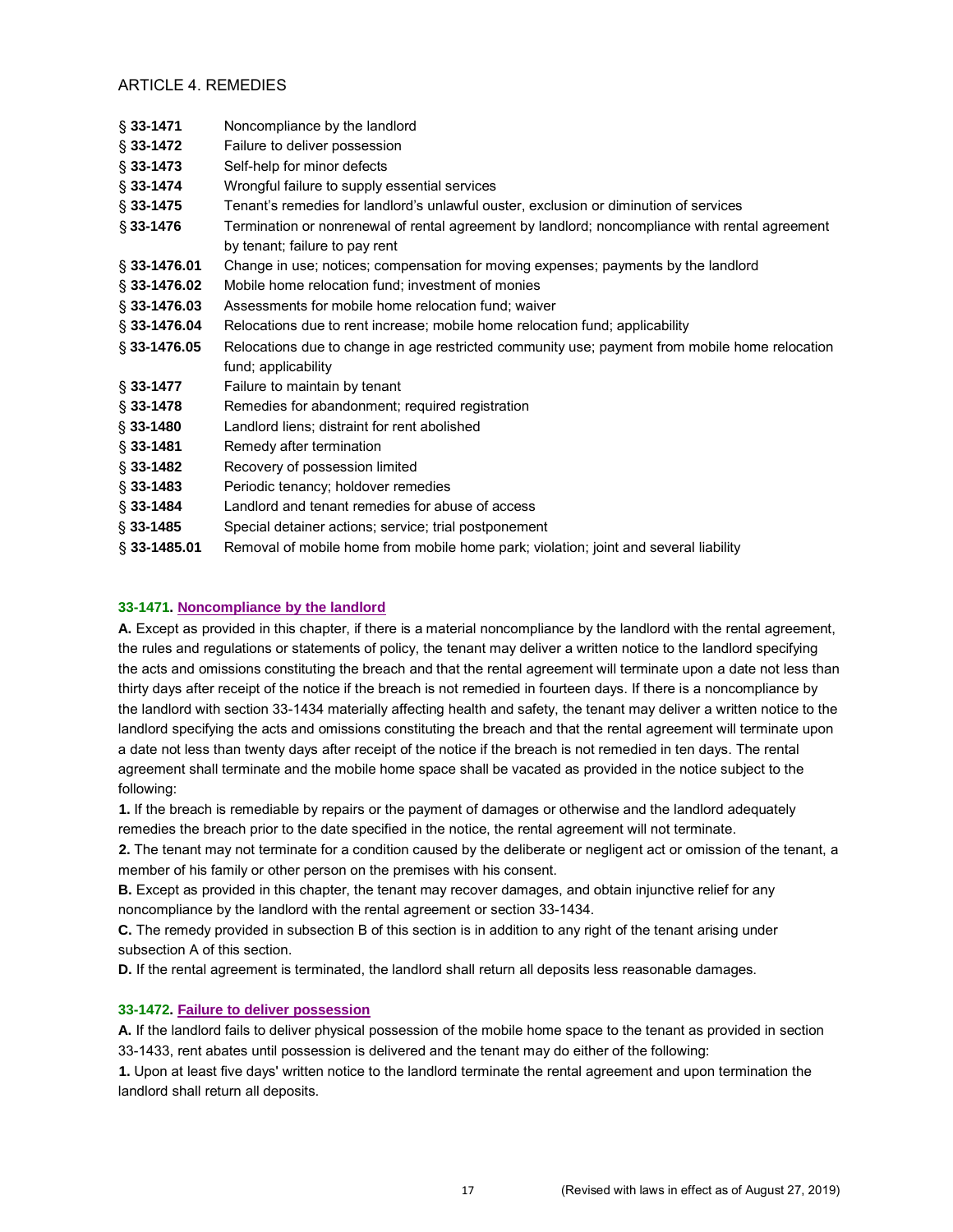**2.** Demand performance of the rental agreement by the landlord and, if the tenant elects, maintain an action for possession of the mobile home space against the landlord or any person wrongfully in possession and recover the damages sustained by him.

**B.** If the landlord fails to deliver constructive possession to the tenant because of noncompliance with section 33- 1434, rent shall not abate. The tenant may proceed with the remedies provided for in section 33-1471.

**C.** If a person's failure to deliver possession is willful and not in good faith, an aggrieved person may recover from that person the actual damages sustained by him, plus any attorney's fees and court costs.

#### **33-1473. Self-help for minor defects**

**A.** If the landlord fails to comply with section 33-1434, the tenant may recover damages for the breach under section 33-1471, subsection B, or may notify the landlord of his intention to correct the condition at the landlord's expense. After being notified by the tenant in writing, if the landlord fails to comply within twenty days or as promptly thereafter as conditions require in case of emergency, the tenant may cause the work to be done by a licensed contractor and, after submitting to the landlord an itemized statement and a waiver of lien, deduct from his rent the actual and reasonable cost of the work.

**B.** A tenant may not repair at the landlord's expense if the condition was caused by the deliberate or negligent act or omission of the tenant, a member of his family or other person on the premises with his consent.

#### **33-1474. Wrongful failure to supply essential services**

**A.** If contrary to the rental agreement or section 33-1434, the landlord deliberately or negligently fails to supply essential services, the tenant may give reasonable notice to the landlord specifying the breach under tenant's remedies.

**B.** The rights under this section do not arise until the tenant has given notice to the landlord. Such rights do not arise if the condition was caused by the deliberate or negligent act or omission of the tenant, a member of his family or other person on the premises with his consent.

#### **33-1475. Tenant's remedies for landlord's unlawful ouster, exclusion or diminution of services**

If the landlord unlawfully removes or excludes the tenant from the premises or willfully diminishes services to the tenant by interrupting or causing the interruption of electric, gas, water or other essential service to the tenant, the tenant may recover possession or terminate the rental agreement and, in either case, recover an amount equal to two months' periodic rent and twice the actual damages sustained by him. If the rental agreement is terminated, the landlord shall return all deposits.

## **33-1476. Termination or nonrenewal of rental agreement by landlord; noncompliance with rental agreement by tenant; failure to pay rent**

**A.** The landlord shall specify the reason or reasons for the termination or nonrenewal of any tenancy in the mobile home park. The reason or reasons relied on for the termination or nonrenewal shall be stated in writing with specific facts, so that the date, place and circumstances concerning the reason or reasons for termination or nonrenewal can be determined. Reference to or recital of the language of this chapter, or both, is not sufficient compliance with this subsection.

**B.** The landlord may not terminate or refuse to renew a tenancy without good cause. "Good cause" means:

- **1.** Noncompliance with any provision of the rental agreement.
- **2.** Nonpayment of rent.
- **3.** Change in use of land.

**4.** Clear and convincing evidence that a tenant has repeatedly violated any provision of this chapter and established a pattern of noncompliance with such provisions.

**C.** The landlord's right to terminate or to refuse to renew a tenancy pursuant to subsection B of this section does not arise until the landlord has complied with subsection D, E or H of this section.

**D.** Except as otherwise prohibited by law:

**1**. If there is a material noncompliance by the tenant with the rental agreement, the landlord shall deliver a written notice to the tenant specifying the acts and omissions constituting the breach and that the rental agreement will terminate upon a date not less than thirty days after receipt of the notice if the breach is not remedied in fourteen days. If the tenant remedies the situation within the time specified in the notice, the landlord shall issue a notice to the tenant releasing the tenant from the termination of rental agreement notice.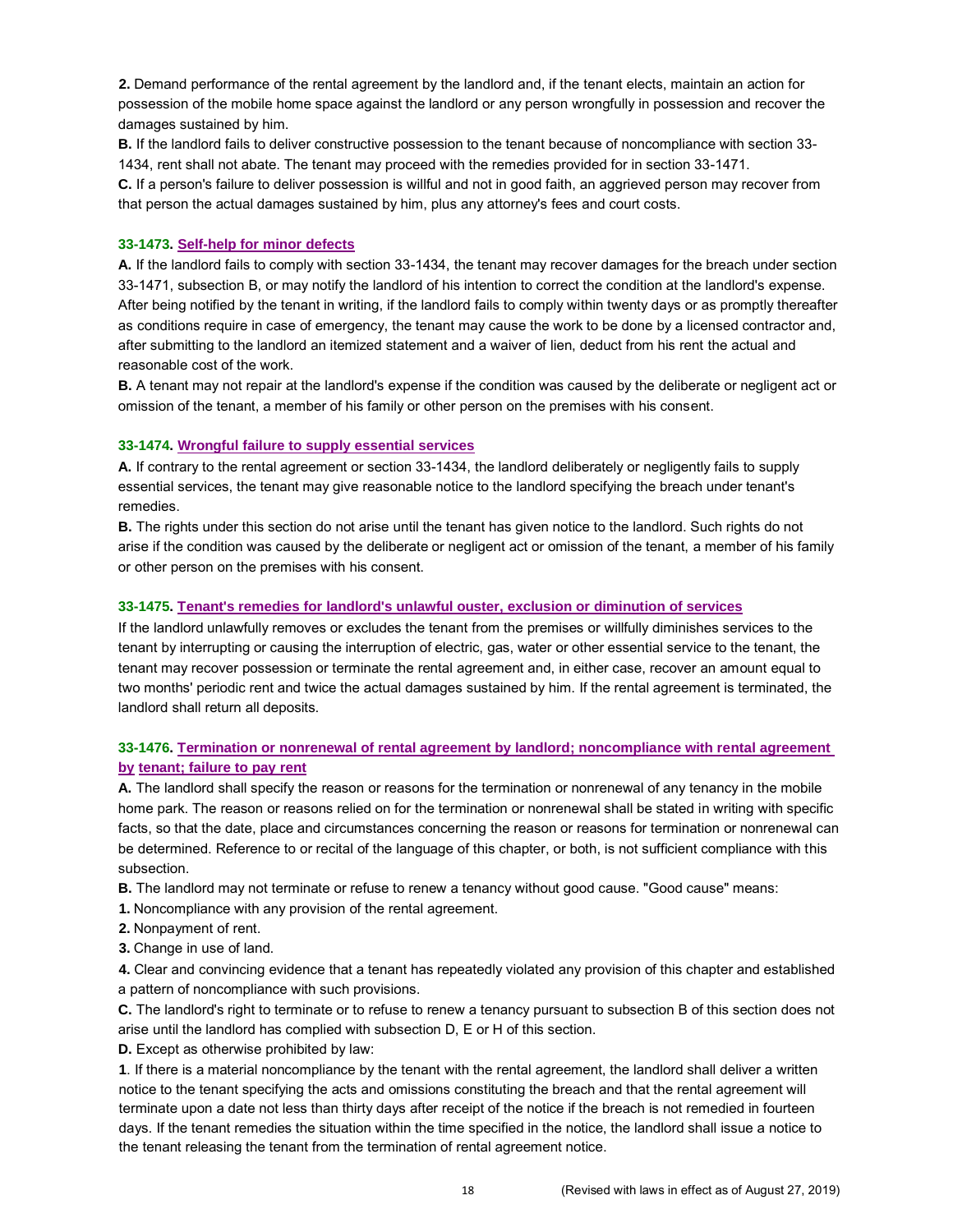**2.** If there is a noncompliance by the tenant with section 33-1451 materially affecting health and safety, the landlord may deliver a written notice to the tenant specifying the acts and omissions constituting the breach and that the rental agreement will terminate upon a date not less than twenty days after receipt of the notice if the breach is not remedied in ten days. However, if the breach is remediable by repair or the payment of damages or otherwise, and the tenant adequately remedies the breach before the date specified in the notice, the rental agreement will not terminate. If the tenant remedies the situation within the time specified in the notice, the landlord shall issue a notice to the tenant releasing the tenant from the termination of rental agreement notice.

**3.** If there is a noncompliance that is both material and irreparable and that occurs on the premises, including an illegal discharge of a weapon, homicide as prescribed in sections 13-1102 through 13-1105, criminal street gang activity as prescribed in section 13-105, activity as prohibited in section 13-2308, prostitution as defined in section 13-3211, the unlawful manufacturing, selling, transferring, possessing, using or storing of a controlled substance as defined in section 13-3451, threatening or intimidating as prohibited in section 13-1202, infliction of serious bodily harm, assault as prohibited in section 13-1203, criminal activity involving serious property damage or acts that have been found to constitute a nuisance pursuant to section 12-991, the landlord may deliver a written notice for immediate termination of the rental agreement and proceed pursuant to section 33-1485.

**4.** If a tenant engages in repetitive conduct that is the subject of notices under this subsection, after two incidents of the same type documented by the landlord within a twelve month period or after receipt by the landlord of two written complaints from other tenants about the repetitive conduct within a twelve month period, the landlord may deliver a written notice to the tenant specifying the repetitive conduct and the documentation and advising the tenant that on documentation of the next incident of the same type final notice will be given and the rental agreement or tenancy will be terminated thirty days after the date of the notice.

**5.** If a tenant has been involved in three or more documented incidents of conduct of any type described in this section within a twelve month period, the landlord may deliver a written notice to the tenant specifying the conduct and the documentation and advising the tenant that on documentation of the next incident final notice will be given and the rental agreement or tenancy will be terminated thirty days after the date of the notice.

**E.** If rent is unpaid when due and the tenant fails to pay rent within seven days after written notice by the landlord of nonpayment and the landlord's intention to terminate the rental agreement if the rent is not paid within that period of time, the landlord may terminate the rental agreement. Before judgment in an action brought by the landlord under this subsection, the tenant may have the rental agreement reinstated by tendering the past due but unpaid periodic rent, reasonable attorney's fees incurred by the landlord and court costs, if any.

**F.** Except as provided in this chapter, the landlord may recover actual damages, obtain injunctive relief or recover possession of the premises pursuant to an action in forcible detainer for repeated noncompliance by the tenant with the rental agreement or section 33-1451.

**G.** The remedy provided in subsection F of this section is in addition to any right of the landlord arising under subsection D of this section.

**H.** If a change in use is intended for the land on which a mobile home park or a portion of a mobile home park is located and the landlord intends eviction of a mobile home tenant due to a change in use, the landlord shall notify all tenants in the park in writing that:

**1.** The change in use may subsequently result in the termination of a rental agreement.

**2.** The tenant being terminated due to the change in use will receive a one hundred eighty day notice before the actual termination of the rental agreement.

#### **33-1476.01. Change in use; notices; compensation for moving expenses; payments by the landlord**

**A.** The landlord shall notify the director and all tenants in writing of a change in use at least one hundred eighty days before the change in use. The landlord may not increase rent within ninety days before giving notice of a change in use. **B.** The landlord shall inform all tenants in writing about the mobile home relocation fund established by section 33- 1476.02.

**C.** If a tenant is required to move due to a change in use or redevelopment of the mobile home park, the tenant may do any of the following:

**1.** Collect payment from the mobile home relocation fund for the lesser of the actual moving expenses of relocating the mobile home to a new location that is within a one hundred-mile radius of the vacated mobile home park or the maximum of seven thousand five hundred dollars for a single section mobile home or twelve thousand five hundred dollars for a multisection mobile home. Moving expenses include the cost of stabilizing, taking down, moving and setting up the mobile home in the new location.

**2.** Abandon the mobile home in the mobile home park and collect an amount equal to one-fourth of the maximum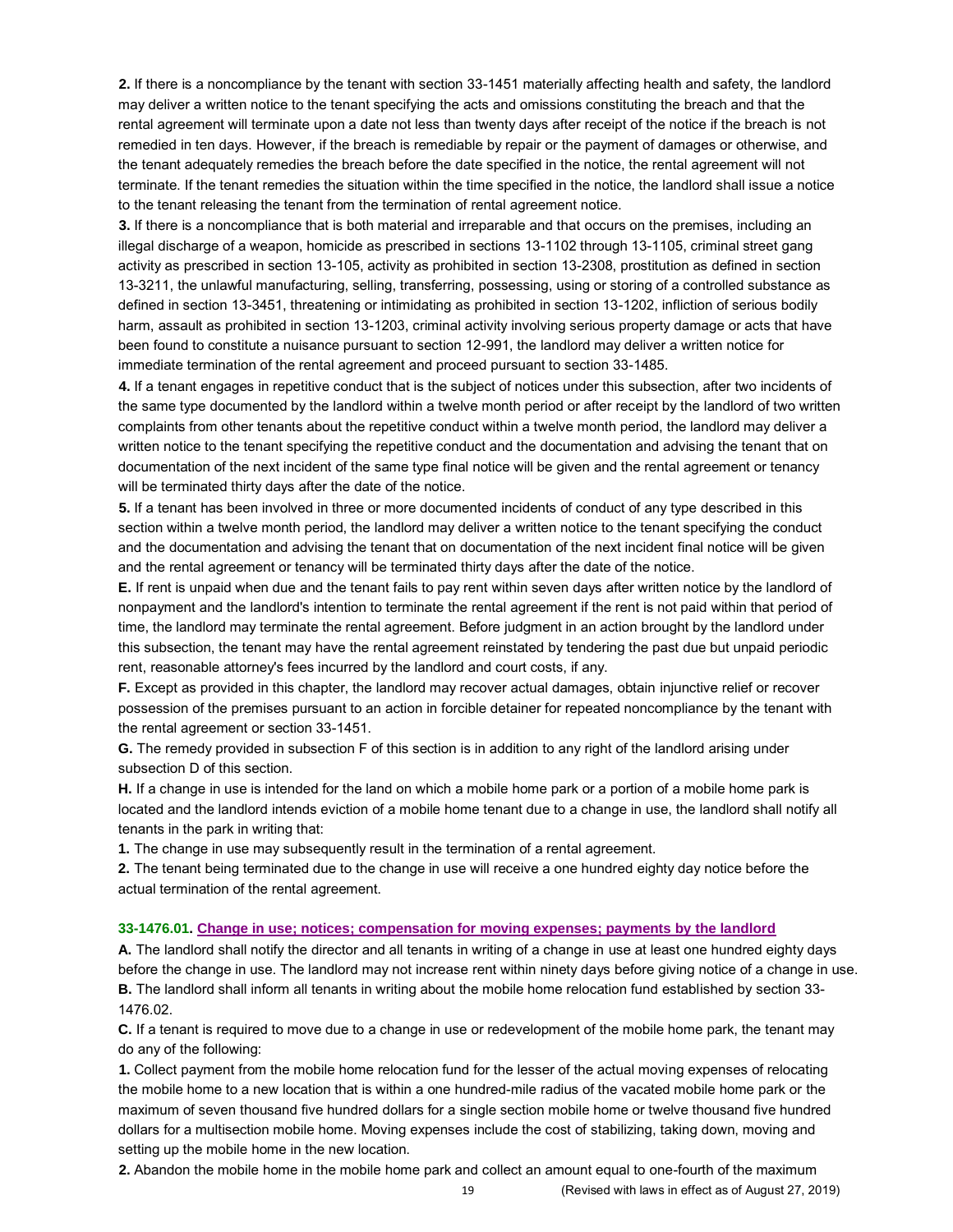allowable moving expense for that mobile home from the mobile home relocation fund. To qualify for abandonment payment pursuant to this paragraph, the tenant shall deliver to the landlord the current title to the mobile home with the notarized endorsement of the owner of record together with complete releases of all liens that are shown on the title and proof that all taxes owing on the mobile home have been paid to date. The tenant shall provide a copy of these documents to the Arizona department of housing in support of the tenant's application for payment. If the tenant chooses to abandon the mobile home pursuant to this paragraph, the landlord is exempt from making the payments to the fund prescribed in subsection D of this section.

**3.** If a mobile home is relocated to a location outside of the vacated mobile home park and, in the sole judgment of the director, the mobile home was ground set in the mobile home park from which it was removed, the tenant may collect additional monies not to exceed two thousand five hundred dollars for the incremental costs of removing a ground-set mobile home. These monies are in addition to any monies provided pursuant to paragraph 1 of this subsection.

**D.** Except as provided in subsection C, paragraph 2 and subsection F of this section and section 33-1476.04, subsection D, if there is a change in use the landlord shall pay five hundred dollars for each single section mobile home and eight hundred dollars for each multisection mobile home relocated to the fund for each tenant filing for relocation assistance with the director.

**E.** If a change in use occurs before the time stated in the statements of policy and the landlord does not comply with subsection A of this section and with section 33-1436 and section 33-1476, subsection H, the landlord shall pay to the fund in addition to the monies prescribed in subsection D of this section:

**1.** Five hundred dollars for each mobile home space occupied by a single section mobile home.

**2.** Eight hundred dollars for each mobile home space occupied by a multisection mobile home.

**F.** The landlord is not required to make the payments prescribed in subsections D and E of this section for moving mobile homes owned by the landlord or for moving a mobile home under a contract with the tenant if the tenant does not file for relocation assistance with the director.

**G.** If a change in use occurs within two hundred seventy days after relocations under section 33-1476.04, the landlord shall pay to the fund in addition to the monies prescribed in subsection D of this section:

**1.** Five hundred dollars for each mobile home space occupied by a single section mobile home.

**2.** Eight hundred dollars for each mobile home space occupied by a multisection mobile home.

**H.** The tenant shall submit a contract for relocation of a mobile home for approval to the director within sixty days after the relocation to be eligible for payment of relocation expenses. The director must approve or disapprove the contract within fifteen days after receipt of the contract, or the contract is deemed to be approved.

**I.** If the contract is approved, the payment of relocation expenses shall be made to the installer or contractor when both of the following are complete:

**1.** The installer or contractor obtains valid permits to move the mobile or manufactured home to a new location.

**2.** The installer or contractor provides documentation to the department that the installation of the mobile or manufactured home at the new location is complete and has been inspected by the department or its designee and is approved for occupancy.

**J.** If the contract is not approved, the tenant may appeal to an administrative law judge pursuant to title 41, chapter 37, article 5. The tenant shall provide notice pursuant to section 33-1451, subsection A, paragraph 6 if the tenant relocates.

**K.** If this state or a political subdivision of this state exercises eminent domain and the mobile home park is sold or a sale is made to this state or a political subdivision of this state that intends to exercise eminent domain, the state or political subdivision is responsible for the relocation costs of the tenants.

**L.** If a tenant is vacating the premises and has informed the landlord or manager before the change-in-use notice has been given, the tenant is not eligible for compensation under this section.

**M.** A person who purchases a mobile home already situated in a park or moves a mobile home into a park in which a change-in-use notice has been given is not eligible for compensation under this section.

**N.** After delivery of the one hundred eighty-day notice prescribed by subsection A of this section, the landlord and the tenants shall inform any prospective buyer or tenant that closure of the park is pending.

**O.** This section does not apply to a change in use if the landlord moves a tenant to another space in the mobile home park at the landlord's expense.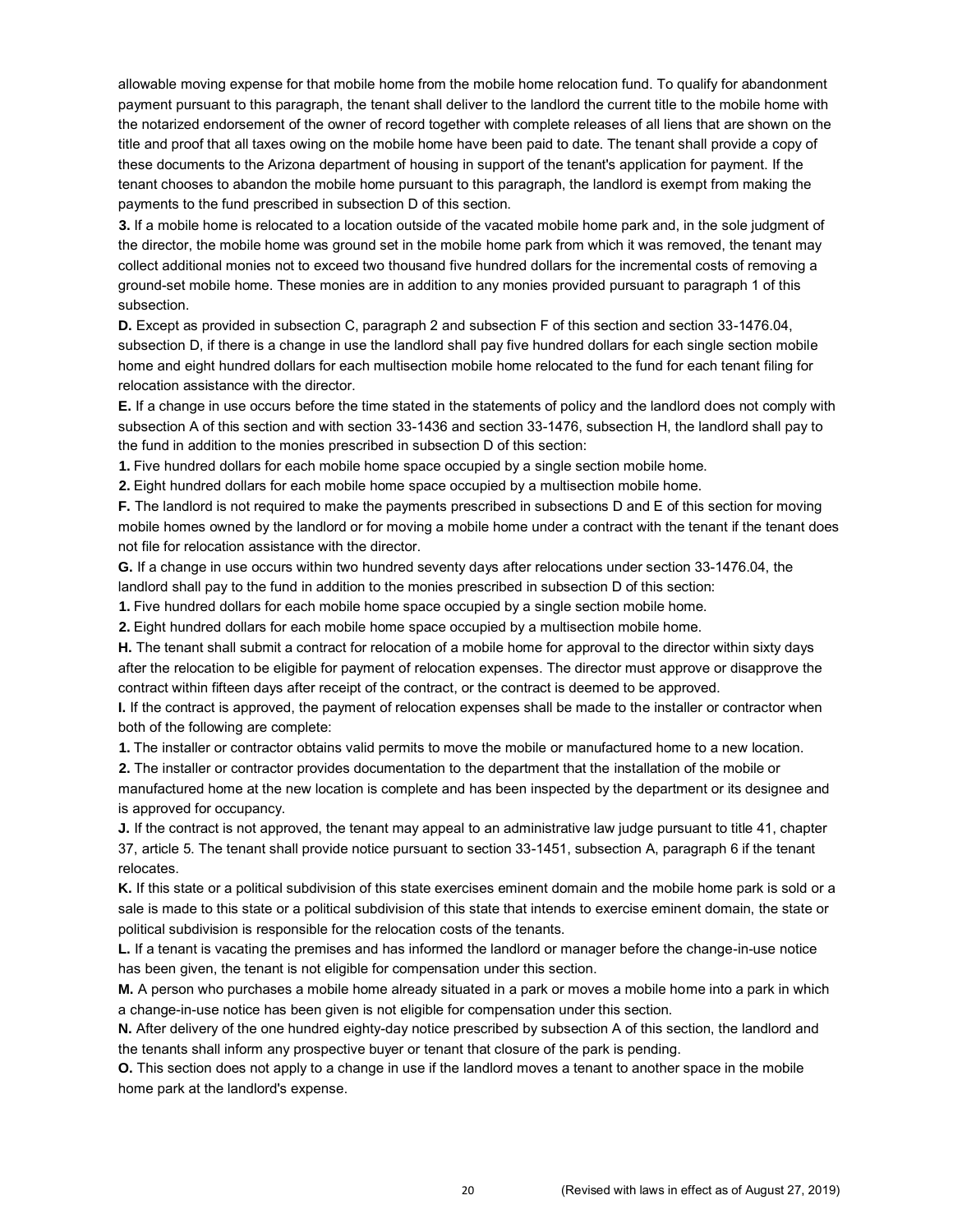#### **33-1476.02. Mobile home relocation fund; investment of monies**

**A.** The mobile home relocation fund is established consisting of monies collected pursuant to sections 33-1476.03 and 33-2151 and any surcharge collected pursuant to section 33-1437. The director shall administer the fund. **B.** Fund monies shall be used as prescribed in sections 33-1476.04 and 41-4008 and to pay premiums and other costs of purchasing, from a private insurer who is licensed to transact insurance business in this state, insurance coverage for tenant relocation costs due to a change in use as prescribed in sections 33-1476.01 and 33-2149. Any insurance rebates shall be deposited in the fund. If such insurance is not available, or if the insurance costs exceed the amount available from the fund, the fund shall be used to make direct payments for tenant relocation costs. Monies in the fund in excess of the amount required for these purposes shall be used, as necessary, to support the Arizona department of housing's administration of the hearing function pursuant to section 41-4062 and the Arizona department of housing's administration of section 33-1437, subsection C.

**C.** On notice from the director, the state treasurer shall invest and divest monies in the fund as provided by section 35-313, and monies earned from investment shall be credited to the fund. Any unexpended and unencumbered monies remaining in the fund at the end of the fiscal year do not revert to the state general fund but remain in the fund, separately accounted for, as a contingency reserve.

**D.** The director may adopt, amend or repeal rules pursuant to title 41, chapter 6 for the administration of the fund. Fund monies shall be paid to the Arizona department of housing to offset the costs of administering the fund including the direct and indirect costs of processing applications for reimbursement submitted under section 41-4008 and administering the direct and indirect costs of section 33-1437, subsection C. The attorney general shall review the costs charged to the fund.

#### **33-1476.03. Assessments for mobile home relocation fund; waiver**

**A.** In order to provide monies for the mobile home relocation fund, each owner of a mobile home located in a mobile home park who does not own the land upon which the mobile home is located shall pay each year to the state an assessment equal to a rate of fifty cents per one hundred dollars of the taxable assessed valuation, derived by applying the applicable percentage specified in title 42, chapter 15, article 1 to the limited property value, for each mobile home the person owns. The county treasurer shall collect the assessment imposed by this subsection at the same time and in the same manner as personal property taxes. The county treasurer shall separately list the assessment on the tax roll and shall transfer the revenues collected to the state treasurer for deposit in the mobile home relocation fund. The county treasurer shall send to the state treasurer a written notice of the total taxable assessed valuation, derived by applying the applicable percentage specified in title 42, chapter 15, article 1 to the limited property value, of all mobile homes in the county on which the assessment prescribed by this section is assessed. The assessment constitutes a lien on the mobile home.

**B.** The director shall notify all county assessors to waive the assessment for any year if the monies in the fund exceed eight million dollars. The director shall send a copy of the notice to the county treasurers.

**C.** If at the end of a fiscal year the amount of monies in the relocation fund is less than six million dollars, the director may notify the county assessors to reinstate the assessment prescribed by this section. If the director notifies the county assessors, the director shall send a copy of the notice to the county treasurers.

#### **33-1476.04. Relocations due to rent increase; mobile home relocation fund; applicability**

**A.** A tenant is eligible for payment from the mobile home relocation fund if all of the following conditions are met:

**1.** The tenant resides in a mobile home that is owned by the tenant and that is located in a mobile home park.

**2.** A rent increase will be effective at the expiration or renewal of the tenant's rental agreement.

**3.** The rent increase either singly or in combination during any consecutive twelve month period is more than a total of ten per cent plus the current increase in the consumer price index over the most recent one year period before the date of the notice of the rent increase. For the purposes of this paragraph, "consumer price index" means the "west-A" index that is published by the United States department of labor, bureau of labor statistics, and that demonstrates changes in prices in certain cities in the western United States.

**B.** A landlord who increases rent as prescribed by subsection A of this section shall give written notice of the applicability of this section to all affected tenants.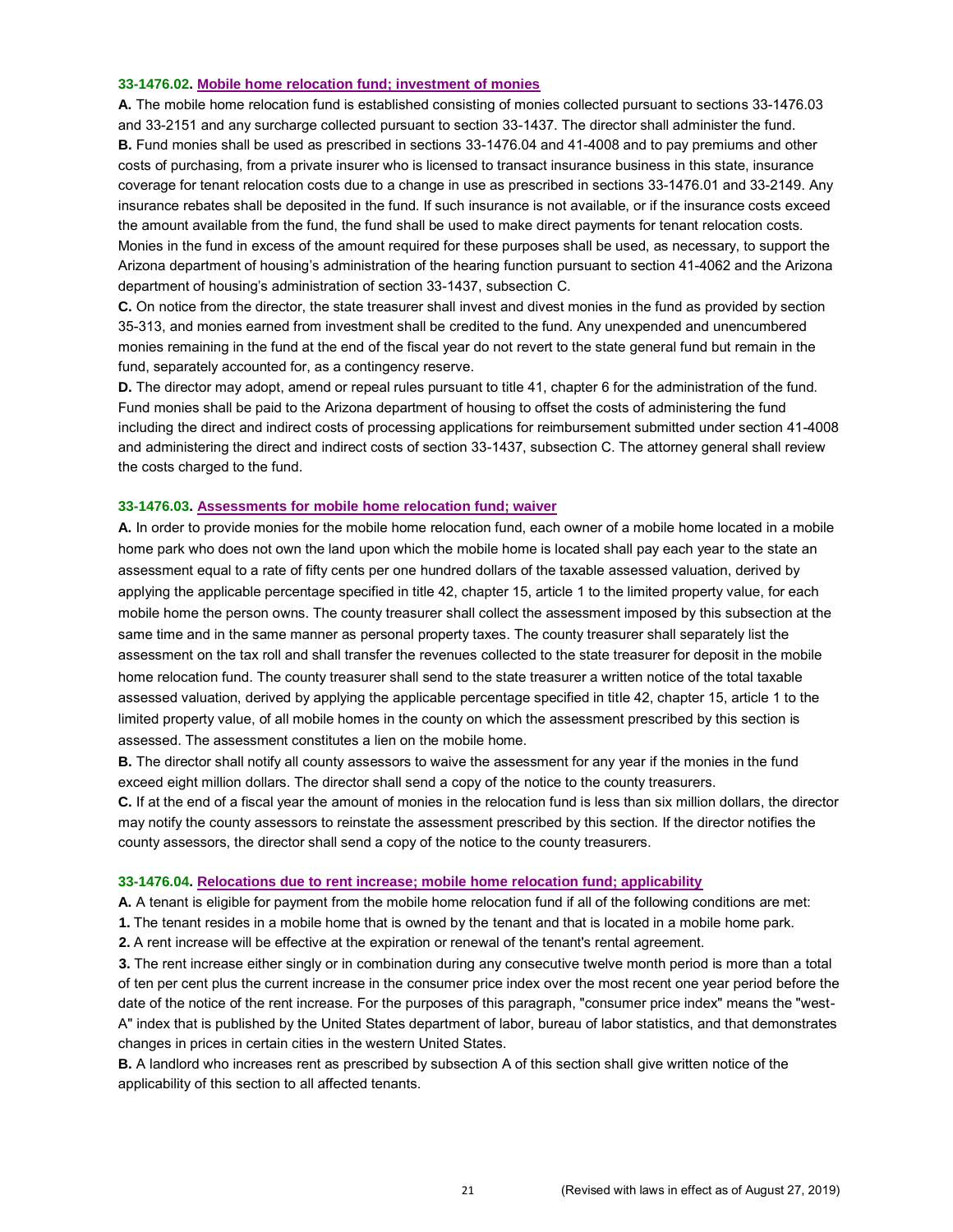**C.** A tenant is eligible to receive relocation expenses pursuant to subsection A of this section as follows:

**1.** At least thirty days before the effective date of the rent increase that exceeds the limits prescribed by subsection A of this section, the tenant shall submit a contract for relocation of the mobile home to the director for approval and to the landlord.

**2.** Before the effective date of the rent increase, the tenant shall relocate the mobile home or have a fully signed contract with a licensed moving company to move the mobile home to a specific location by a specific date and must have moved the mobile home pursuant to that contract within forty-five days after the effective date of the rent increase.

**3.** The director shall approve or disapprove the contract submitted within fifteen days after receipt of the contract, and the contract is deemed to be approved on the sixteenth day if the director takes no action.

**4.** If the contract is approved, the payment of relocation expenses shall be made to the installer or contractor when both of the following are complete:

(a) The installer or contractor obtains valid permits to move the mobile or manufactured home to a new location.

(b) The installer or contractor provides documentation to the department that the installation of the mobile or manufactured home at the new location is complete and has been inspected by the department or its designee and is approved for occupancy.

**5.** If the contract is not approved, the tenant may appeal to an administrative law judge pursuant to title 41, chapter 37, article 5. The tenant shall provide notice pursuant to section 33-1451, subsection A, paragraph 6 if the tenant relocates.

**6.** On approval, the tenant is eligible for the lesser of the actual moving expenses of relocating the mobile home or seven thousand five hundred dollars for a single section mobile home or twelve thousand five hundred dollars for a multisection mobile home. Compensable moving expenses include the cost of taking down, moving and setting up the mobile home in the new location if the mobile home is relocated to a residential location within a one hundred mile radius of the vacated mobile home park.

**D.** As an alternative to receiving payment as prescribed in subsection C of this section, a tenant who is eligible to receive payment pursuant to subsection A of this section may abandon the mobile home in the mobile home park and collect an amount equal to one-fourth of the maximum allowable moving expense for that mobile home from the mobile home relocation fund. To qualify for an abandonment payment pursuant to this subsection, the tenant shall deliver to the landlord the current title to the mobile home with the notarized endorsement of the owner of record together with complete releases of all liens that are shown on the title and proof that all taxes owing on the mobile home have been paid to date. The tenant shall provide a copy of these documents to the Arizona department of housing in support of the tenant's application for payment. If the tenant chooses to abandon the mobile home pursuant to this subsection, the landlord is exempt from making the payments to the fund prescribed in section 33- 1476.01, subsection D.

**E.** This section does not apply to rent increases that are prescribed in a written rental agreement.

**F. T**his section does not make any rent increase unreasonable.

## **33-1476.05. Relocations due to change in age restricted community use; payment from mobile home relocation fund; applicability**

**A**. The landlord shall notify the director and all tenants in writing of a change in use at least sixty days before a change in the age-restricted community to an all-age community use as defined by the housing for older persons act of 1995.

**B.** A tenant is eligible for payment from the mobile home relocation fund if both of the following conditions are met: **1.** The tenant resides in a mobile home or manufactured home that is owned by the tenant and that is located in an age-restricted mobile home park.

**2.** The landlord implements a change from an age-restricted community to an all-age community as defined by the housing for older persons act of 1995.

**C.** A landlord who changes a mobile home park designation from an age-restricted community shall give written notice of the applicability of this section to all affected tenants.

**D.** A tenant is eligible to receive relocation expenses pursuant to subsection B of this section as follows: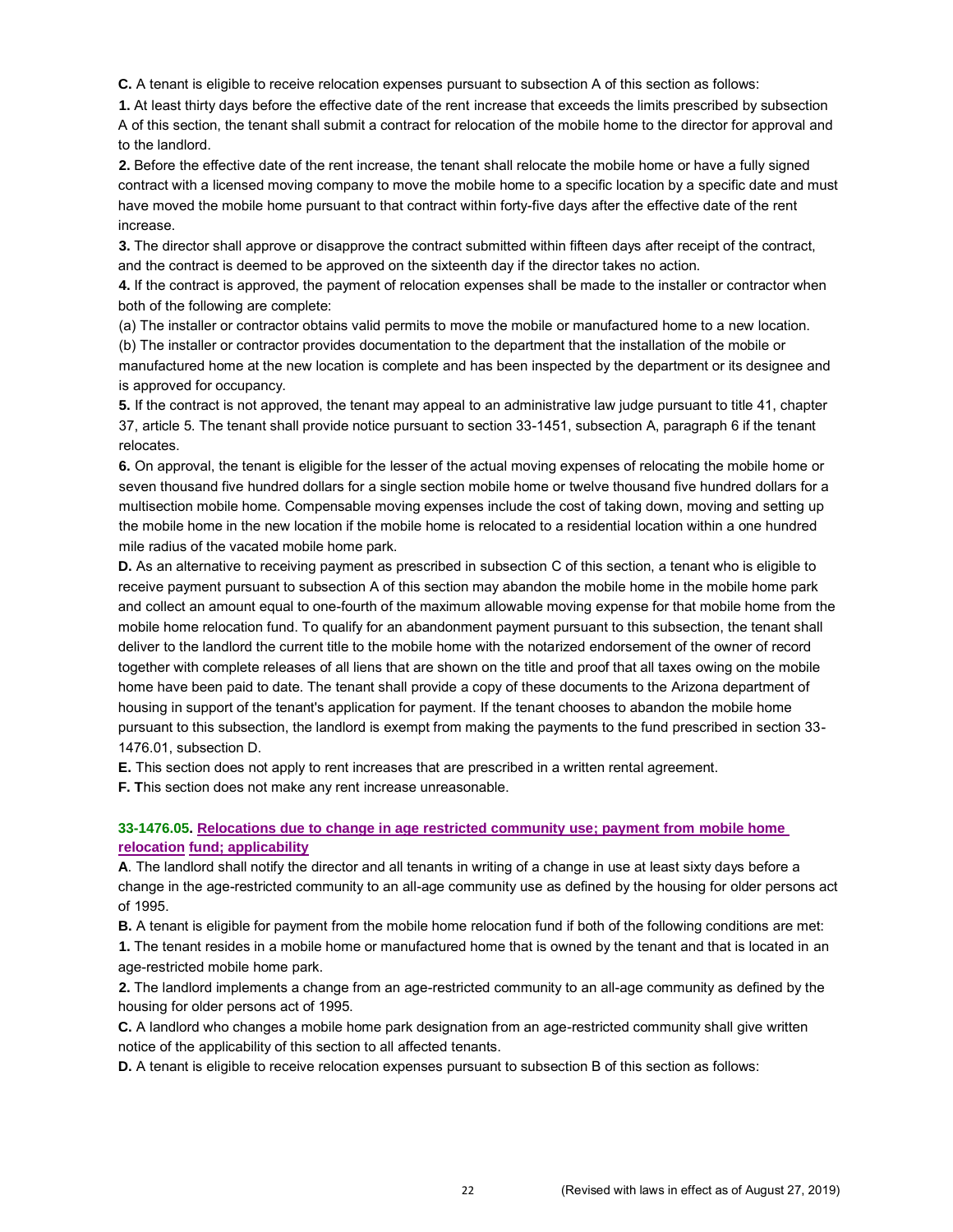**1.** Within one hundred eighty days after the effective date of notification of the change in the age-restricted community's use, the tenant shall submit a contract for relocation of the mobile or manufactured home to the director for approval and to the landlord.

**2.** After notice of approval by the director for the payment of relocation expenses, the tenant shall have a fully signed contract with a licensed installer or contractor to move the mobile or manufactured home to a specific location by a specific date and must have moved the mobile or manufactured home pursuant to that contract within forty-five days after notice from the director.

**3.** The director shall approve or disapprove the contract submitted within fifteen days after receipt of the contract, and the contract is deemed to be approved on the sixteenth day if the director takes no action.

**4.** If the contract is approved, the payment of relocation expenses shall be made to the installer or contractor when both of the following are complete:

**(a)** The installer or contractor obtains valid permits to move the mobile or manufactured home to a new location.

**(b)** The installer or contractor provides documentation to the department that the installation of the mobile or manufactured home at the new location is complete and has been inspected by the department or its designee and is approved for occupancy.

**5.** If the contract is not approved, the tenant may appeal to an administrative law judge pursuant to title 41, chapter 37, article 5. The tenant shall provide notice pursuant to section 33-1451, subsection A, paragraph 6 if the tenant relocates.

**6.** On approval, the tenant is eligible for the lesser of the actual moving expenses of relocating the mobile home or seven thousand five hundred dollars for a single-section mobile home or twelve thousand five hundred dollars for a multi section mobile home. Compensable moving expenses include the cost of taking down, moving and setting up the mobile home in the new location if the mobile home is relocated to another age-restricted community within a one hundred-mile radius of the vacated mobile home park.

**E.** The landlord shall not be responsible for making any payment into the mobile home relocation fund for any mobile or manufactured home moved pursuant to this section.

#### **33-1477. Failure to maintain by tenant**

If there is noncompliance by the tenant with section 33-1451 materially affecting health and safety that can be remedied by repair, replacement of a damaged item or cleaning and the tenant fails to comply as promptly as conditions require in case of emergency or within ten days after written notice by the landlord specifying the breach and requesting that the tenant remedy it within that period of time, the landlord may enter the mobile home space, cause the work to be done in a workmanlike manner and submit an itemized bill for the actual and reasonable cost or the fair and reasonable value thereof as additional rent on the next date when periodic rent is due, or if the rental agreement was terminated, for immediate payment.

#### **33-1478. Remedies for abandonment; required registration**

**A.** If the tenant abandons the mobile home unit on a mobile home space, it is incumbent upon the landlord to locate the legal owner or lienholder of the mobile home unit within ten days and communicate to him his liability for any costs incumbered for the mobile home space for such mobile home unit, including rent and utilities due and owing. However, the landlord shall be entitled to a maximum of sixty days' rent due prior to notice to lienholder. Any and all costs shall then become the responsibility of the legal owner or lienholder of the mobile home. The mobile home unit may not be removed from the mobile home space without a signed written agreement from the mobile home park landlord, owner or manager showing clearance for removal, showing all monies due and owning paid in full, or an agreement reached with the legal owner and the landlord.

**B.** A required standardized registration form shall be filled out by each mobile home space renter, upon mobile home space rental, showing mobile home make, year, serial number and license number if any be legally required, and also showing if the mobile home is paid for, if there is a lien on the mobile home, and if so the lienholder, and who is the legal owner of the mobile home unit. The registration cards or forms shall be kept on file with the park management as long as the mobile home is on the mobile home space within the park. Notice shall be given to park management within ten days of any changes in a new lien, changes of existing lien or settlement of lien.

## **33-1480. Landlord liens; distraint for rent abolished**

**A.** A lien or security interest on behalf of the landlord in the tenant's household goods is not enforceable unless perfected before the effective date of this chapter.

**B.** Distraint for rent is abolished.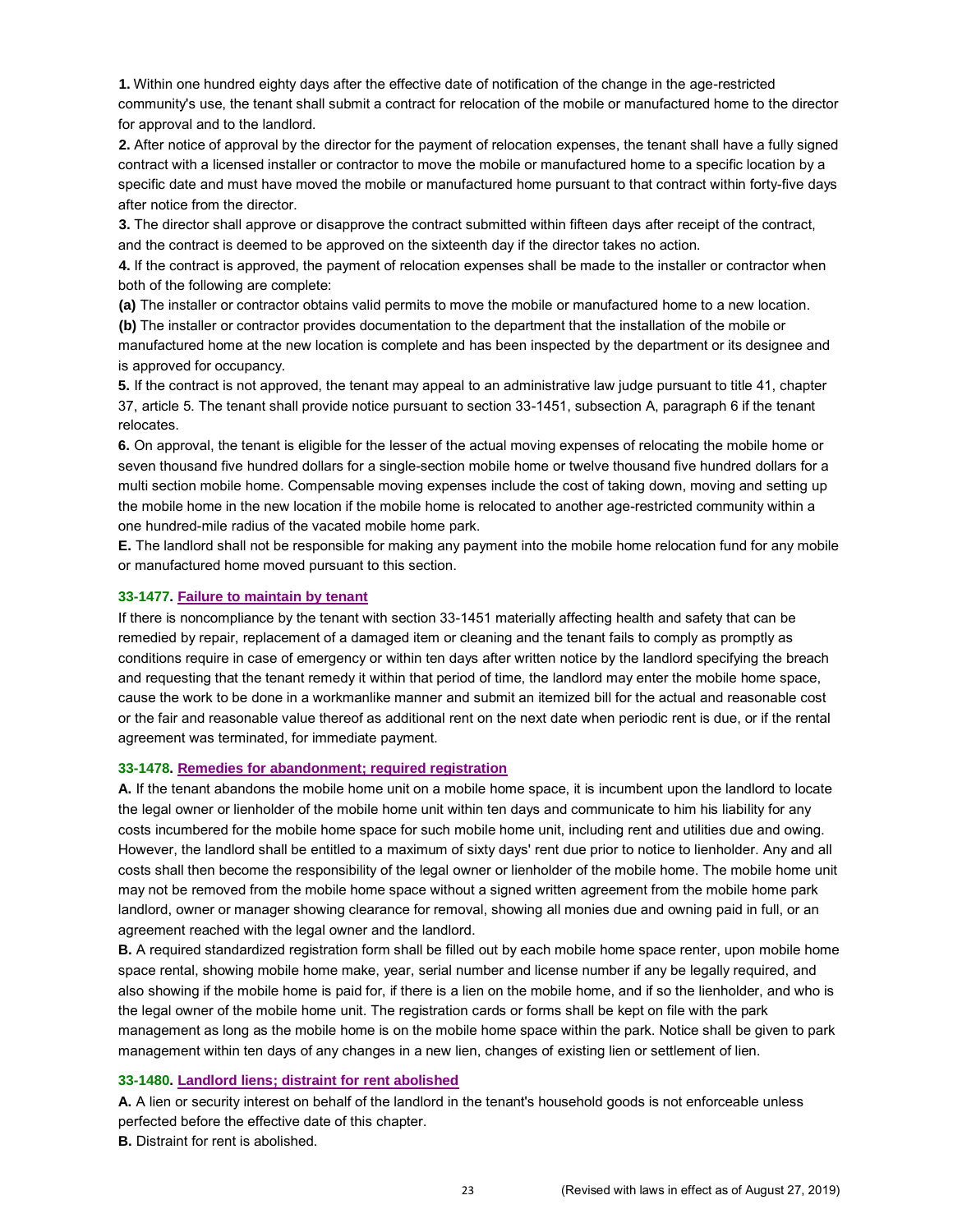#### **33-1481. Remedy after termination**

**A.** If the rental agreement is terminated, the landlord may have a claim for possession of the mobile home space and for rent and a separate claim for actual damages for breach of the rental agreement.

**B.** In the execution of any writ of restitution issued pursuant to section 12-1178 or 12-1181, the landlord may provide written instructions to the sheriff or constable not to remove the mobile home from its space, and if those written instructions are provided, the sheriff or constable may fully execute the writ of restitution by removing all occupants and their possessions from the mobile home and from the space it occupies. The mobile home shall then be deemed abandoned and section 33-1478 applies and the landlord may terminate any utility services that are provided by the landlord. An owner of a mobile home in compliance with the provisions of subsection C of this section may recover possession of the owner's mobile home while the title remains in the owner's name. **C.** A mobile home that is subject to a judgment for forcible detainer may not be removed from its space until the provisions of section 33-1451, subsection B have been satisfied. The landlord may agree in writing to accept other terms in satisfaction of the judgment. This provision shall not apply to any lienholder of record on the date of

judgment or its successors or assigns.

#### **33-1482. Recovery of possession limited**

A landlord may not recover or take possession of the mobile home space by action or otherwise, including wilful diminution of services to the tenant by interrupting or causing the interruption of electric, gas, water or other essential service to the tenant, except in case of abandonment, surrender or as permitted in this chapter.

#### **33-1483. Periodic tenancy; holdover remedies**

**A.** The landlord may terminate a tenancy only as provided in this chapter.

**B.** If the tenant remains in possession without the landlord's consent after expiration of the term of the rental agreement or its termination, the landlord may bring an action for possession and if the tenant's holdover is wilful and not in good faith the landlord in addition may recover an amount equal to not more than two months' periodic rent and twice the actual damages sustained by him.

#### **33-1484. Landlord and tenant remedies for abuse of access**

**A.** If the tenant refuses to allow lawful access, the landlord may terminate the rental agreement and may recover actual damages.

**B.** If the landlord makes an unlawful entry or a lawful entry in an unreasonable manner or makes repeated demands for entry otherwise lawful but which have the effect of unreasonably harassing the tenant, the tenant may obtain injunctive relief to prevent the recurrence of the conduct or terminate the rental agreement. In either case, the tenant may recover actual damages not less than an amount equal to one month's rent plus attorney's fees, plus any unused prepaid rent.

#### **33-1485. Special detainer actions; service; trial postponement**

**A.** Special detainer actions shall be instituted for remedies prescribed in section 33-1476, subsection D, paragraph 3. Except as provided in this section, the procedure and appeal rights prescribed in title 12, chapter 8, article 4 apply to special detainer actions.

**B.** The summons shall be issued on the day the complaint is filed and shall command the person against whom the complaint is made to appear and answer the complaint at the time and place named that is at least three days but not more than six days from the date of the summons. The tenant is deemed to have received the summons three days after the summons is mailed if personal service is attempted and within one day of issuance of the summons, a copy of the summons is conspicuously posted on the main entrance of the tenant's residence and on the same day the summons is sent by certified mail, return receipt requested, to the tenant's last known address. The summons in a special detainer action shall be served at least two days before the return day and the return day shall be made on the day assigned for trial. Service of process in this manner shall be deemed the equivalent of having served the tenant in person for the purposes of awarding a money judgment for all rent, damages, costs and attorney fees due. **C.** For good cause supported by an affidavit, the trial may be postponed for not more than three days in a justice court or five days in the superior court.

**D.** If after the hearing the court finds by a preponderance of the evidence that the material and irreparable breach did occur, the court shall order restitution in favor of the plaintiff at least twelve but not more than twenty-four hours later.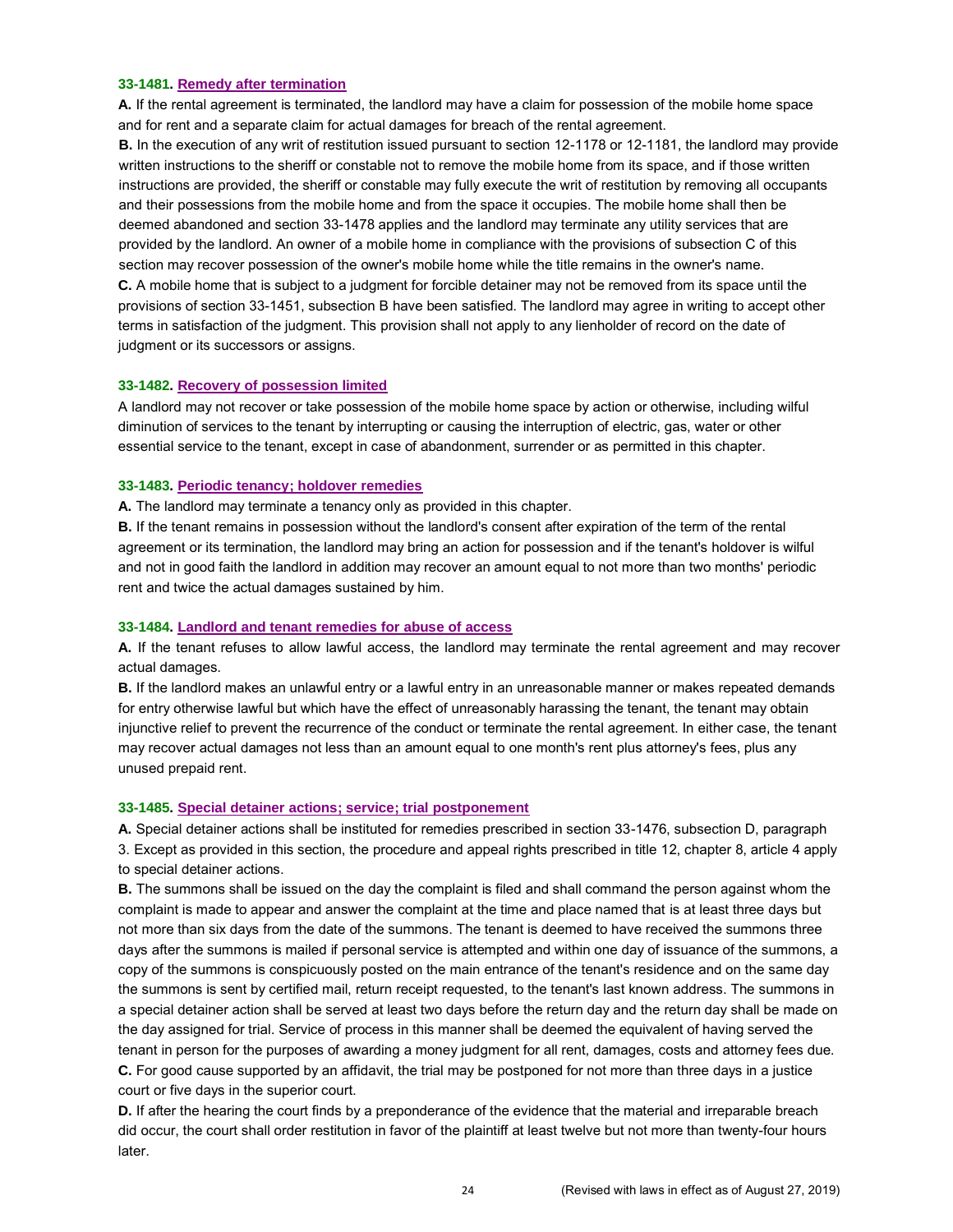**E.** If the defendant is found guilty, the court shall give judgment for the plaintiff for restitution of the premises, for late charges stated in the rental agreement, for costs and, at the plaintiff's option, for all rent found to be due and unpaid through the periodic rental period provided for in the rental agreement and shall grant a writ of restitution. **F.** If the defendant is found not guilty, judgment shall be given for the defendant against the plaintiff for costs, and if it appears that the plaintiff has acquired possession of the premises since commencement of the action, a writ of restitution shall issue in favor of the defendant.

#### **33-1485.01. Removal of mobile home from mobile home park; violation; joint and several liability**

**A.** A tenant or a tenant's successor in interest shall provide the landlord with a written notification of intent to remove a mobile home from a mobile home space. The notification shall include the date the mobile home will be removed from the mobile home park, the name, address and telephone number of the person or entity that will be removing the mobile home from the mobile home park and the name, address and telephone number of the person or entity that will be the responsible party for restoring the mobile home space in accordance with the rental agreement and the mobile home park rules and regulations. If the responsible party is not licensed by the Arizona department of housing or the registrar of contractors, the landlord may require a security deposit or surety bond of not more than two thousand five hundred dollars minus the amount of any security deposit that was collected at the beginning of the tenant's tenancy. The security deposit or surety bond shall be paid or provided before work begins on restoring the mobile home space and shall secure the cost of restoration if the responsible party fails to completely restore the mobile home space. The landlord shall provide an accounting of any security deposit as prescribed in section 33- 1431, subsection C.

**B.** A mobile home shall not be removed from a mobile home park by any tenant, any mobile home owner or any other person or entity unless the person or entity that is removing the mobile home has received from the landlord a written clearance for removal. The landlord shall not interfere with the removal of a mobile home for any reason other than nonpayment of monies due as of the date of removal even if the term of the rental agreement has not expired. The written clearance shall contain both of the following:

**1.** A statement that all monies due for space rent as of the date of removal have been paid or that the landlord and that person or entity have otherwise agreed to the removal.

**2.** The requirements for a mobile home space restoration as prescribed by the rental agreement and by the mobile home park rules and regulations and that shall be performed by the responsible party listed in the removal notification that is required by subsection A of this section.

**C.** A person or entity who violates subsection B of this section shall be liable for two times the amount of any rents due.

**D.** The responsible party identified in the removal notification that is removing a mobile home from a mobile home space shall also remove all accessory structures unless the landlord has agreed in writing to allow those structures to remain. The responsible party identified in the removal notification that is removing the mobile home shall also remove all construction debris, trash and personal property on the rental space from the mobile home park and shall be responsible for restoring the space in accordance with the rental agreement and the mobile home park rules and regulations. The rules and regulations may contain conditions regarding the removal of a mobile home from the mobile home park and the restoration of a mobile home space by a tenant or a tenant's successor in interest after removal of the mobile home. The conditions shall not include any provisions regarding environmental liability or environmental remediation, and any environmental liability or environmental remediation requirements shall be governed as otherwise provided by law. If a rental space does not satisfy the requirements of this section following removal of a mobile home, the landlord may provide the last tenant, the tenant's successor in interest or the mobile home owner and the responsible party identified in the removal notification with written notice that specifies what must be done to bring the space into compliance and that requests that the parties remedy the condition within ten days. If the work is not completed within ten days, the landlord may cause the work to be done and shall prepare an itemized bill for the actual and reasonable cost or the fair and reasonable value of the work and submit it to the last tenant, the tenant's successor in interest or the mobile home owner and the responsible party identified in the removal notification. All of those persons shall be jointly and severally liable for the expenses.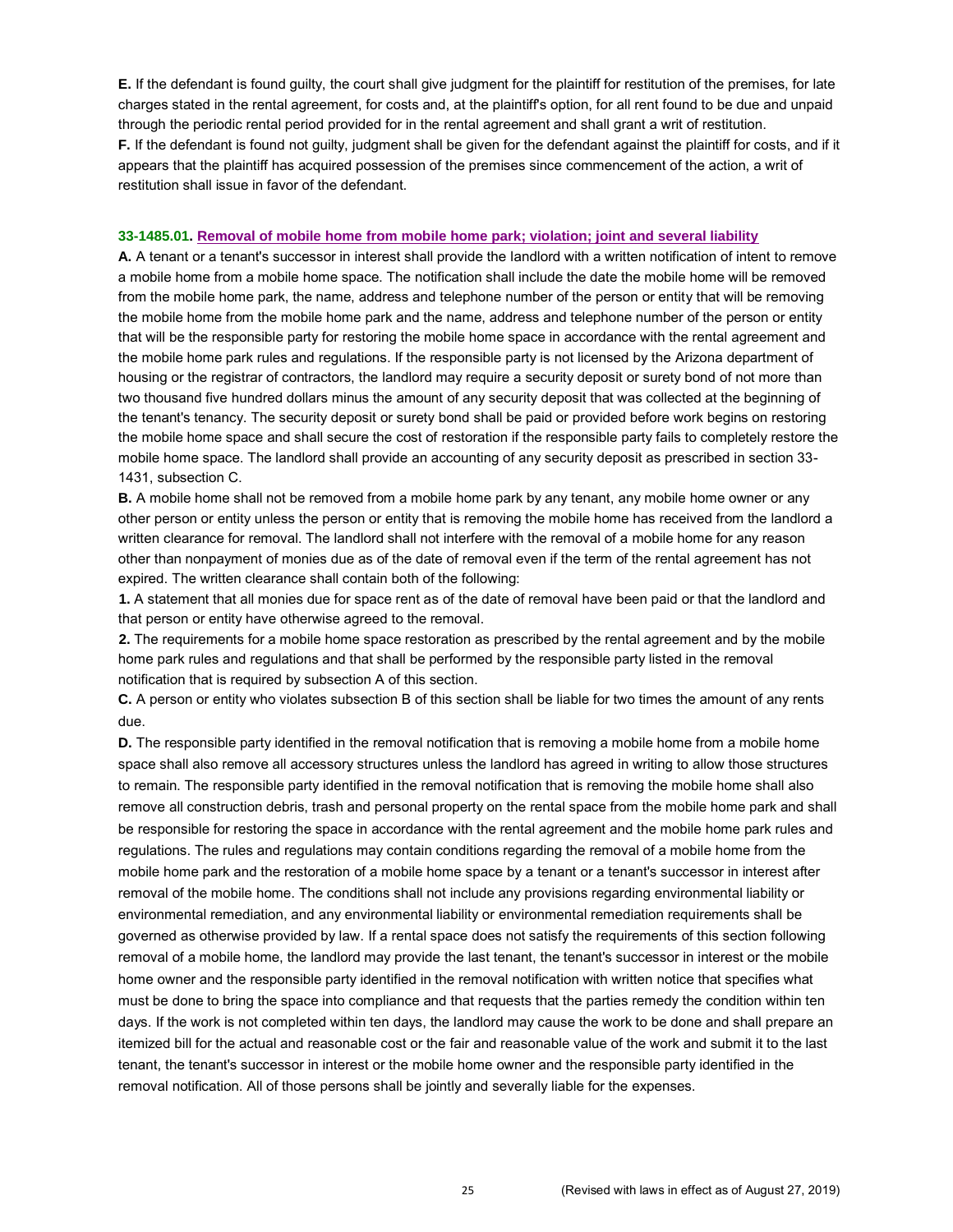## ARTICLE 5. RETALIATORY ACTION

## **§ 33-1491** Retaliatory conduct prohibited; eviction

## **33-1491. Retaliatory conduct prohibited; eviction**

**A.** Except as provided in this section, a landlord shall not retaliate by increasing rent or decreasing services or by bringing or threatening to bring an action for eviction after any of the following:

**1.** The tenant has complained to a governmental agency charged with responsibility for enforcement of a building or housing code of a violation applicable to the premises materially affecting health and safety.

**2.** The tenant has complained to the landlord of a violation under this chapter.

**3.** The tenant has organized or become a member of a tenant's union or similar organization.

**4.** The tenant has filed an action against the landlord in the appropriate court or with the appropriate hearing officer.

**B.** If the landlord acts in violation of subsection A of this section, the tenant is entitled to the remedies provided in section 33-1475 and has a defense in action against him for eviction. In an action by or against the tenant, evidence of a complaint within six months prior to the alleged act of retaliation creates a presumption that the landlord's conduct was in retaliation. The presumption does not arise if the tenant made the complaint after notice of termination of the rental agreement. For the purpose of this subsection, "presumption" means that the trier of fact must find the existence of the fact presumed unless and until evidence is introduced which would support a finding of its nonexistence.

**C.** The landlord of a mobile home park shall specify the reason for the termination of any tenancy in such mobile home park. The reason relied on for the termination shall be set forth with specific facts, so that the date, place and circumstances concerning the reason for termination can be determined. Reference to or recital of the language of this chapter, or both, is not sufficient compliance with this subsection.

**D.** Notwithstanding subsections A and B of this section, a landlord may bring an action for eviction if either of the following occurs:

**1.** The violation of the applicable building or housing code was caused primarily by lack of reasonable care by the tenant or other person in his household or upon the premises with his consent.

**2.** The tenant is in default in rent. The maintenance of the action does not release the landlord from liability under section 33-1471, subsection B.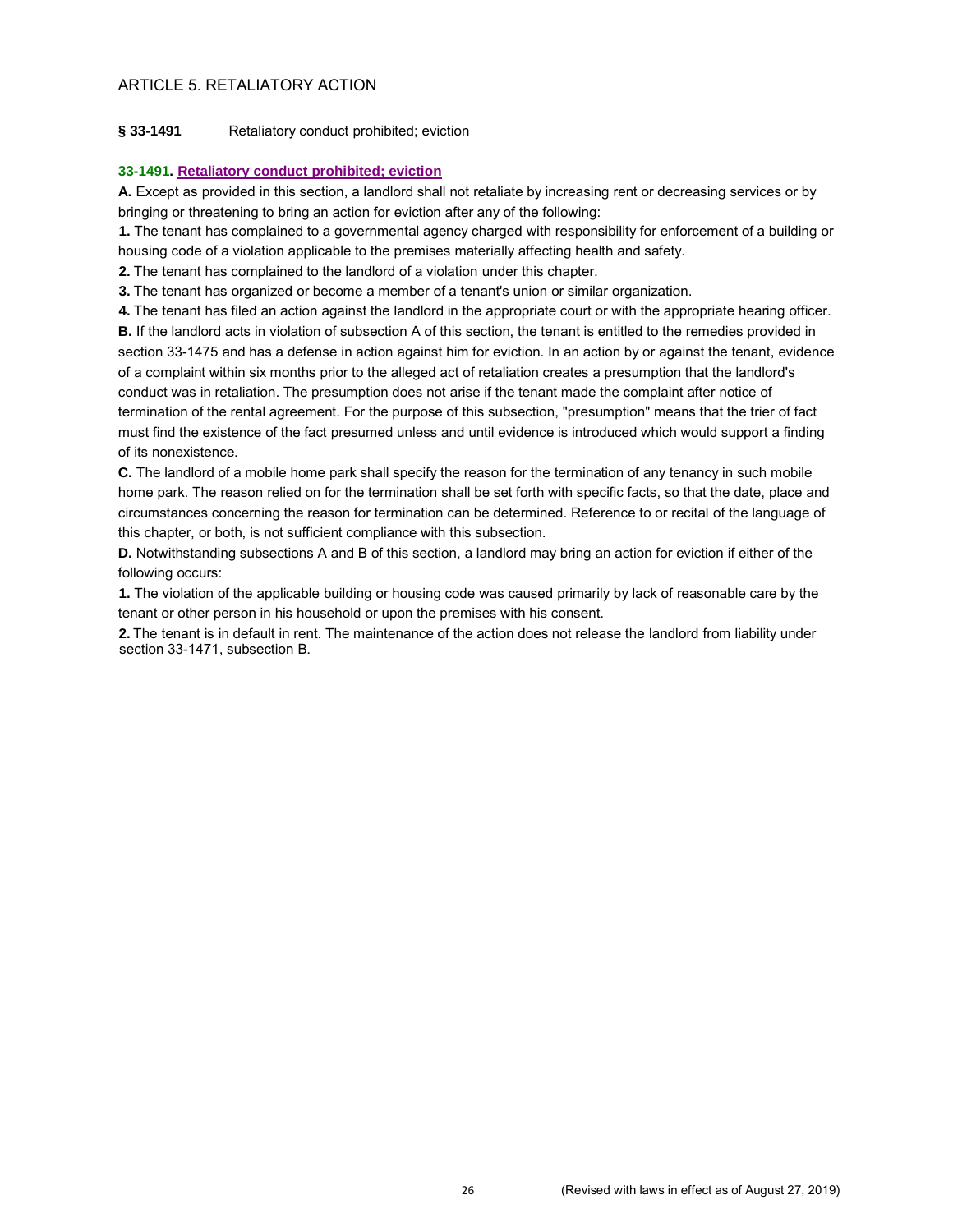## ARTICLE 6. AFFIDAVIT OF AFFIXTURE

#### § **33-1501** Affidavit of affixture for mobile home in mobile home park

#### **33-1501. Affidavit of affixture for mobile home in mobile home park**

**A.** Notwithstanding any other statute, a person who owns a mobile home that is located in a mobile home park on real property that is not owned by that person may file an affidavit of affixture with the county recorder of the county in which the real property is located if all of the following conditions are met:

**1.** The mobile home has been installed on the real property with all wheels and axles removed in compliance with applicable state and local mobile home installation standards.

**2.** The owner of the mobile home has entered into a lease for the real property on which the mobile home is located for a primary term of at least twenty years and the lease specifically permits the recording of an affidavit of affixture. **3.** Before filing the affidavit of affixture, a memorandum of lease is recorded that includes all of the following:

**(a)** The names and addresses of the landlord and the tenant.

**(b)** The duration of the primary term of the lease.

**(c)** The conditions of any lease renewal provisions.

**(d)** The make, year, size, manufacturer's list price and vehicle identification numbers of the mobile home.

**(e)** The legal description of the real property on which the mobile home is located.

**(f)** The acknowledged signatures of both the landlord and the tenant. A memorandum of lease is not valid unless the signatures of both the landlord and the tenant are included on the memorandum and are acknowledged.

**B.** For a mobile home park, a legal description of the real property is sufficient as follows:

**1.** For a mobile home park that has a subdivision plat recorded with the county recorder that identifies the individual lots, the description shall refer to the lot, the name of the community as shown on the plat and the recording information for the plat of record.

**2.** A mobile home park may record a leasehold map of the mobile home park. A leasehold map shall, at a minimum, set forth the legal description of the land comprising the mobile home park, show the location of all rental spaces of the mobile home park and assign each space a unique identifying number. To qualify as a leasehold map, the map shall identify the mobile home park by name and contain a certification by the owner of the land that it accurately depicts the location and dimensions of all mobile home spaces in the mobile home park. Leasehold maps shall be recorded as maps by the county recorder and shall conform to size and other restrictions applicable to the recording of maps. For a mobile home park that has recorded a leasehold map, the legal description is sufficient if it refers to the space number of the mobile home space as shown on the leasehold map and refers to the recording data pertaining to the leasehold map.

**3.** For a mobile home park that does not have a plat recorded with the county recorder that identifies individual lots, the description shall comply with any of the following:

**(a)** A metes and bounds description of the real property that is subject to the lease. This description shall also serve as the legal description of the mobile home lot in the lease.

**(b)** A reference to a lot number that is contained in an unrecorded plat of the mobile home park if a legible copy of the plat is attached to both the memorandum of lease and the affidavit of affixture and each copy of the unrecorded plat sets forth the exact dimensions of the mobile home lot. The location of the lot shall be shown on the plat so that the lot can be located with certainty.

**(c)** A reference to a lot number that is contained in a development plan that has been reviewed and approved by the county or municipal planning department that has jurisdiction over the land depicted in the development plan. The description is sufficient if it contains the name and date of the development plan, the lot number of the designated lot and the actual or approximate date of approval of the development plan by the planning department. A legible copy of the development plan lot shall be attached to both the memorandum of lease and the affidavit of affixture and each copy of the development plan lot shall set forth the exact dimensions of the mobile home lot and shall show its exact location.

**C.** An affidavit of affixture that is filed pursuant to this section shall contain all of the following:

**1.** The make, year, size, manufacturer's list price and vehicle identification numbers of the mobile home.

**2.** The legal description of the real property to which the mobile home has been affixed.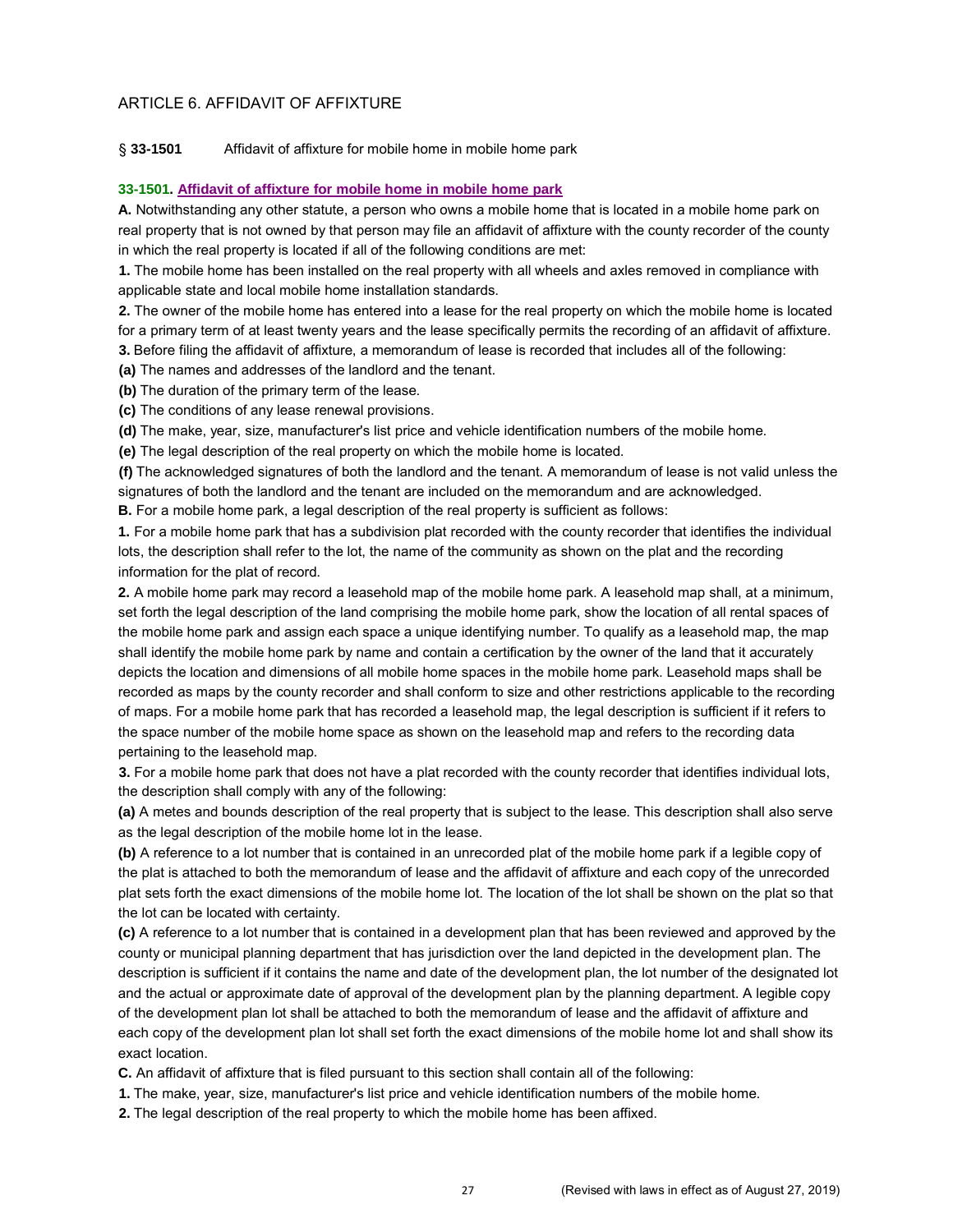**3.** A statement that the mobile home has not previously been assessed and taxed in this state as personal property or the name and address of the persons to whom the last tax statement for the mobile home was sent and the location of the mobile home when it was last taxed.

**4.** The name of the holder of any security interests in the mobile home that are not terminated by the consent of the secured party that is contained in the affidavit of affixture pursuant to subsection E of this section and the original principal amount that is secured by the security interest.

**D.** The department of transportation's receipt that is issued pursuant to section 28-2063, subsection A, paragraph 3 shall be filed with the assessor in the county the affidavit of affixture is recorded.

**E.** The recording of an affidavit of affixture does not impair the rights of any holder of a perfected security interest in the mobile home unless the affidavit of affixture contains the acknowledged consent of the secured party to the termination of the security interest. If a secured party so consents, that security interest terminates when the affidavit of affixture is recorded.

**F.** If an affidavit of affixture is submitted for recording on a mobile home that enters this state for sale or installation, a certificate of compliance or waiver that is issued by the Arizona department of housing is required and shall be submitted with the affidavit of affixture.

**G.** The landlord under the lease who is also the owner of the real property on which the mobile home is located may record a notice and affidavit that terminates an affidavit of affixture of a mobile home on the landlord's real property if the lease has been terminated before its expiration. In that event, the landlord shall attach to the notice and affidavit one of the following:

**1.** An agreement executed by both the landlord and the tenant in which both parties agree to the termination of the lease.

**2.** A copy of a judgment for forcible detainer that is entered by a court of competent jurisdiction, that upholds the termination of the lease and that awards possession of the real property to the landlord.

**3.** An affidavit of the landlord stating that the mobile home has been removed from the real property.

**H.** At any time after the landlord records a notice and affidavit terminating an affidavit of affixture pursuant to subsection G of this section, the department of transportation shall retitle the mobile home to the owner of the mobile home on presentation of a copy of the notice and affidavit that terminates the affidavit of affixture, together with a document that contains a tax clearance from the county treasurer's office, and on satisfaction of other requirements that the department of transportation imposes.

**I.** The mobile home and the leasehold interest to which it is affixed shall be treated as real property. This chapter applies to the relationship between the landlord and the owner of the mobile home as tenant.

**J.** If there is a change in the identity of the owner of the mobile home during the term of any lease for which an affidavit of affixture has been recorded pursuant to this section, the landlord and the new owner of the mobile home as successor tenant shall execute an amended memorandum of lease that identifies the successor tenant and that refers to the affidavit of affixture by date and recording information. On the recording of the amended memorandum of lease, the successor tenant succeeds to the rights and obligations of the owner under the affidavit of affixture.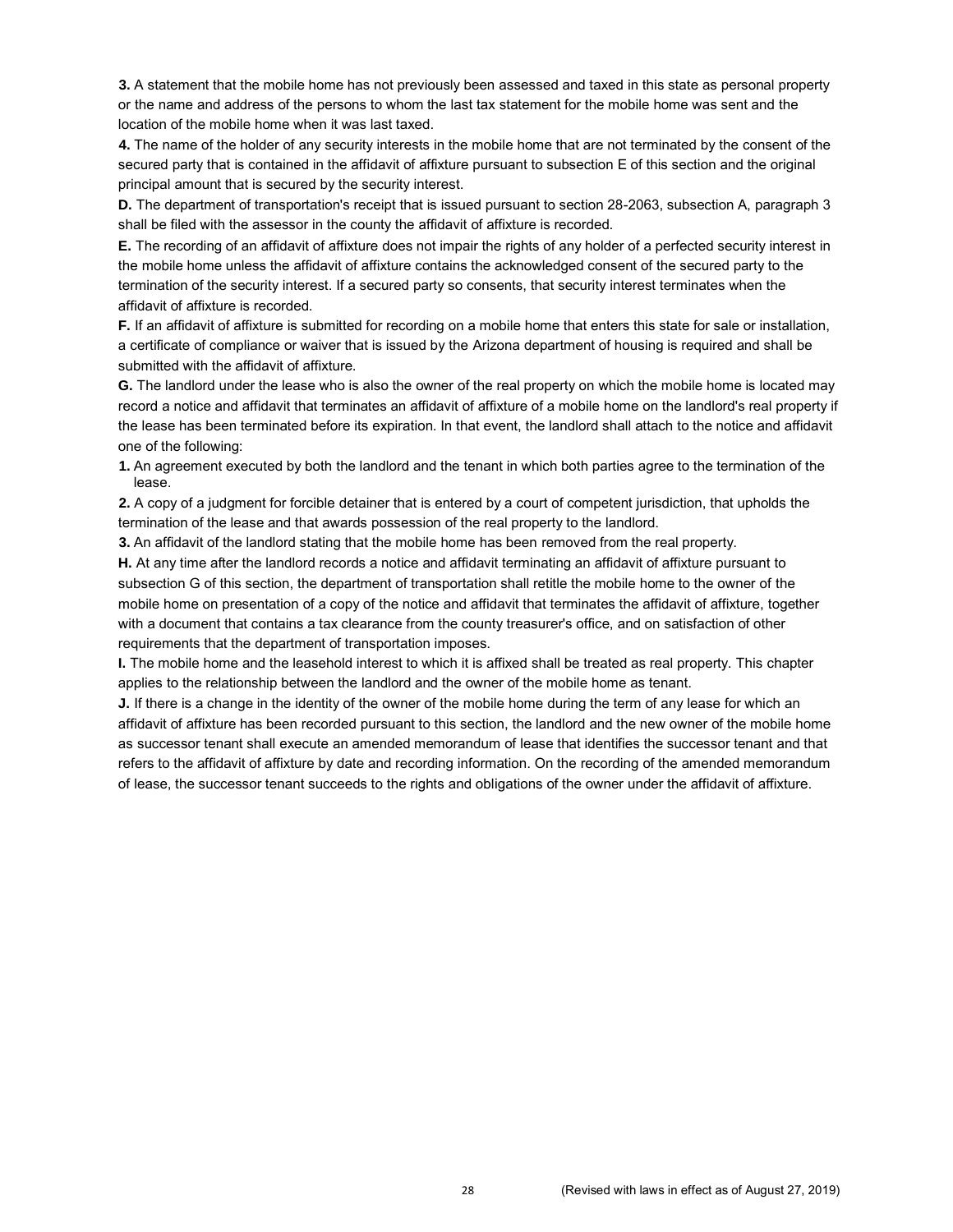# ARIZONA REVISED STATUTES TITLE 33. PROPERTY CHAPTER 17. RESIDENTIAL RENTAL PROPERTY

## ARTICLE 1. GENERAL PROVISIONS

| $§ 33-1901$  | <b>Definitions</b>                                                                         |
|--------------|--------------------------------------------------------------------------------------------|
| $§ 33-1902$  | Residential rental property; recording with the assessor; agent designation; civil penalty |
| $\S$ 33-1903 | Appointment of temporary receiver; term; duties; accounting                                |
| $\S$ 33-1904 | <b>Inspections</b>                                                                         |
| $\S$ 33-1905 | Slum property; appeal                                                                      |

## **33-1901. Definitions**

In this article, unless the context otherwise requires:

**1.** "Managing agent" means a person, corporation, partnership or limited liability company that is authorized by the owner to operate and manage the property.

**2.** "Residential rental property" means property that is used solely as leased or rented property for residential purposes. If the property is a space rental mobile home park, residential rental property includes the rental space that is leased or rented by the owner of that rental space but does not include the mobile home or recreational vehicle that serves as the actual dwelling if the dwelling is owned and occupied by the tenant of the rental space and not by the owner of the rental space.

**3.** "Slum property" means residential rental property that has deteriorated or is in a state of disrepair and that manifests one or more of the following conditions that are a danger to the health or safety of the public:

**(a)** Structurally unsound exterior surfaces, roof, walls, doors, floors, stairwells, porches or railings.

**(b)** Lack of potable water, adequate sanitation facilities, adequate water or waste pipe connections.

**(c)** Hazardous electrical systems or gas connections.

**(d)** Lack of safe, rapid egress.

**(e)** Accumulation of human or animal waste, medical or biological waste, gaseous or combustible materials, dangerous or corrosive liquids, flammable or explosive materials or drug paraphernalia.

#### **33-1902. Residential rental property; recording with the assessor; agent designation; civil penalty; fee**

**A.** An owner of residential rental property shall maintain with the assessor in the county where the property is located information required by this section in a manner to be determined by the assessor. The owner shall update any information required by this section within ten days after a change in the information occurs. The following information shall be maintained:

**1.** The name, address and telephone number of the property owner.

**2.** If the property is owned by a corporation, limited liability company, partnership, limited partnership, trust or real estate investment trust, the name, address and telephone number of any of the following:

**(a)** For a corporation, a corporate officer.

**(b)** For a partnership, a general partner.

**(c)** For a limited liability company, the managing or administrative member.

**(d)** For a limited partnership, a general partner.

**(e)** For a trust, a trustee.

**(f)** For a real estate investment trust, a general partner or an officer.

**3.** The street address and parcel number of the property.

**4.** The year the building was built.

**B.** An owner of residential rental property who lives outside this state shall designate and record with the assessor a statutory agent who lives in this state and who will accept legal service on behalf of the owner. The owner shall designate the agent in a manner to be determined by the assessor. The information shall include the name, address and telephone number of the agent.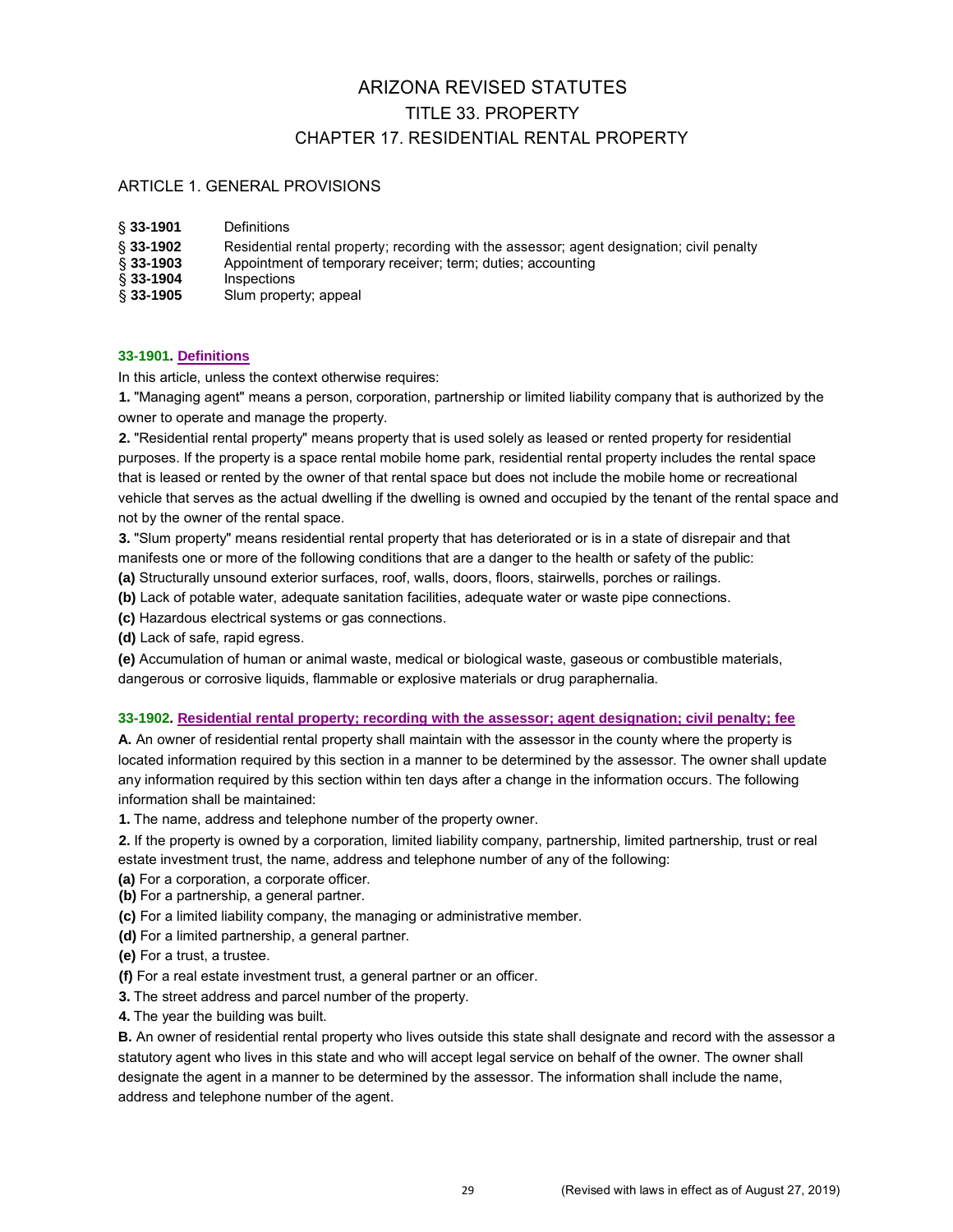**C.** Residential rental property shall not be occupied if the information required by this section is not on file with the county assessor. If the owner has not filed the information required by this section with the county assessor and the residential rental property is occupied by a tenant and the tenant chooses to terminate the tenancy, the tenant shall deliver to the landlord, owner or managing agent of the property a written ten day notice to comply with this section. The notice shall be delivered by certified mail, return receipt requested, or by hand delivery. If the owner does not comply with this section within ten days after receipt of the notice, the tenant may terminate the rental agreement and the landlord shall return all prepaid rent to the tenant. Security deposits shall be returned in accordance with section 33-1321, subsection D. The landlord shall return those monies by certified mail, return receipt requested, or by hand delivery to the tenant within ten days after the termination of the rental agreement. This subsection applies to any existing lease and to any new lease after August 25, 2004. Notwithstanding this subsection, an owner is in compliance with this subsection only if the owner had filed the information required by subsection A of this section with the county assessor.

**D.** All records, files and documents that are required by this section are public records.

**E.** For residential rental property that is acquired by an owner after the date of the notice of assessed valuation and the notice prescribed by section 42-15103 and until the issuance of the next notice of assessed valuation, a city or town shall assess a civil penalty of one thousand dollars against a person who fails to comply with this section, plus an additional one hundred dollars for each month after the date of the original violation until compliance occurs. The court shall not suspend any portion of the civil penalty provided by this subsection.

**F.** Notwithstanding subsection E of this section, if a person complies within ten days after receiving the complaint that notices the violation, the court shall dismiss the complaint and shall not impose a civil penalty.

**G.** Except for newly acquired residential rental property as prescribed by subsection E of this section, if a residential rental property owner fails to register with the county assessor as prescribed by this section, the city or town may impose a civil penalty in the amount of one hundred fifty dollars per day for each day of violation after the date of the most recent notice of assessed valuation and the notice prescribed by section 42-15103. If a person complies within ten days after receiving the notice from the county assessor, the court shall dismiss the complaint and shall not impose a civil penalty.

**H.** In carrying out this section, the county assessor shall have immunity as provided in section 12-820.01.

**I.** The county assessor may assess a fee of not more than ten dollars for each initial registration and each change of information in the registry.

**J.** On request from a city or town the county assessor shall provide the most current list of all registered rental property owners within the city's or town's boundaries.

#### **33-1903. Appointment of temporary receiver; term; duties, accounting**

**A.** This state or a city, town or county of this state may apply to the superior court for the appointment of a temporary receiver to manage a property that is designated as a slum property by a city, town or county or the state. **B.** If the court determines that the appointment of a temporary receiver is necessary, the court may order the

appointment of a temporary receiver to manage or operate the premises for as long as the court deems necessary. The court shall not appoint a temporary receiver for a term of more than one year.

**C.** A temporary receiver who is appointed pursuant to subsection B of this section either shall be a real estate licensee specializing in property management or an attorney specializing in real estate law and shall swear or affirm to faithfully and fairly discharge the receiver's duties. The court may require the temporary receiver to post a bond in an amount fixed by the court.

**D.** The court shall determine the following:

- **1.** The management duties of the receiver.
- **2.** The amount of compensation to be paid to the receiver.
- **3.** The method of payment.
- **4.** The payment periods.

**E.** The temporary receiver shall continue to manage the property during the pendency of any appeal or until relieved by the court. The court may remove a temporary receiver on its own motion or on the motion of any party or the temporary receiver.

**F.** The temporary receiver may do any of the following:

**1.** Take control of the property.

2. Pay the mortgage on the property if there are sufficient monies derived from the income of the property to do so.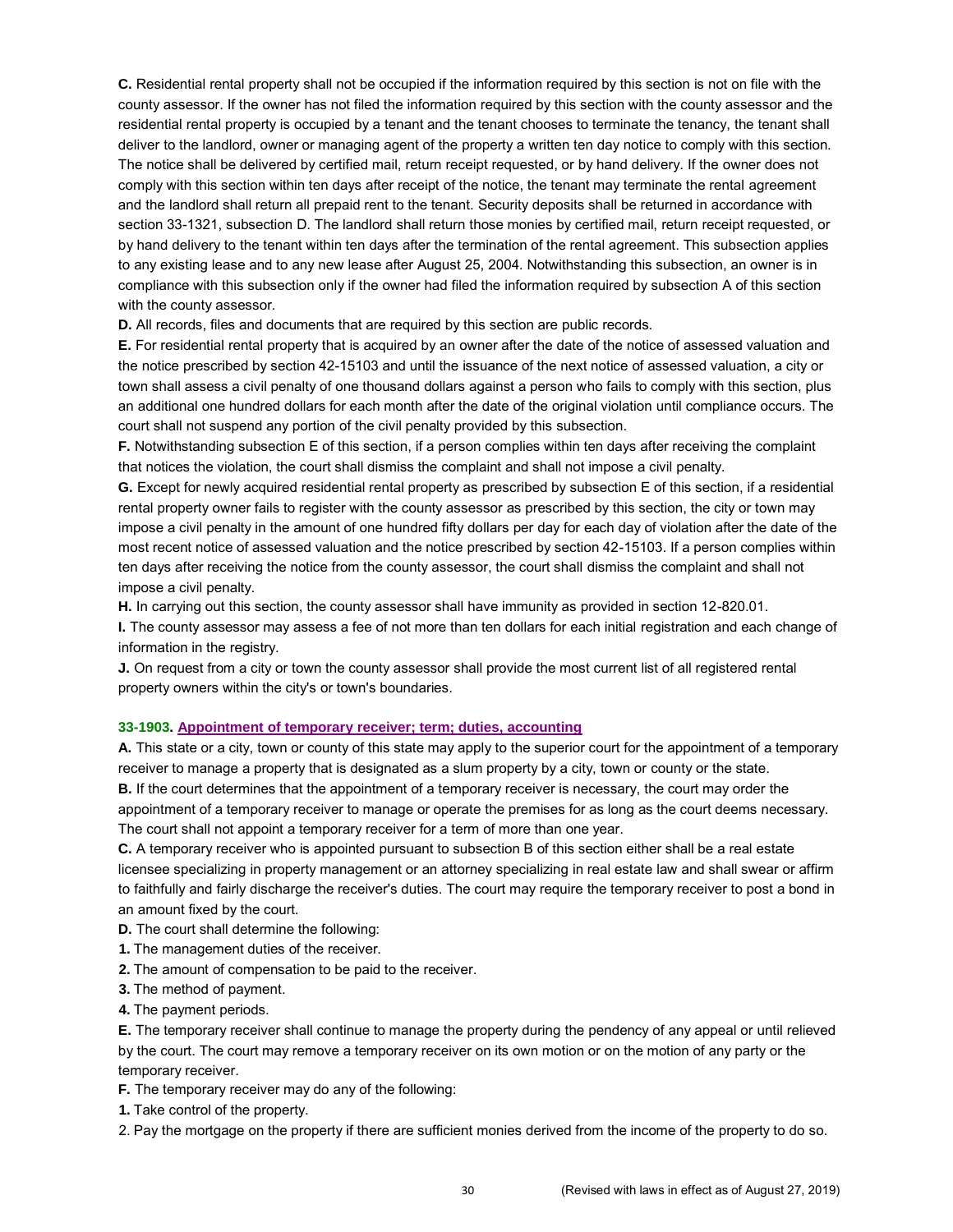- **3.** Collect rents due on the property.
- **4.** Make or have made any repairs that are necessary to bring the property into compliance with any statute or ordinance.
- **5.** Make payments that are necessary for the maintenance or restoration of utilities to the property.
- **6.** Purchase materials that are necessary to make repairs.
- **7.** Renew, terminate or modify existing rental contracts and leases as provided by law.
- **8.** Enter into new rental contracts and leases.
- **9.** Affirm, renew or terminate an existing insurance contract that covers the property as provided by law.
- **10.** Enter into a new contract that provides for insurance coverage on the property.
- **11.** Hire security or other personnel that are necessary for the safe and proper operation and maintenance of the property.
- **12.** Prosecute or defend suits that flow from the management of the property and retain counsel.
- **13.** Exercise all other authority that an owner of the property would have except the authority to sell the property.
- **G.** Before the receiver spends monies in excess of ten thousand dollars the court and the party who is responsible for the payment of the temporary receiver's expenditures shall approve the expenditure of those monies.
- **H.** The costs of compensation to and expenditures by the temporary receiver shall be paid in the following order of priority:
- **1.** From the income that is derived from the property and that is available after all taxes and mortgages are satisfied. **2.** By the party who requested the appointment of the temporary receiver.
- **I.** On filing with the county recorder of the county in which the property is located, a lien is created in favor of the party who pays the temporary receiver's costs of compensation and expenditures other than the defendant. The lien is prior to all other liens, obligations or encumbrances except for prior recorded mortgages, restitution liens, child support liens and general tax liens.
- **J.** On the completion of the receivership, the temporary receiver shall file with the court a full accounting of all costs and expenses incurred and all income received during course of the receivership.
- **K.** On finding that the appointment of a temporary receiver is no longer warranted, the court on its own motion or the motion of any party may terminate the temporary receivership.
- **L.** After all violations have been cured, the temporary receivership shall be terminated.

#### **33-1904. Inspections**

**A.** In addition to any other statute or ordinance providing for the inspection of property, a city, town or county or the state may inspect the residential rental property if either of the following occurs:

**1.** A property owner fails to comply with the provisions of section 33-1902. The property is subject to immediate inspection until there is compliance. If the property is occupied, the inspecting authority shall request consent of the tenant before entering the interior of the structure. Except as otherwise provided by law, the right of inspection does not extend to the interior of a dwelling unit in a space rental mobile home park or recreational vehicle park that is not owned by a landlord unless the tenant is in possession of the dwelling unit or, if the dwelling unit is vacant or abandoned, the owner consents to the inspection. If the tenant refuses to consent to the entry, the inspecting authority has recourse to any remedy provided by law to secure entry.

**2.** A property has been designated as a slum property by a city, town or county or the state. The city, town, county or state may annually inspect a property designated as a slum property for three consecutive years. A city, town or county or the state shall establish the process by which a property is designated as a slum property.

**B.** The property owner is responsible for the costs of an inspection that is conducted pursuant to this section. If the property that is inspected is a dwelling unit in a space rental mobile home park or recreational vehicle park that is not owned by a landlord, the owner of the dwelling unit is responsible for the costs of the inspection.

**C.** On recording a penalty or inspection cost with the recorder's office in the county in which the property is located, the penalty or inspection cost is deemed to be an assessment and is prior to all other liens, obligations or encumbrances except for liens under title 12, chapter 7, article 12, prior recorded mortgages, restitution liens, child support liens and general tax liens. If the property that was inspected was a dwelling unit in a space rental mobile home park or recreational vehicle park that is not owned by a landlord, a lien shall not be recorded against the owner of the property other than the dwelling. The lien may be filed with the department of transportation and, if filed, has the same effect as otherwise provided for in this section.

**D.** This section shall not affect any other statute or ordinance pertaining to inspection of property.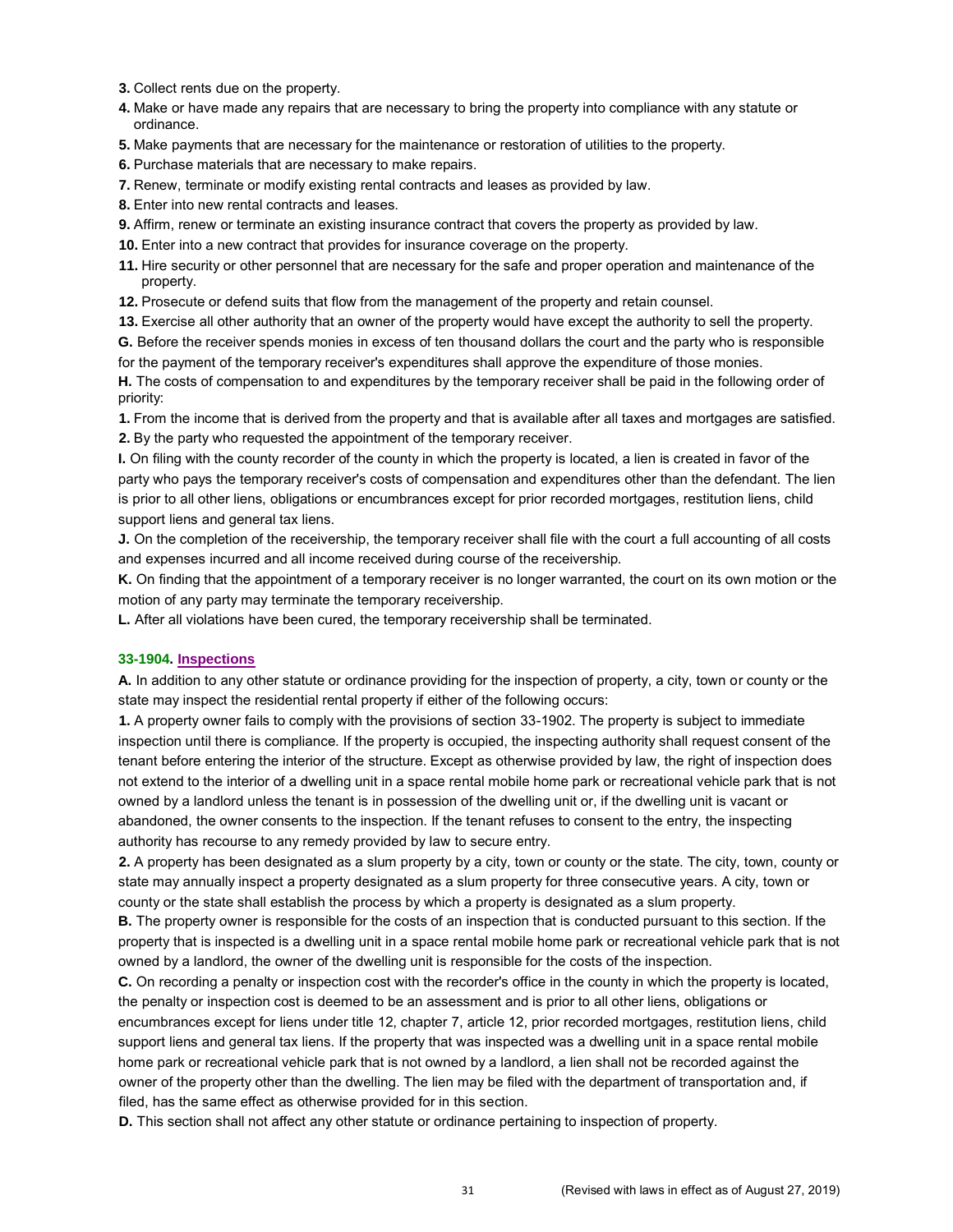## **33-1905. Slum property; appeal**

**A.** A governmental agency that may designate a residential rental property as a slum property shall establish procedures by which the owner of the property may file an administrative appeal contesting the designation of the property.

**B.** The decision at the hearing on the administrative appeal is the final administrative decision.

**C.** A party may appeal the administrative decision pursuant to title 12, chapter 7, article 6.

# ARIZONA REVISED STATUTES TITLE 41. STATE GOVERNMENT CHAPTER 37. DEPARTMENT OF HOUSING

## ARTICLE 3. OFFICE OF MANUFACTURED HOUSING

| $§$ 41-4001 | <b>Definitions</b>                                                                                       |
|-------------|----------------------------------------------------------------------------------------------------------|
| $§$ 41-4002 | Office of manufactured housing; purpose                                                                  |
| $§$ 41-4004 | Powers and duties of department; work by unlicensed person; inspection agreement; permit                 |
| $§$ 41-4005 | Submission of construction, reconstruction or alteration plans by manufacturers;<br>approval; revocation |
| $$41-4006$  | Preemption of local building codes; responsibility for maintenance of utility connections                |
| $§$ 41-4007 | Notification and correction of defects by manufacturer; notice to purchaser                              |
| $§$ 41-4008 | Costs of complying with standards; reimbursement from relocation fund; definition                        |

## **41-4001. Definitions**

In this chapter, unless the context otherwise requires:

1. "Accessory structure" means the installation, assembly, connection or construction of any one-story habitable room, storage room, patio, porch, garage, carport, awning, skirting, retaining wall, evaporative cooler, refrigeration air conditioning system, solar system or wood decking attached to a new or used manufactured home, mobile home or residential single family factory-built building.

**2**. "Act" means the national manufactured housing construction and safety standards act of 1974 and title VI of the housing and community development act of 1974 (P.L. 93-383, as amended by P.L. 95-128, 95-557, 96-153 and 96- 339).

**3.** "Alteration" means the replacement, addition, modification or removal of any equipment or installation after the sale by a manufacturer to a dealer or distributor but before the sale by a dealer to a purchaser, which may affect compliance with the standards, construction, fire safety, occupancy, plumbing or heat-producing or electrical system. Alteration does not mean the repair or replacement of a component or appliance requiring plug-in to an electrical receptacle if the replaced item is of the same configuration and rating as the component or appliance being repaired or replaced. Alteration also does not mean the addition of an appliance requiring plug-in to an electrical receptacle if such appliance is not provided with the unit by the manufacturer and the rating of the appliance does not exceed the rating of the receptacle to which such appliance is connected.

**4.** "Board" means the board of manufactured housing.

**5.** "Broker" means any person who acts as an agent for the sale or exchange of a used manufactured home or mobile home except as exempted in section 41-4028.

**6.** "Certificate" means a numbered or serialized label or seal that is issued by the director as certification of compliance with this chapter.

**7.** "Closed construction" means any building, building component, assembly or system manufactured in such a manner that concealed parts or processes of manufacture cannot be inspected before installation at the building site without disassembly, damage or destruction.

**8.** "Commercial" means a building with a use-occupancy classification other than single-family dwelling.

**9.** "Component" means any part, material or appliance that is built-in as an integral part of the unit during the manufacturing process.

**10.** "Consumer" means either a purchaser or seller of a unit regulated by this chapter who utilizes the services of a person licensed by the department.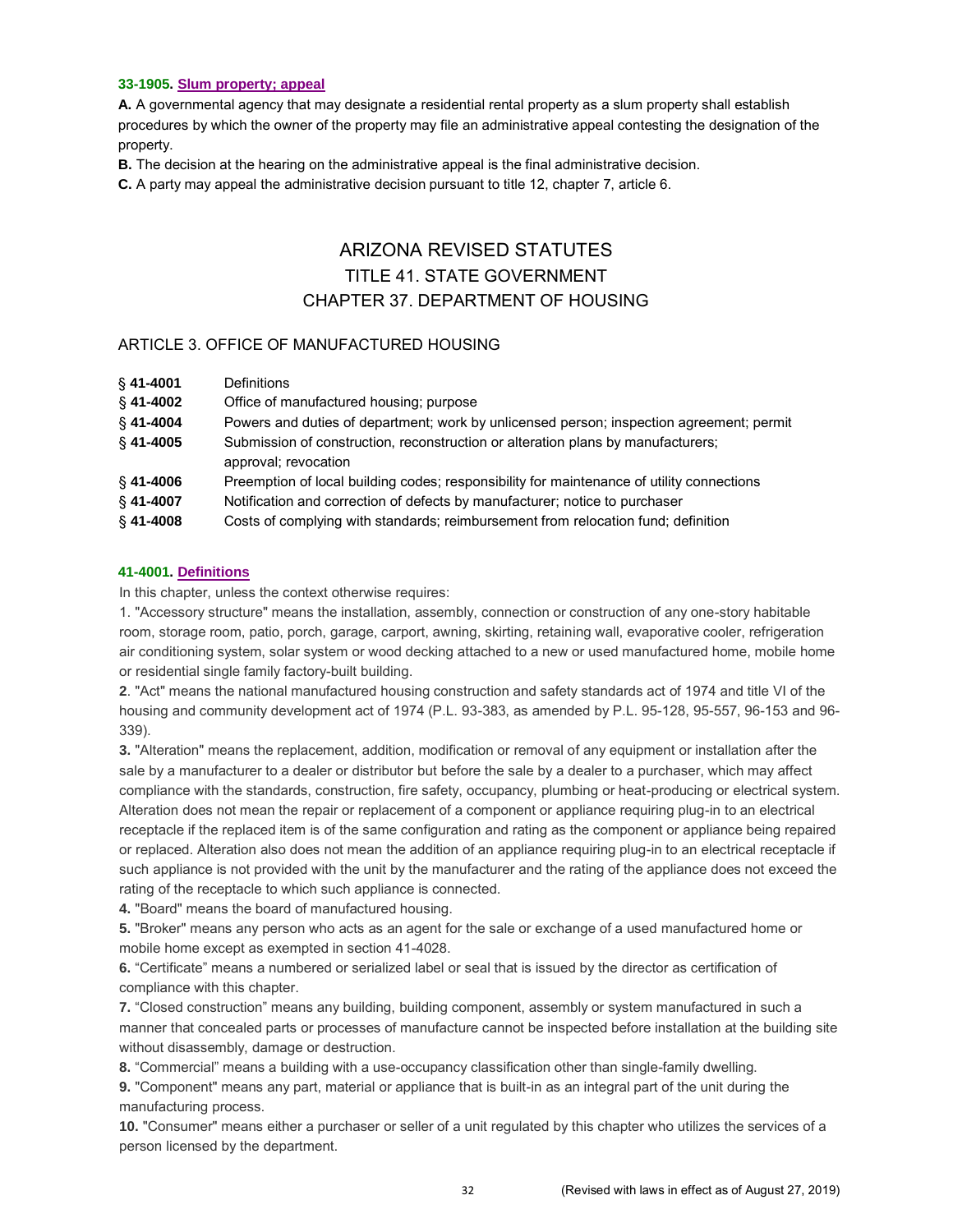**11.** "Consummation of sale" means that a purchaser has received all goods and services that the dealer or broker agreed to provide at the time the contract was entered into, the transfer of title or the filing of an affidavit of affixture, if applicable, to the sale. Consummation of sale does not include warranties.

**12.** "Dealer" means any person who sells, exchanges, buys, offers or attempts to negotiate or acts as an agent for the sale or exchange of factory-built buildings, manufactured homes or mobile homes except as exempted in section 41-4028. A lease or rental agreement by which the user acquired ownership of the unit with or without additional remuneration is considered a sale under this chapter.

**13.** "Defect" means any defect in the performance, construction, components or material of a unit that renders the unit or any part of the unit unfit for the ordinary use for which it was intended.

**14.** "Department" means the Arizona department of housing.

**15.** "Director" means the director of the department.

**16.** "Earnest monies" means all monies given by a purchaser or a financial institution to a dealer or broker before consummation of the sale.

**17.** "Factory-built building":

**(a)** Means a residential or commercial building that is:

**(i)** Either wholly or in substantial part manufactured using closed construction at an off-site location and transported for installation or completion, or both, on-site.

**(ii)** Constructed in compliance with adopted codes, standards and procedures.

**(iii)** Installed temporarily or permanently.

**(b)** Does not include a manufactured home, recreational vehicle, panelized commercial building using open construction, panelized residential building using open or closed construction or domestic or light commercial storage building.

**18.** "HUD" means the United States department of housing and urban development.

**19.** "Imminent safety hazard" means an imminent and unreasonable risk of death or severe personal injury.

**20.** "Installation" means:

**(a)** Connecting new or used mobile homes, manufactured homes or factory-built buildings to on-site utility terminals or repairing these utility connections.

**(b)** Placing new or used mobile homes, manufactured homes, accessory structures or factory-built buildings on foundation systems or repairing these foundation systems.

**(c)** Providing ground anchoring for new or used mobile homes or manufactured homes or repairing the ground anchoring.

**21.** "Installer" means any person who engages in the business of performing installations of manufactured homes, mobile homes or residential single family factory-built buildings.

**22.** "Installer of accessory structures" means any person who engages in the business of installing accessory structures.

**23.** "Listing agreement" means a document that contains the name and address of the seller, the year, manufacturer and serial number of the listed unit, the beginning and ending dates of the time period that the agreement is in force, the name of the lender and lien amount, if applicable, the price the seller is requesting for the unit, the commission to be paid to the licensee and the signatures of the sellers and the licensee who obtains the listing.

**24.** "Local enforcement agency" means a zoning or building department of a city, town or county or its agents.

**25.** "Manufactured home" means a structure built in accordance with the act.

**26.** "Manufacturer" means any person engaged in manufacturing, assembling or reconstructing any unit regulated by this chapter.

**27.** "Mobile home" means a structure built before June 15, 1976, on a permanent chassis, capable of being transported in one or more sections and designed to be used with or without a permanent foundation as a dwelling when connected to on-site utilities. Mobile home does not include recreational vehicles and factory-built buildings. **28.** "Office" means the office of manufactured housing within the department.

**29.** "Open construction" means any building, building component, assembly or system manufactured in such a manner that all portions can be readily inspected at the building site without disassembly, damage or destruction. **30.** "Purchaser" means a person purchasing a unit in good faith from a licensed dealer or broker for purposes other than resale.

**31.** "Qualifying party" means a person who is an owner, employee, corporate officer or partner of the licensed business and who has active and direct supervision of and responsibility for all operations of that licensed business. **32.** "Reconstruction" means construction work performed for the purpose of restoration or modification of a unit by

changing or adding structural components or electrical, plumbing or heat or air producing systems.

**33.** "Recreational vehicle" means a vehicular type unit that is: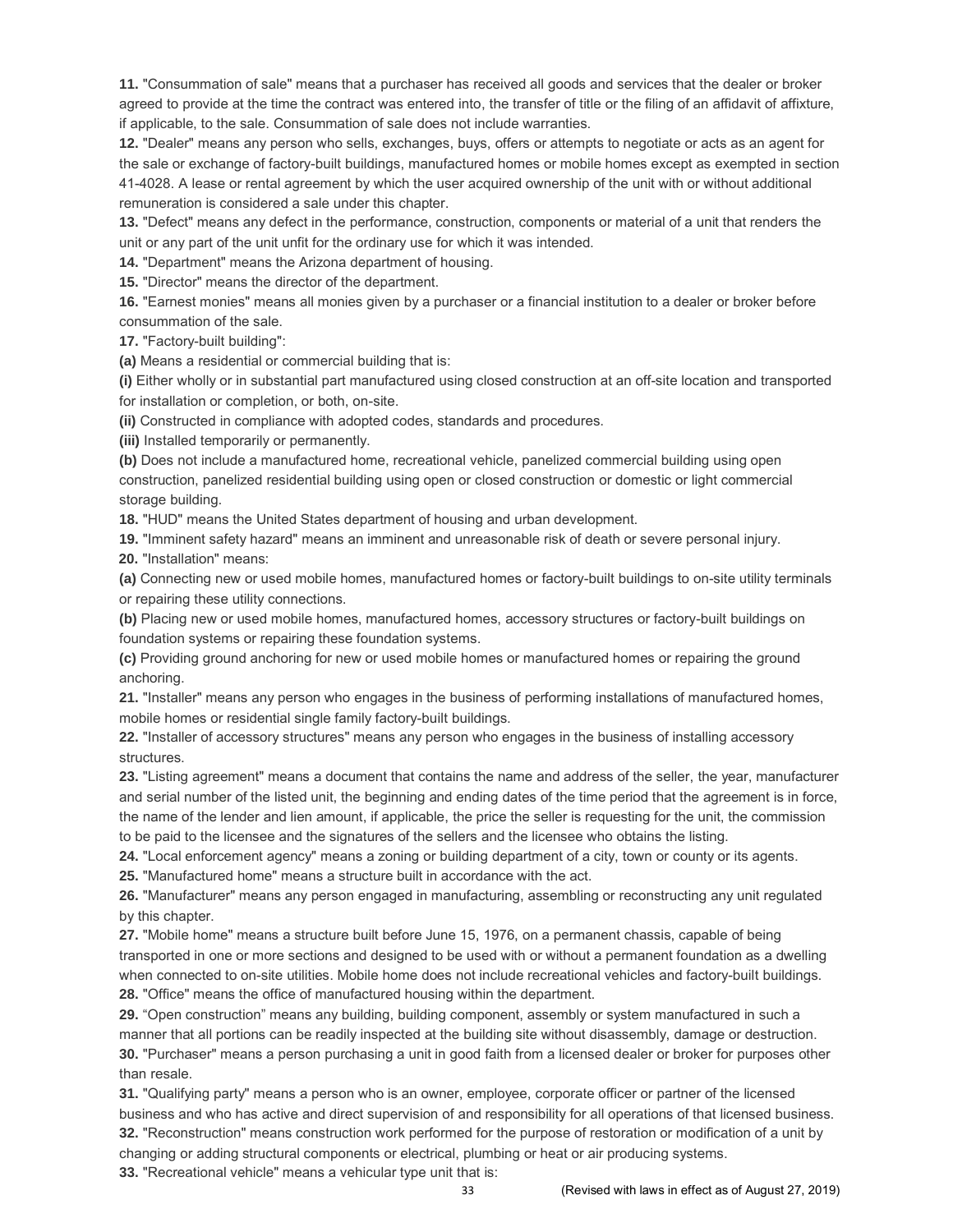**(a)** A portable camping trailer mounted on wheels and constructed with collapsible partial sidewalls that fold for towing by another vehicle and unfold for camping.

**(b)** A motor home designed to provide temporary living quarters for recreational, camping or travel use and built on or permanently attached to a self-propelled motor vehicle chassis or on a chassis cab or van that is an integral part of the completed vehicle.

**(c)** A park trailer built on a single chassis, mounted on wheels and designed to be connected to utilities necessary for operation of installed fixtures and appliances and has a gross trailer area of not less than three hundred twenty square feet and not more than four hundred square feet when it is set up, except that it does not include fifth wheel trailers.

**(d)** A travel trailer mounted on wheels, designed to provide temporary living quarters for recreational, camping or travel use, of a size or weight that may or may not require special highway movement permits when towed by a motorized vehicle and has a trailer area of less than three hundred twenty square feet. This subdivision includes fifth wheel trailers. If a unit requires a size or weight permit, it shall be manufactured to the standards for park trailers in a 119.5 of the American national standards institute code.

**(e)** A portable truck camper constructed to provide temporary living quarters for recreational, travel or camping use and consisting of a roof, floor and sides designed to be loaded onto and unloaded from the bed of a pickup truck. **34.** "Residential" means a building with a use-occupancy classification of a single-family dwelling or as governed by the international residential code.

**35.** "Salesperson" means any person who, for a salary, commission or compensation of any kind, is employed by or acts on behalf of any dealer or broker of manufactured homes, mobile homes or factory-built buildings to sell, exchange, buy, offer or attempt to negotiate or act as an agent for the sale or exchange of an interest in a manufactured home, mobile home or factory-built building.

**36.** "Seller" means a natural person who enters into a listing agreement with a licensed dealer or broker for the purpose of resale.

**37.** "Site development" means the development of an area for the installation of the unit's or units' locations, parking, surface drainage, driveways, on-site utility terminals and property lines at a proposed construction site or area.

**38.** "Statutory agent" means a person who is on file with the corporation commission as the statutory agent.

**39.** "Title transfer" means a true copy of the application for title transfer that is stamped or validated by the appropriate government agency.

**40.** "Unit" means a manufactured home, mobile home, factory-built building or accessory structures.

**41.** "Used unit" means any unit that is regulated by this chapter and that has been sold, bargained, exchanged or given away from a purchaser who first acquired the unit that was titled in the name of such purchaser.

**42.** "Workmanship" means a minimum standard of construction or installation reflecting a journeyman quality of the work of the various trades.

#### **41-4002. Office of manufactured housing; purpose**

The purpose of the office of manufactured housing within the department is to maintain standards of quality and safety for manufactured homes, factory-built buildings, mobile homes and accessory structures and installation of manufactured and mobile homes, factory-built buildings and accessory structures. The affairs of the office of manufactured housing shall be conducted consistently with minimum standards of the United States department of housing and urban development so as to be designated the "state inspector" for manufactured homes and related industries. The office shall implement all existing laws and regulations mandated by the federal government, its agencies and this state for such purposes

#### **41-4004. Powers and duties of department; work by unlicensed person; inspection agreement; permit**

**A.** The department shall:

**1.** Establish a state inspection and design approval bureau within the department.

**2.** Enter into reciprocity agreements and compacts with other states or private organizations that adopt and maintain standards of construction reasonably consistent with those adopted pursuant to this article upon determining that such standards are being enforced. The director may void such agreements upon determining such standards are not being maintained.

**3.** Issue a certificate to indicate compliance with the construction and installation requirements of this article.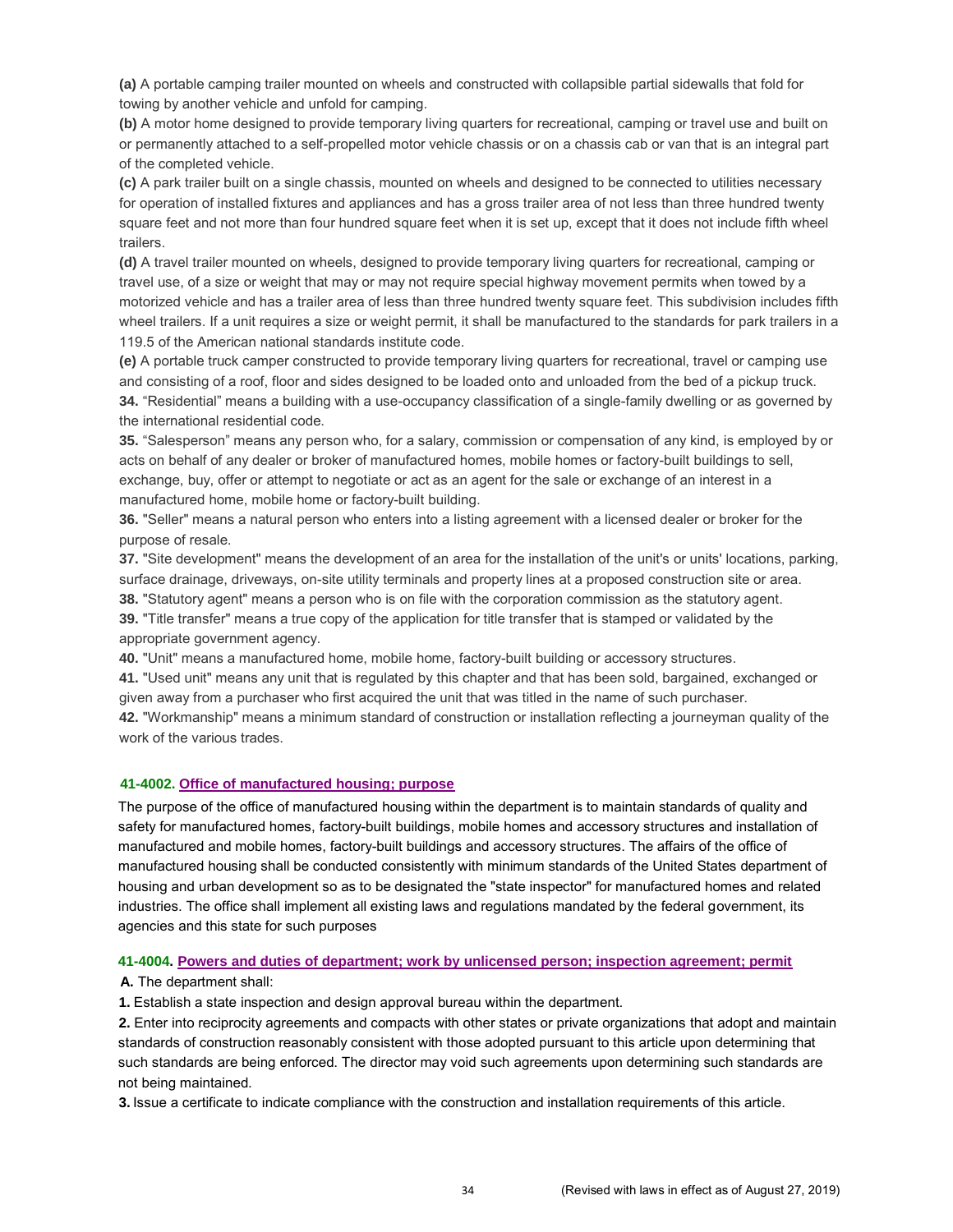**4.** Enter and inspect or investigate premises at reasonable times, after presentation of credentials by the director or personnel of the office or under contract with the office, where units regulated by this article are manufactured, sold or installed, to determine if any person has violated this chapter or the rules adopted pursuant to this chapter.

**5.** Enter into agreements with local enforcement agencies to enforce the installation standards in their jurisdiction provided the director is monitoring their performance to be consistent with the installation standards of the office. **6.** If an inspection reveals that a mobile home entering this state for sale or installation is in violation of this chapter, order its use discontinued and the mobile home or any portion of the mobile home vacated. The order to vacate shall be served on the person occupying the mobile home and copies of the order shall be posted at or on each exit of the mobile home. The order to vacate shall include a reasonable period of time in which the violation can be corrected **7.** If an inspection of a new installation of any mobile home or manufactured home reveals that the natural gas or electrical connections of the installation do not conform to the installation standards promulgated pursuant to this chapter and the nonconformance constitutes an immediate danger to life and property, the inhabitants of the home shall be notified immediately and in their absence a notice citing the violations shall be posted in a conspicuous location. The director may order that the public service corporation, municipal corporation or other entity or individual supplying the service to the unit discontinue such service. If the danger is not immediate, the director shall allow at least twenty-four hours to correct the condition before ordering any discontinuation of service.

**8.** If construction, installation, rebuilding or any other work is performed in violation of this chapter or any rule adopted pursuant to this chapter, order the work stopped. The order to stop work shall be served on the person doing the work or on the person causing the work to be done. The person served with the order shall immediately cease the work until authorized by the office to continue.

**9.** Verify written complaints filed with the office by purchasers within one year from the date of purchase or installation of units. Complaints shall be accepted from consumers which allege violations by any dealer, broker, salesperson, installer or manufacturer of this chapter or the rules adopted pursuant to this chapter.

**10.** Upon verification of a complaint pursuant to paragraph 9 of this subsection, serve notice to the dealer, broker, salesperson, installer or manufacturer that such verified complaint shall be satisfied as specified by the office.

**11.** Provide to the board every six months the year to date fund balance of and a listing of the year to date revenues and expenditures from the mobile home relocation fund established by section 33-1476.02. The information shall be updated and posted on the department's website.

**B.** Any dealer, broker, salesperson, installer or manufacturer licensed by the office shall respond within thirty days to a notice served pursuant to subsection A, paragraph 10 of this section. Failure to respond is grounds for disciplinary action pursuant to section 41-4039.

**C.** If an inspection or an investigation reveals that any work that is required to be performed by a licensee was performed by an unlicensed person required to be licensed pursuant to this chapter, the director, an employee or a person under contract with the office may cite the unlicensed person. The citation may be issued and served pursuant to section 13-3903. The action shall be filed in the justice court in the precinct where the unlicensed activity occurred.

**D.** The director may enter into agreements with acceptable qualified building inspection personnel or inspection organizations for enforcement of inspection requirements provided the director is monitoring their performance to be consistent with this chapter, rules adopted pursuant to this chapter and the established procedures of the office. If the director determines that the person's or organization's performance is not consistent with this chapter, rules adopted pursuant to this chapter and the established procedures of the office, the person or organization may not enforce the contract and the aggrieved person shall be entitled to a refund of the consideration paid under the agreement.

**E.** If a mobile or manufactured home or factory-built building is installed without first obtaining an installation permit, the director shall send a written notice to the purchaser specifying that a permit is required. If a permit is not obtained within thirty days after receipt of the written notice, the department shall issue and serve by personal service or certified mail a citation on the purchaser. Service of the citation by certified mail is complete after fortyeight hours after the time of deposit in the mail. On failure of the purchaser to comply with the citation within twenty days of its receipt, the director shall file an action in the justice court in the precinct where installation occurred for violation of this subsection.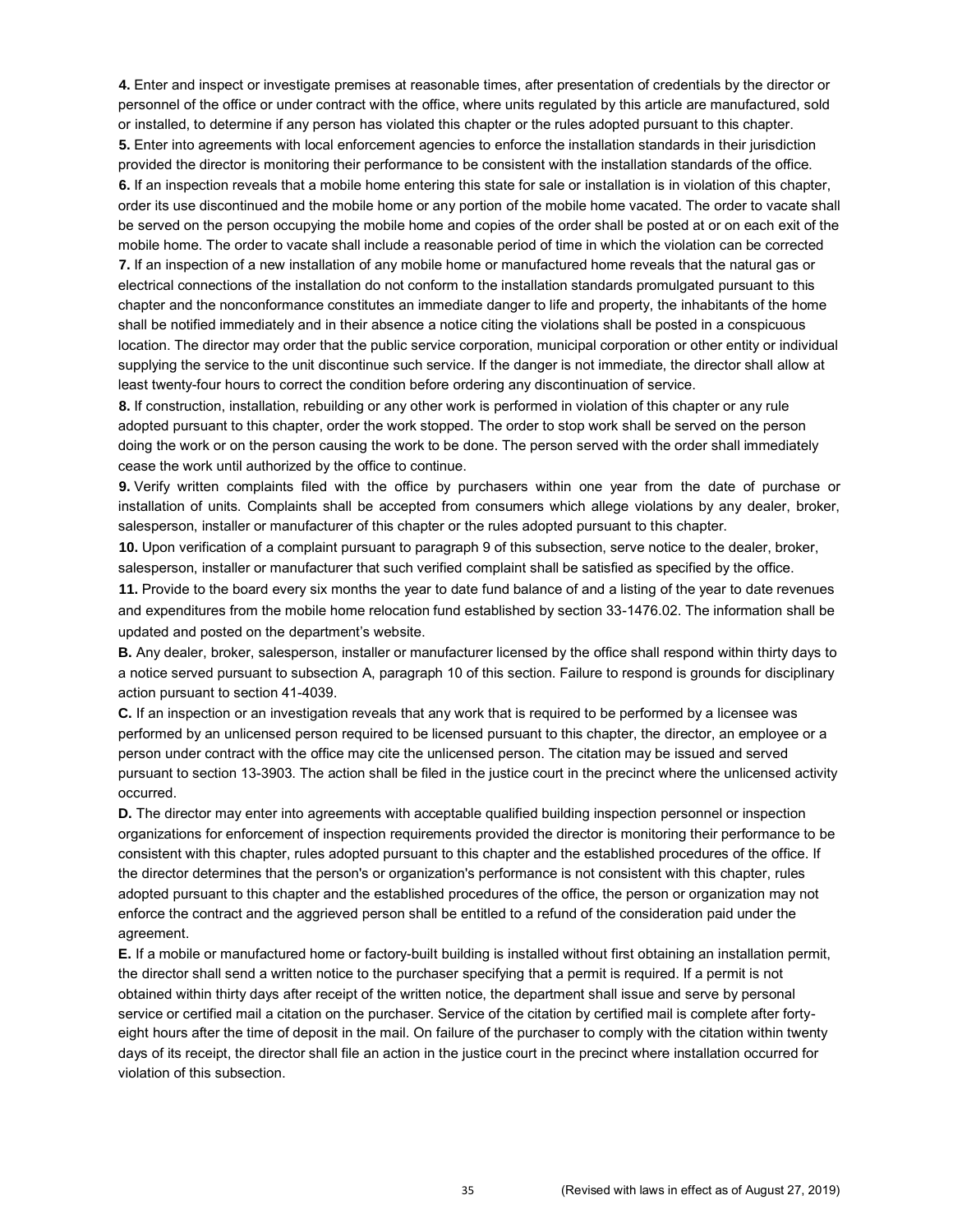## **41-4005. Submission of construction, reconstruction or alteration plans by manufacturers; approval; revocation**

**A.** Before the construction of any new model of factory-built building, each manufacturer who intends to manufacture for delivery or sell such unit in this state shall submit to the director for approval detailed plans of each model and shall have obtained such approval.

**B.** Before reconstruction of any factory-built building, including those for which the director has not approved plans before construction, the licensee shall submit to the director for approval detailed plans of the factory-built building that indicate conformance with this state's adopted codes as certified by an engineer who is registered pursuant to title 32, chapter 1.

**C.** Before installation of a factory-built building or accessory structure, each licensee who intends to accomplish the construction shall submit to the director for approval detailed plans for each project and shall obtain the director's approval.

**D.** The office or a third party inspector who is authorized by the director to verify compliance with the approved plans shall inspect the factory-built building.

**E.** A plan approval may be immediately suspended by the written notice of the director if the director has reasonable cause to believe that the licensee is not complying with the plan as approved or that the licensee has used inferior materials or workmanship in construction. This notice shall be served by personal service to an in-state licensee and by certified mail to an out-of-state licensee. Service of process by certified mail is complete after forty-eight hours from the time of deposit in the mail.

#### **41-4006. Preemption of local building codes; responsibility for maintenance of utility connections**

**A.** No building code or local enforcement agency or its adopted building codes may require, as a condition of entry into or sale in any county or municipality, that any unit which has been certified pursuant to this chapter be subjected to any local enforcement inspection to determine compliance with any standard covering any aspect of the unit that is inspected pursuant to this article.

**B.** Except where a local enforcement agency participates in the office permit and certificate issuance program for the installation of manufactured homes, mobile homes, factory-built buildings and accessory structures and inspection of such installations, no local enforcement agency shall subject any unit installed to any local inspections or charge a fee for any services provided pursuant to this article.

**C.** A local enforcement agency in any county or municipality shall recognize the minimum standards of the act as equal to any nationally accepted or locally adopted building code standard.

**D.** Nothing in subsection A, B or C of this section shall prevent the application of local codes and ordinances governing zoning requirements, fire zones, building setback, maximum area and fire separation requirements, site development and property line requirements and requirements for on-site utility terminals for factory-built buildings, manufactured homes and mobile homes.

**E.** Notwithstanding any other provision of this section, the owner of a manufactured home or mobile home located in a park subject to title 33, chapter 11 is responsible for the maintenance of utility connections from any outlets furnished by the landlord pursuant to section 33-1434 to the unit, except that the landlord is responsible for the maintenance of connections for any distance greater than twenty-five feet to the point at which the utility connections are the property of the providing utility company if the outlet is located outside the lot line of the owner's unit and is more than twenty-five feet from the unit. A local enforcement agency that determines that local code requirements are not being met or that maintenance or safety activities are needed for utility connections may not require anyone except the responsible party to perform or pay for such activities.

#### **41-4007. Notification and correction of defects by manufacturer; notice to purchaser**

**A.** Every manufacturer of units shall furnish notification of any defect in any unit produced by such manufacturer which he determines, in good faith, relates to a construction or safety standard adopted pursuant to this chapter or contains a defect which constitutes an imminent safety hazard to the purchaser of such unit, within sixty days after such manufacturer has discovered the defect. Every manufacturer of units shall maintain a record of the names and addresses of the purchaser of each unit for the purposes of this section. Such information shall be provided by the dealer or broker upon purchase of each unit and reported monthly to the manufacturer.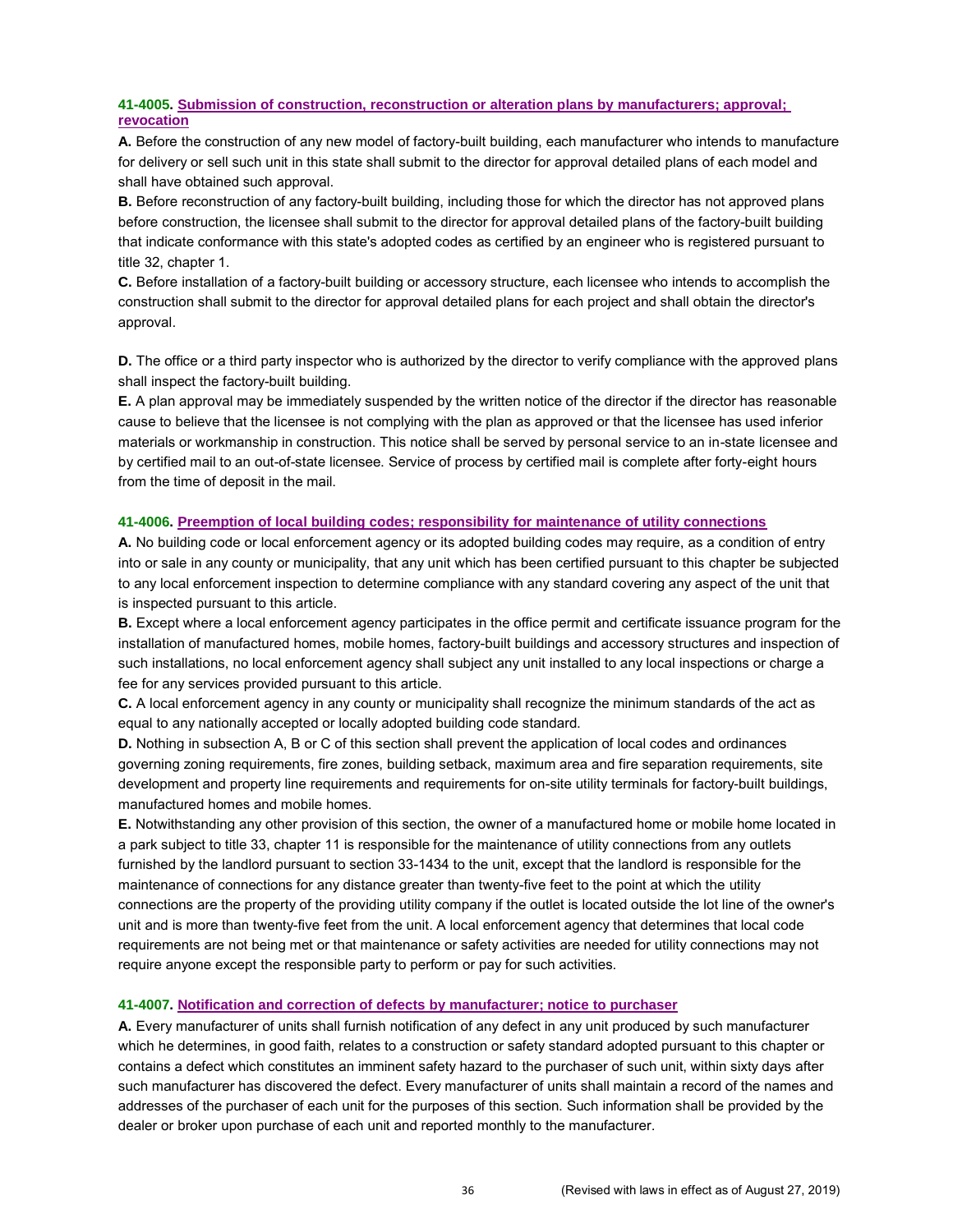**B.** The notification required by subsection A shall contain a clear description of such defect or failure to comply with such construction or safety standards, an evaluation of the risk to the occupants' safety reasonably related to such defect and a statement of the measures needed to repair the defect. The notification shall also inform the owner whether the defect will be corrected at no cost to the purchaser of the unit or at the expense of the purchaser.

#### **41-4008. Costs of complying with standards; reimbursement from relocation fund; definition**

**A.** The costs of bringing a mobile home into compliance with the requirements of this article may be reimbursed to the owner from the mobile home relocation fund established under section 33-1476.02 if all of the following are true:

**1.** The mobile home is moved from one mobile home park in this state to another mobile home park in this state. **2.** The household income of the owner of the mobile home is at or below one hundred per cent of the current federal

poverty level guidelines as published annually by the United States department of health and human services.

**3.** The mobile home is not being relocated as the result of a judgment in a forcible detainer or special detainer action requiring the owner to vacate the mobile home park in which the mobile home is located.

**B.** The amount of the reimbursement pursuant to this section shall not exceed one thousand five hundred dollars for the costs related to any mobile home.

**C.** The fund shall have a claim for reimbursement of sums received under this section by an individual who fails to reside in the mobile home for six months following its relocation, unless the failure was due to the death or disability of a resident.

**D.** In this section, "owner" means an individual whose primary residence has been the mobile home continuously for the six month period preceding an application for reimbursement, or an individual who has purchased the mobile home and who intends to reside in the mobile home as the individual's primary residence after the relocation.

## ARTICLE 4. OFFICE OF ADMINISTRATION

**§ 41-4028** Exemptions **§ 41-4048** Violation; classification; penalty

#### **41-4028. Exemptions**

**A.** Any person engaged in installing manufactured homes, mobile homes or accessory structures and licensed in an appropriate category by the registrar of contractors pursuant to title 32, chapter 10, article 2 is exempt only from the licensing requirements of this article.

**B.** The requirements of this chapter applicable to dealers do not apply to persons performing the following transactions:

**1.** A person who is licensed pursuant to title 32, chapter 20 and who is engaged in activities proscribed by this chapter with respect to any of the following:

**(a)** New or used manufactured homes, mobile homes or factory-built buildings if the manufactured home, mobile home or factory-built building is listed in a contract for transfer of an interest in real property executed by its owner and is installed on the real property.

**(b)** New or used manufactured homes and mobile homes that are located in mobile home parks as defined in section 33-1409 if the person who is licensed pursuant to title 32, chapter 20 is acting as an agent for a licensed manufactured housing dealer and the dealer is responsible for filing all of the required paperwork and submitting the required fees on the sale of the home pursuant to this chapter.

**(c)** Used manufactured homes and mobile homes that are located in mobile home parks as defined in section 33- 1409 if the person who is licensed pursuant to title 32, chapter 20 is acting on behalf of a private party and the real estate broker or real estate salesman remains subject to the real estate licensure requirements prescribed in title 32, chapter 20.

**(d)** New manufactured homes if the person who is licensed pursuant to title 32, chapter 20 is acting as an agent for a licensed manufactured housing dealer and the dealer is responsible for filing all of the required paperwork and submitting the required fees on the sale of the home pursuant to this chapter.

**2.** Receivers, trustees, administrators, executors, guardians or other persons appointed by or acting under the judgment of any court.

**3.** Public officers while performing their official duties.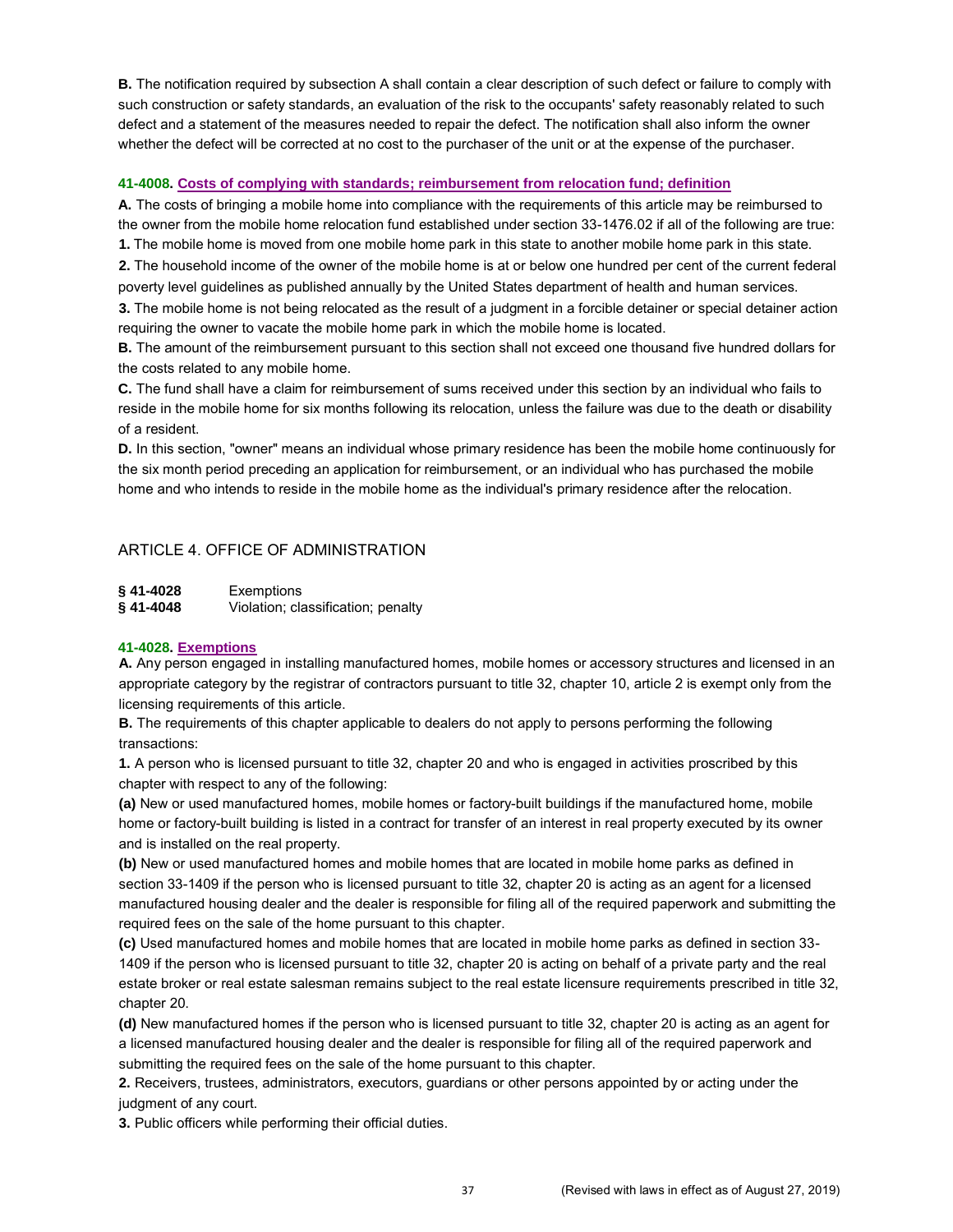**4.** Banks and other financial institutions, and their subsidiaries, and other corporations qualified to do business in this state, if they are proceeding as repossessors or liquidators, but only to the extent that they finance the sales transaction by which the repossessed property is liquidated or are a holder in due course with respect to the transaction.

**5.** A purchaser who sells not more than two factory-built buildings, manufactured homes or mobile homes in any twelve-month period.

**C.** For the purposes of this section, a manufactured home, mobile home, factory-built building is used if it has been occupied for at least thirty consecutive days for its intended use or function by a bona fide homeowner, renter or other end user.

#### **41-4048. Violation; classification; penalty**

**A.** A person required to be licensed pursuant to this article may not sell or offer to sell in this state any manufactured home or factory-built building unless the proper state certificate or HUD label is affixed to such unit.

**B.** A person required to be licensed pursuant to this article may not manufacture for delivery, sell or offer to sell in this state any manufactured home or factory-built building unless the unit and its components, systems and appliances have been constructed and assembled in accordance with the standards and rules adopted pursuant to this chapter.

**C.** A person shall not occupy or otherwise use a mobile home that has been brought into this state or move a mobile home from one mobile home park in this state to another mobile home park in this state unless it meets the standards adopted pursuant to this chapter and displays the proper state certificate. A mobile home that is rehabilitated in accordance with rehabilitation rules adopted by the department and receives a certificate shall be deemed by a county or municipality to be acceptable for relocation into an existing mobile home park. This subsection does not apply to a person bringing a mobile home into this state as a tourist.

**D.** A person shall not advertise or offer for sale a mobile home which has been brought into this state unless it meets the standards adopted pursuant to this chapter and displays the proper state insignia.

**E.** A person may not remove or cause to be removed a certificate or a notice of violation without prior authorization of the department.

**F.** A person shall not occupy or use a mobile home in violation of an order to vacate issued pursuant to section 41- 4004, subsection B, paragraph 6.

**G.** Except as provided in subsections I and J of this section, a person who violates this chapter, or any such rule or standard, is guilty of a class 2 misdemeanor.

**H.** The director, after notice and a hearing pursuant to section 41-4031, subsection A, may deny the issuance of a license or revoke or suspend the license of, impose an administrative penalty on or place on probation any manufacturer, dealer, broker, salesperson or installer who has violated this chapter or any standards and rules adopted pursuant to this chapter.

**I.** Any manufacturer, dealer, broker, salesperson or installer who knowingly violates this chapter or the rules adopted pursuant to section 41-4010, subsection A, paragraph 1, 2, 9 or 10 or any person who knowingly provides false information to seek reimbursement of expenses under section 41-4008 is guilty of a class 1 misdemeanor. Each violation of this chapter shall constitute a separate violation with respect to each failure or refusal to allow or perform an act required by this chapter, except that the maximum fine may not exceed one million dollars for any related series of violations occurring within one year after the date of the first violation.

**J.** An individual or a director, officer or agent of a corporation who knowingly violates this chapter or the rules adopted pursuant to this chapter in a manner which threatens the health or safety of any purchaser is guilty of a class 1 misdemeanor.

**K.** A manufacturer, dealer or salesperson shall not knowingly sell a unit regulated by this chapter to an unlicensed person for the purpose of resale, nor shall a dealer offer for sale or sell a new unit manufactured by an unlicensed person.

**L.** In addition to any other obligations imposed by law or contract during the term of a listing agreement, a licensee who has agreed to act as an agent to offer a mobile home, manufactured home or factory-built building for sale shall promptly submit all offers to purchase the listed unit from any source to the client. The offers shall be in writing and signed and dated by the party making the offer and the client on receipt. A copy of the executed document shall be maintained as part of the record of sales.

**M.** A licensee, owner or other persons may not manufacture, alter, reconstruct or install units regulated by this chapter, unless it is accomplished in a workmanlike manner in accordance with the rules adopted pursuant to this chapter and is suitable for the intended purpose.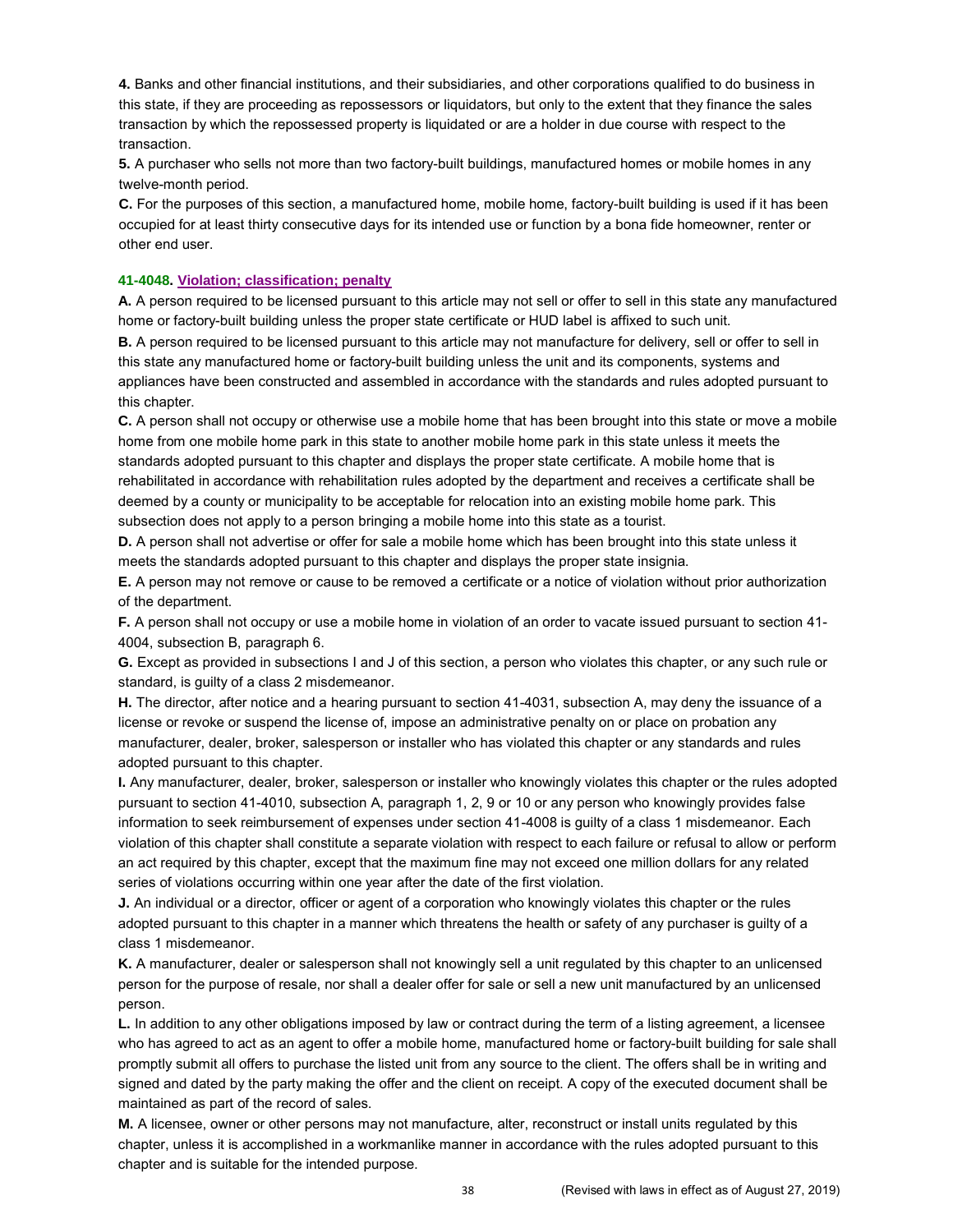## ARTICLE 5. MOBILE HOME PARKS ADMINISTRATIVE HEARINGS

| § 41-4061 | Administrative adjudication of complaints |  |
|-----------|-------------------------------------------|--|
|-----------|-------------------------------------------|--|

- § **41-4062** Hearing; rights and procedures; definitions
- § **41-4063** Orders; penalties; disposition
- § **41-4064** Scope of hearing

## § **41-4065** Rehearing; appeal

## **41-4061. Administrative adjudication of complaints**

Pursuant to chapter 6, article 10 of this title, an administrative law judge shall adjudicate complaints regarding and ensure compliance with the Arizona mobile home parks residential landlord and tenant act.

## **41-4062. Hearing; rights and procedures; definitions**

**A.** A person that is subject to title 33, chapter 11 or a party to a rental agreement entered into pursuant to title 33, chapter 11 may petition the department for a hearing concerning violations of the Arizona mobile home parks residential landlord and tenant act by filing a petition with the department and paying a nonrefundable filing fee in an amount to be established by the director. All monies collected shall be deposited in the Arizona department of housing program fund established by section 41-3957 and are not refundable.

**B.** The petition shall be in writing on a form approved by the department, list the complaints, be signed by or on behalf of the persons filing and include their addresses, state that a hearing is desired, and shall be filed with the department.

**C.** On receipt of the petition and the filing fee, the department shall mail to the named respondent by certified mail a copy of the petition along with notice that a response showing cause, if any, why the petition should be dismissed is required within twenty days after mailing of the petition.

**D.** After receiving the response, the director or the director's designee shall promptly review the petition for hearing and, if justified, refer the petition to the office of administrative hearings. The director may dismiss a petition for hearing if it appears to the director's satisfaction that the disputed issue or issues have been resolved by the parties. **E.** Failure of the respondent to answer is deemed an admission of the allegations made in the petition, and the director shall issue a default decision.

**F.** Informal disposition may be made of any contested case.

**G.** Either party or the party's authorized agent may inspect any file of the department that pertains to the hearing if the authorization is filed in writing with the department.

**H.** At a hearing conducted pursuant to this section, a corporation may be represented by a corporate officer, employee or contractor of the corporation who is not a member of the state bar if:

**1.** The corporation has specifically authorized the officer, employee or contractor of the corporation to represent it. **2.** The representation is not the officer's, employee's or contractor of the corporation's primary duty to the

corporation but is secondary or incidental to the officer's or employee's or contractor of the corporation's, limited liability company's, limited liability partnership's, sole proprietor's or other lawfully formed and operating entity's duties relating to the management or operation of the corporation.

**I.** For the purposes of this section:

**1.** "Department" means the Arizona department of housing.

**2.** "Director" means the director of the department.

#### **41-4063. Orders; penalties; disposition**

**A.** The administrative law judge may order any party to abide by the statute or contract provision at issue and may levy a civil penalty on the basis of each violation. For purposes of actions brought under the Arizona mobile home parks residential landlord and tenant act, the civil penalty shall not exceed five hundred dollars. All monies collected pursuant to this article shall be deposited in the state general fund to be used to offset the cost of administering the administrative law judge function. If the petitioner prevails, the administrative law judge shall order the respondent to pay to the petitioner the filing fee required by section 41-4062.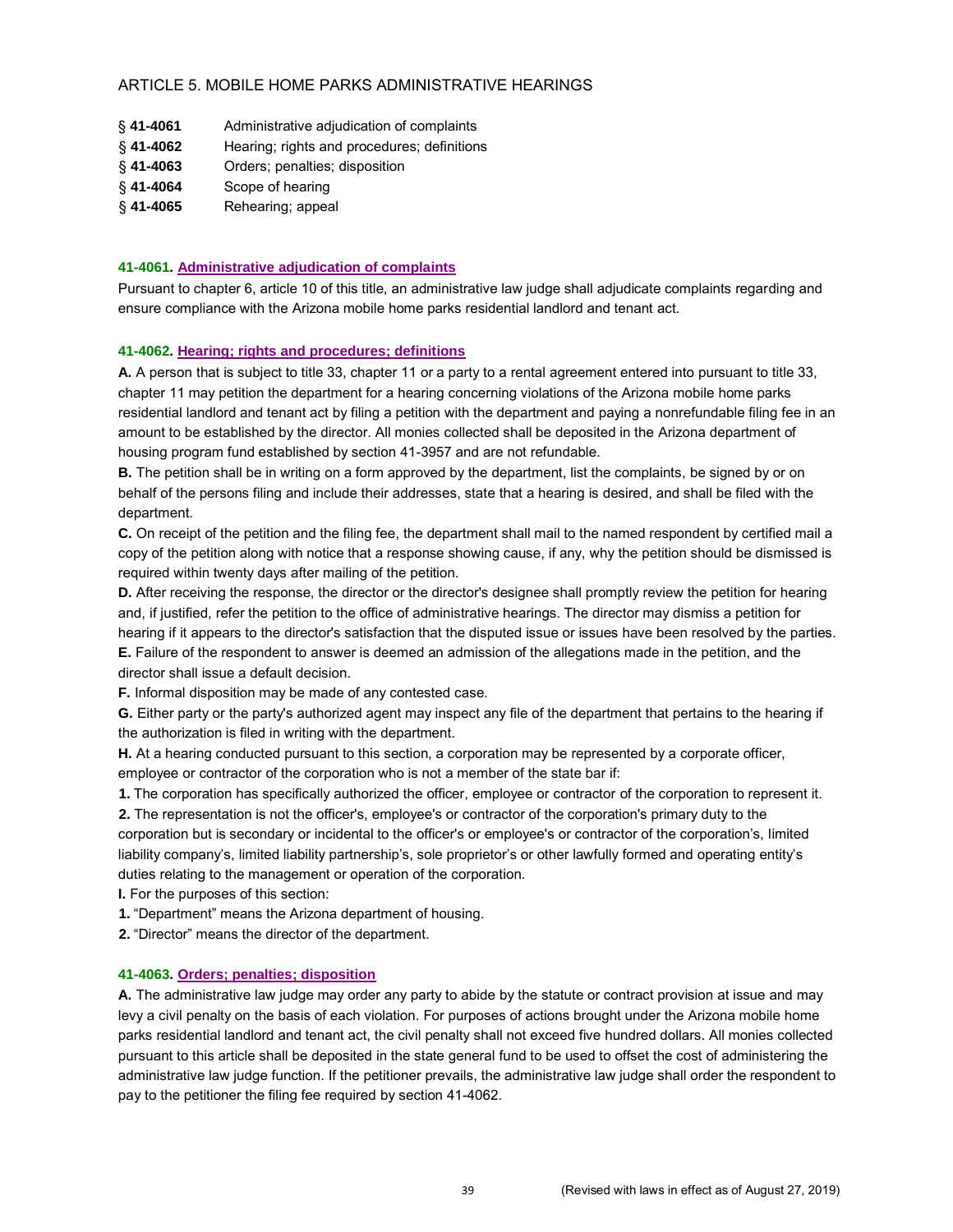**B.** The order issued by the administrative law judge is binding on the parties unless a rehearing is granted pursuant to section 41-4065 based on a petition setting forth the reasons for the request for rehearing, in which case the order issued at the conclusion of the rehearing is binding on the parties. The order issued by the administrative law judge is enforceable through contempt of court proceedings and is subject to judicial review as prescribed by section 41- 1092.08

#### **41-4064. Scope of hearing**

**A.** The administrative law judge may hear and adjudicate all matters relating to the Arizona mobile home parks residential landlord and tenant act and rules adopted pursuant to this article, except that the administrative law judge shall not hear matters pertaining to rental increases pursuant to section 33-1413, subsection G or I. **B.** This section does not limit the jurisdiction of the courts of this state to hear and decide matters pursuant to the Arizona mobile home parks residential landlord and tenant act.

## **41-4065. Rehearing; appeal**

**A.** A person aggrieved by a decision of the administrative law judge may apply for a rehearing by filing with the director a petition in writing pursuant to section 41-1092.09. Within ten days after filing such petition, the director shall serve notice of the request on the other party by mailing a copy of the petition in the manner prescribed in section 41-4062 for notice of hearing.

**B.** The filing of a petition for rehearing temporarily suspends the operation of the administrative law judge's action. If the petition is granted, the administrative law judge's action is suspended pending the decision on the rehearing. **C.** In the order granting or denying a rehearing, the director shall include a statement of the particular grounds and reasons for the director's action on the petition and shall promptly mail a copy of the order to the parties who have appeared in support of or in opposition to the petition for rehearing.

**D.** In a rehearing conducted pursuant to this section, a corporation may be represented by a corporate officer or employee who is not a member of the state bar if:

**1.** The corporation has specifically authorized such officer or employee to represent it.

**2.** Such representation is not the officer's or employee's primary duty to the corporation but is secondary or incidental to such officer's or employee's duties relating to the management or operation of the corporation.

**E.** For the purposes of this section "director" means the director of the Arizona department of housing.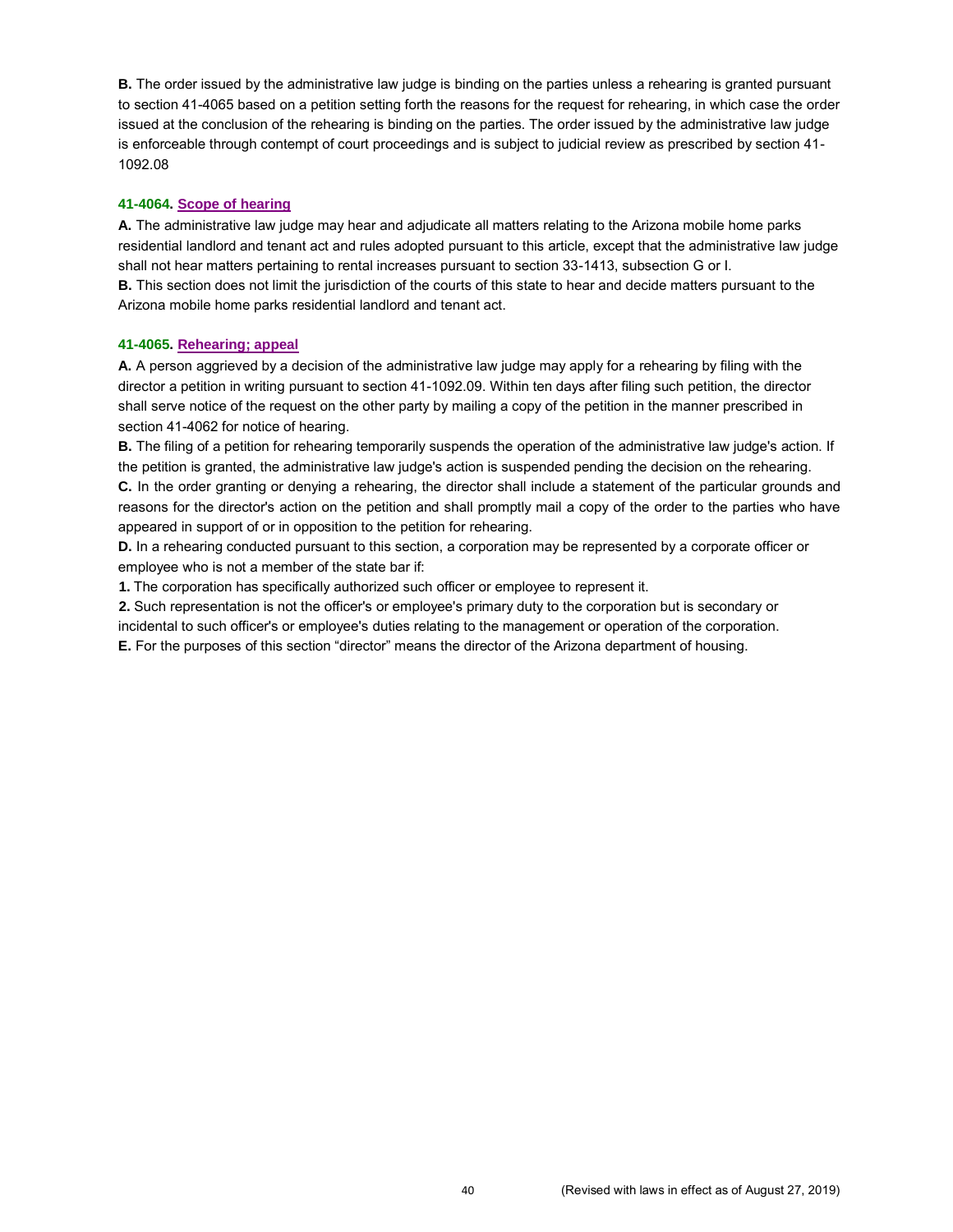# **INDEX**

| <b>Landlord Tenant Act</b> |  |
|----------------------------|--|
|                            |  |
|                            |  |
|                            |  |
| Length of notice           |  |
|                            |  |
|                            |  |
|                            |  |
|                            |  |
| Maintenance                |  |
|                            |  |
|                            |  |
|                            |  |
|                            |  |
|                            |  |
|                            |  |
|                            |  |
|                            |  |
| <b>Notices</b>             |  |
|                            |  |
|                            |  |
|                            |  |
|                            |  |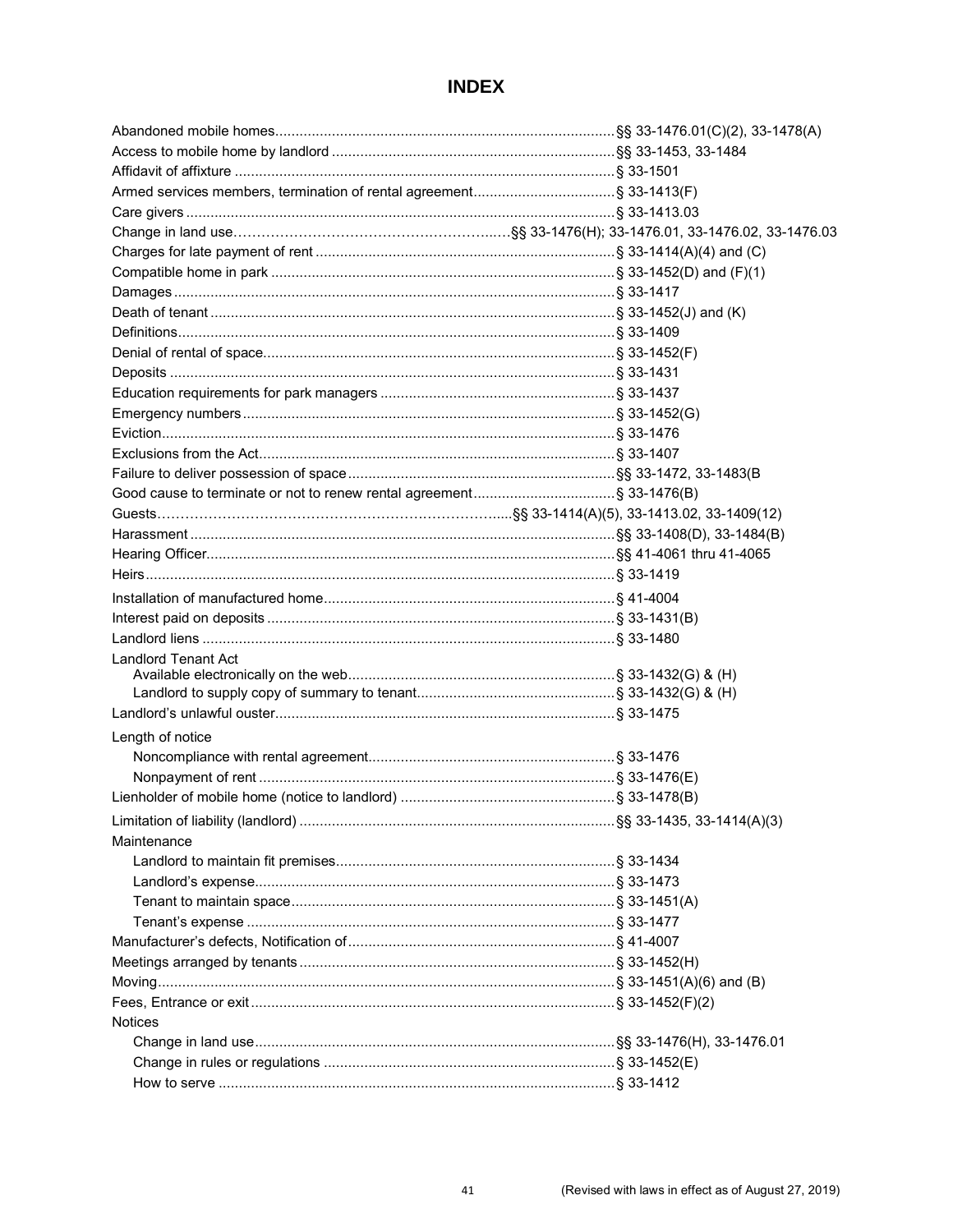| <b>Tenant Improvements</b> |  |
|----------------------------|--|
|                            |  |
|                            |  |
|                            |  |
|                            |  |
|                            |  |
|                            |  |
|                            |  |